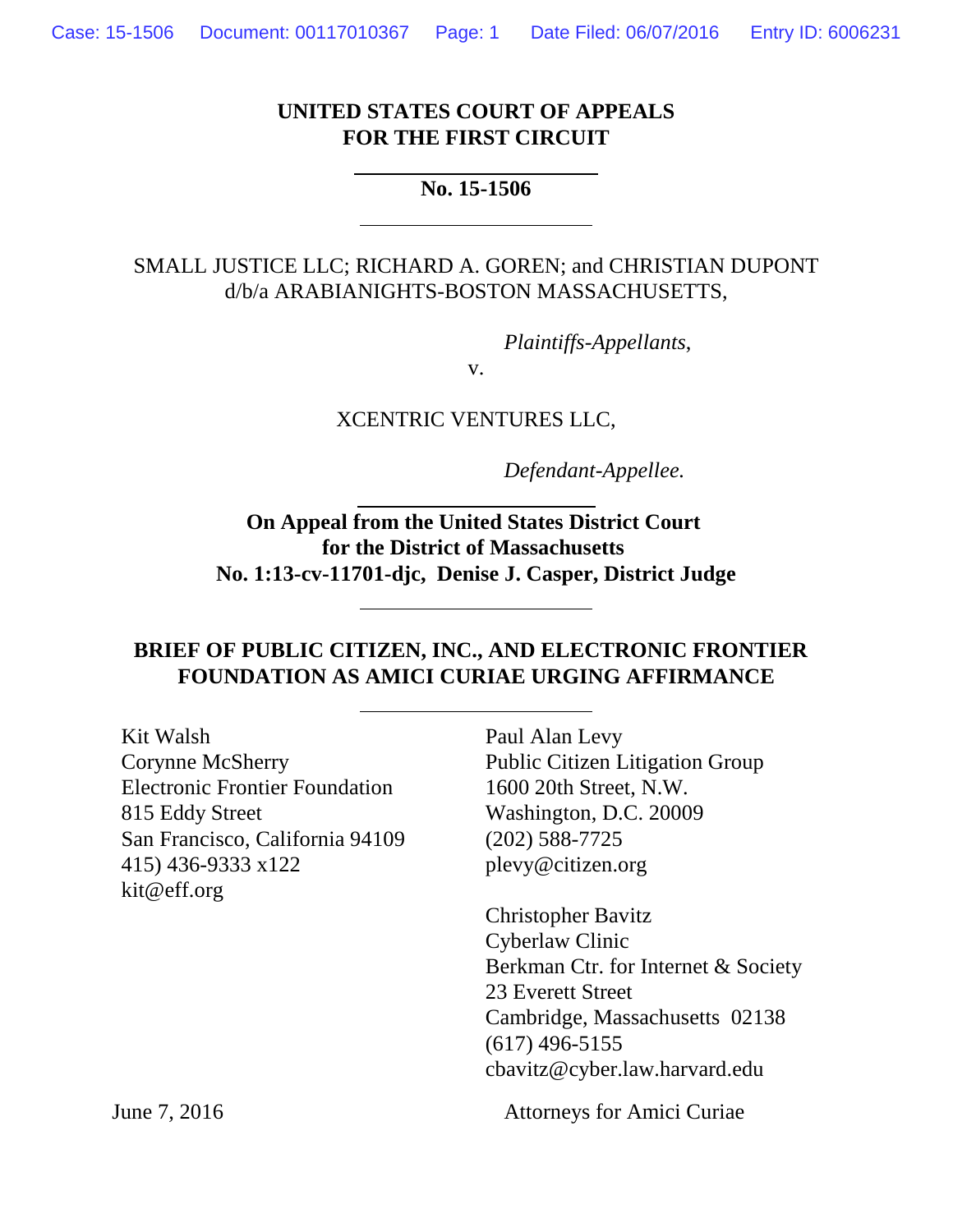# **CORPORATE DISCLOSURE STATEMENT**

In accordance with Rule 26.1 of the Federal Rules of Appellate Procedure, amici Public Citizen and Electronic Frontier Foundation disclose that they are non-profit corporations that do not own stock in any companies and in which no company owns stock.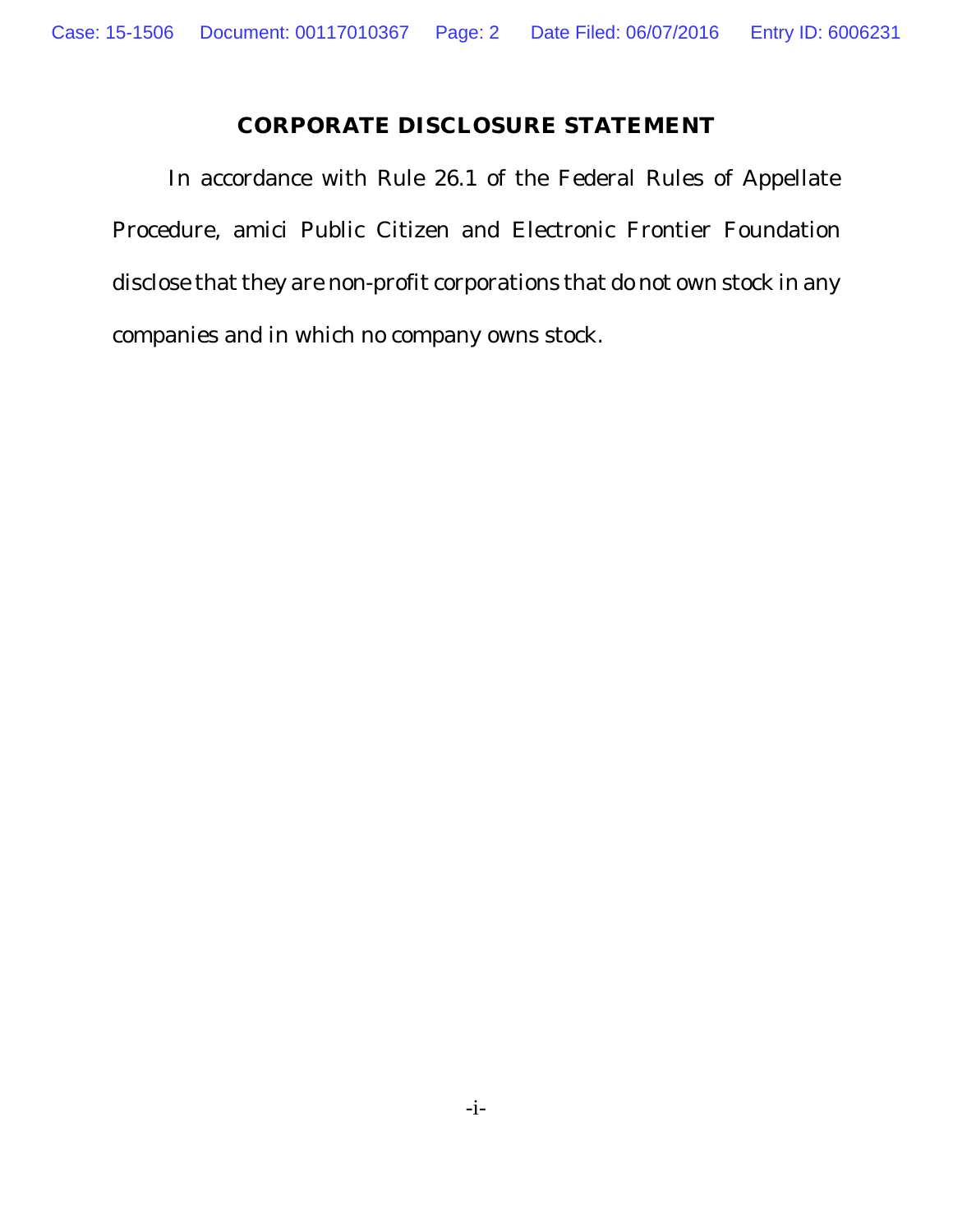# **TABLE OF CONTENTS**

| $\mathbf{I}$ . |             | GOREN'S THEORY WOULD VITIATE THE IMPORTANT<br>PROTECTION THAT SECTION 230 PROVIDES FOR THE                                 |
|----------------|-------------|----------------------------------------------------------------------------------------------------------------------------|
|                | A.          | Section 230 Immunizes Defendants Like Xcentric from<br>Being Sued to Compel Removal of Content Posted by Its<br>Users.     |
|                | <b>B.</b>   | Section 230 Plays an Important Role in Protecting                                                                          |
|                | $C_{\cdot}$ | Goren's Legal Theory Provides a Roadmap for<br>Unscrupulous Litigants to Circumvent Section 230 10                         |
| II.            |             | GOREN'S DEFAMATION CLAIM CANNOT PARADE IN                                                                                  |
|                | A.          | <b>Congress Prohibited Involuntary Transfer of Copyright</b><br>Precisely Because It Could Be Used to Censor Speech.<br>12 |
|                | B.          | Invocation of Copyright to Censor Speech Is a Forbidden                                                                    |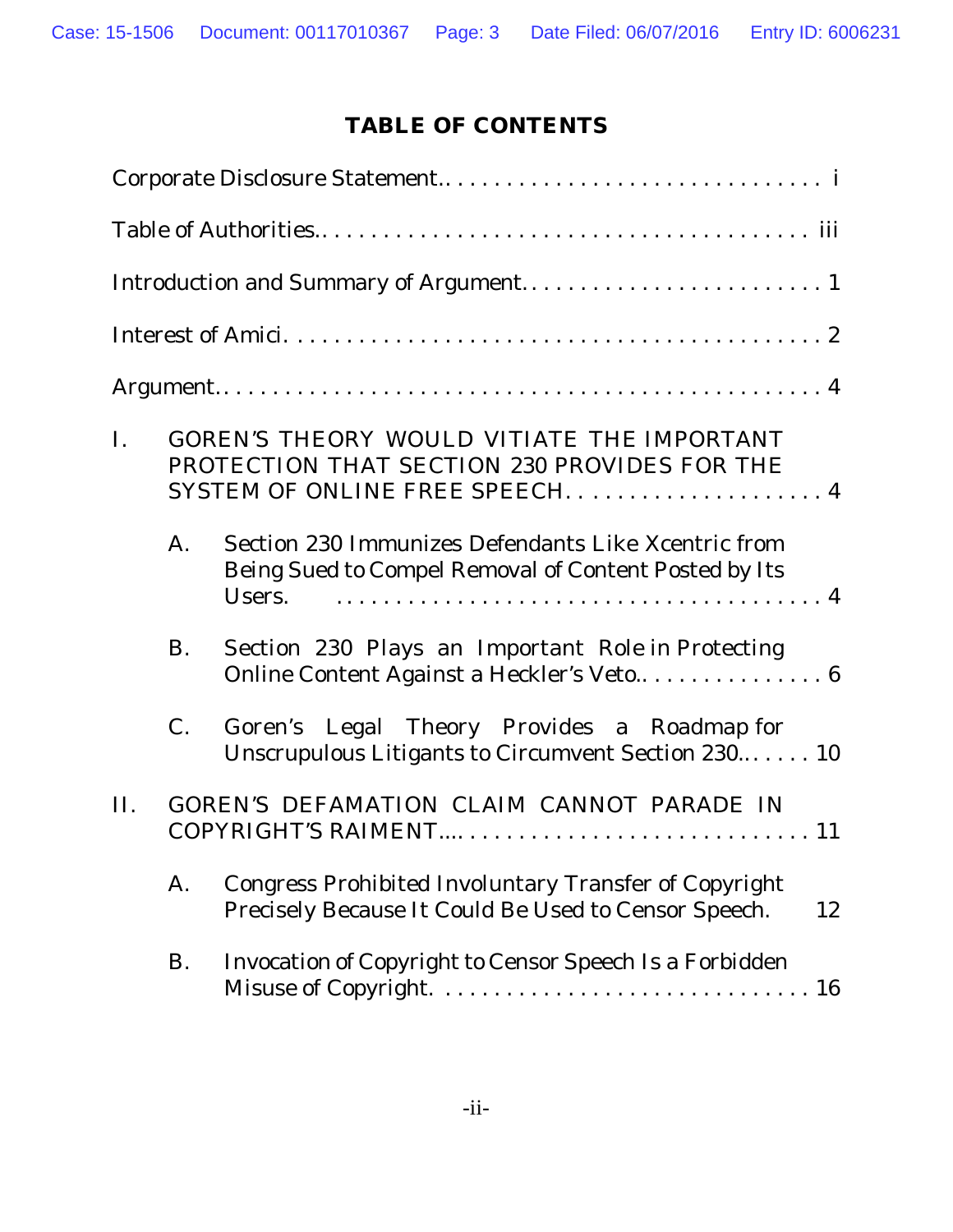| Ш |             | THE TERMS OF SERVICE PROVISION ASSIGNING                |
|---|-------------|---------------------------------------------------------|
|   |             | EXCLUSIVE COPYRIGHT TO XCENTRIC IS                      |
|   |             |                                                         |
|   | A.          |                                                         |
|   | <b>B.</b>   | The Doctrine of "Reasonable Expectations" Renders the   |
|   |             | Copyright Assignment Ineffective 25                     |
|   | $C_{\cdot}$ | The Terms of Service Copyright Assignment is Both       |
|   |             | Procedurally And Substantively Unconscionable 28        |
|   | D.          | Enforcing the Transfer of Copyright in Xcentric's Terms |
|   |             | Would Be Contrary to Public Policy Protecting Freedom   |
|   |             |                                                         |
|   |             |                                                         |
|   |             |                                                         |
|   |             | 39                                                      |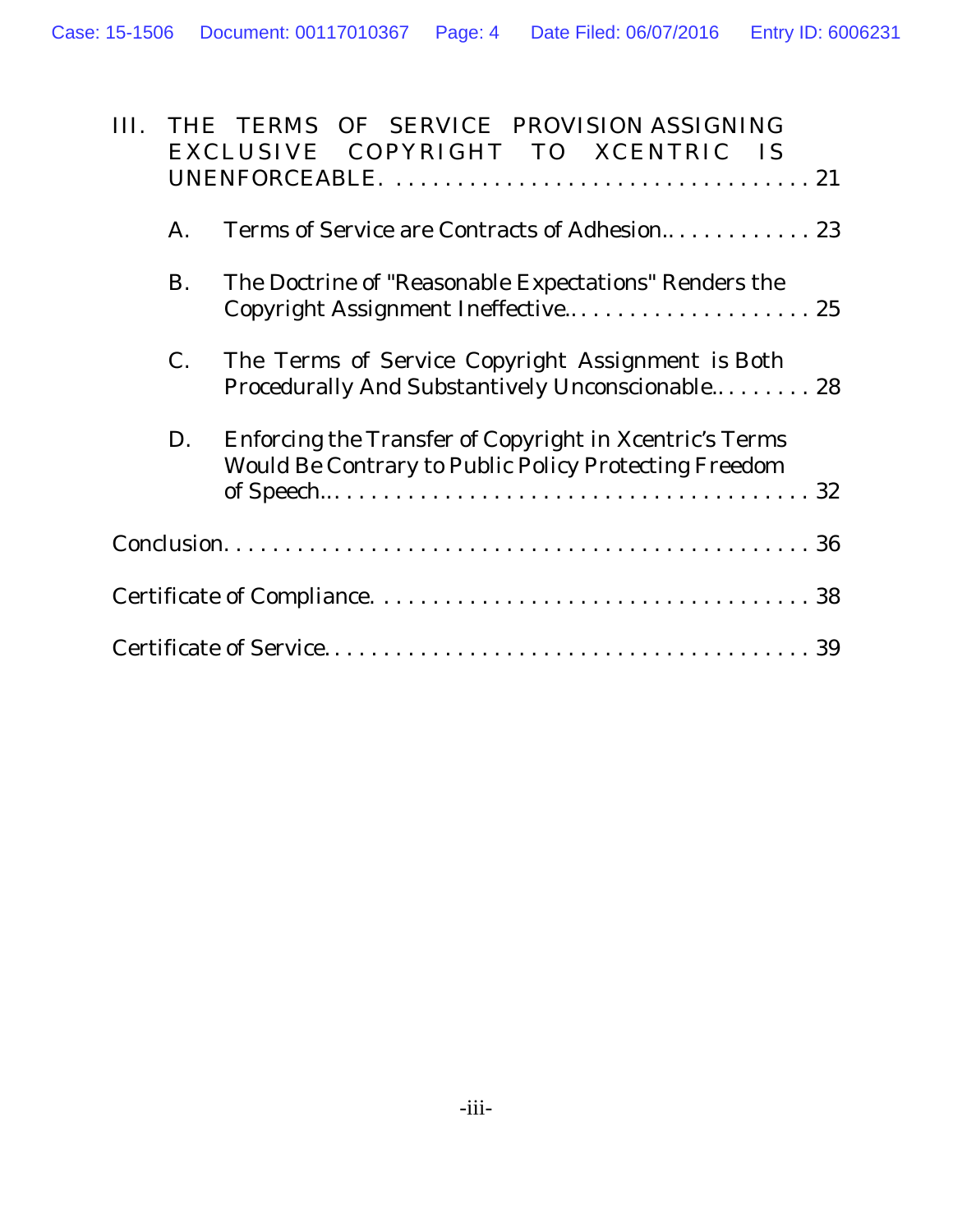### **TABLE OF AUTHORITIES**

#### **Cases**

| 1800 Ocotillo, L.L.C. v. WLB Grp., Inc.,                    |
|-------------------------------------------------------------|
| Advance Magazine Publishers v. Leach,                       |
| Alcatel USA v. DGI Technologies,                            |
| Assessment Technologies of WI v. WIREdata, Inc.,            |
| Averett v. Farmers Insurance Co.,                           |
| Banco Popular de Puerto Rico v. Asociación de Compositores, |
| Barrett v. Rosenthal,                                       |
| Ben Ezra, Weinstein & Co. v. America Online,                |
| Berry v. Berry,                                             |
| BMI v. Hampton Beach Casino Ballroom,                       |
| Brammer v. KB Home Lone Star,                               |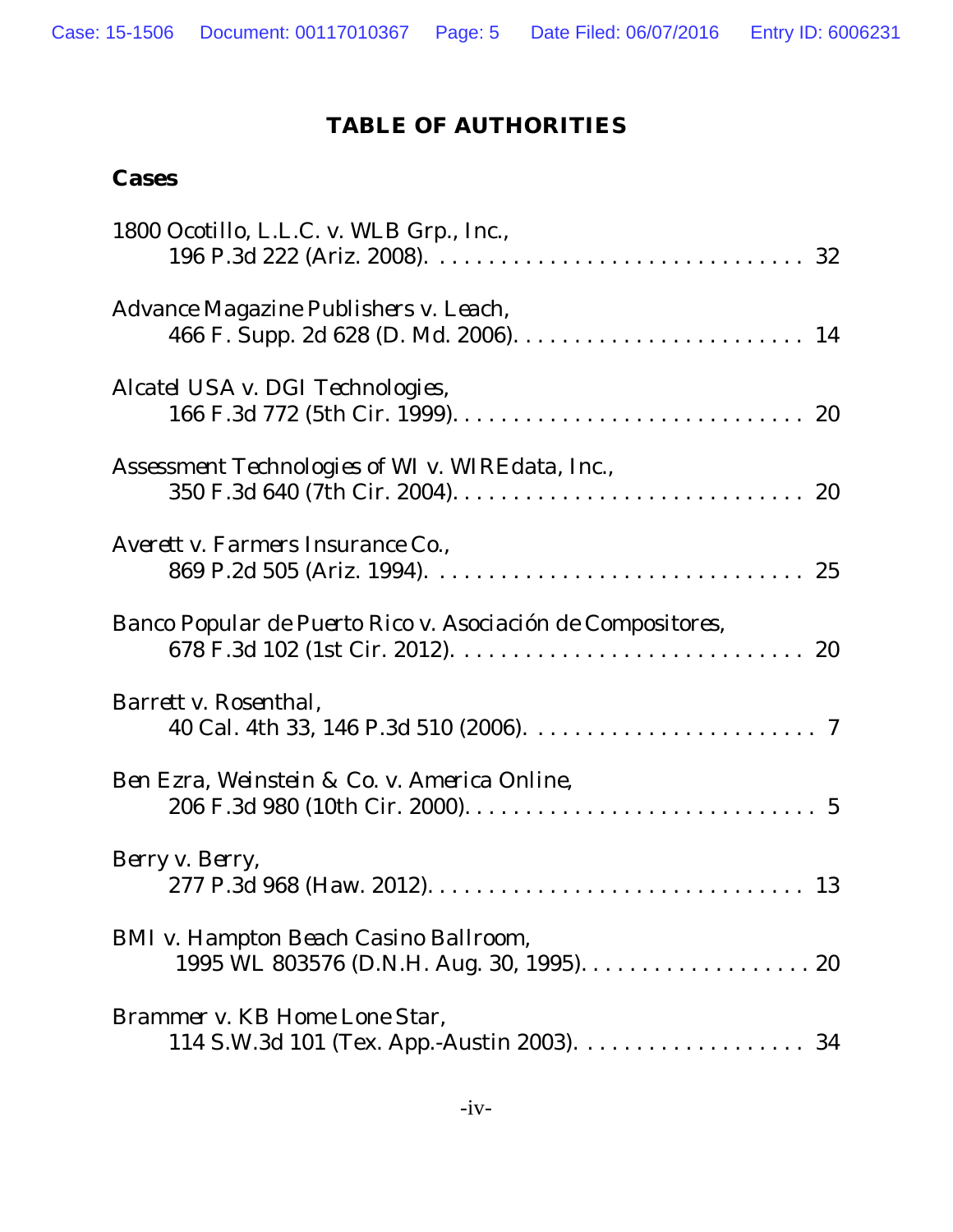| Campbell v. Acuff-Rose Music, Inc.,                                                                |
|----------------------------------------------------------------------------------------------------|
| Carafano v. Metrosplash.com.,                                                                      |
| Caner v. Autry,                                                                                    |
| Chase National Bank v. Norwalk,                                                                    |
| Chicago Lawyers Committee,                                                                         |
| Cooper v. QC Financial Services,<br>503 F. Supp. 2d 1266 (D. Ariz. 2007). 24, 30                   |
| eBay v. Mercexchange, L.L.C.,                                                                      |
| Eldred v. Ashcroft,                                                                                |
| FTC v. Roca Laboratoriess,<br>No. 8:15-cv-2231-T-35TBM (M.D. Fla. Oct. 15, 2015). $\dots \dots$ 33 |
| Garcia-Goyko v. Law Environmental Consultants,                                                     |
| Garcia v. Google,                                                                                  |
| Giordano v. Romeo,                                                                                 |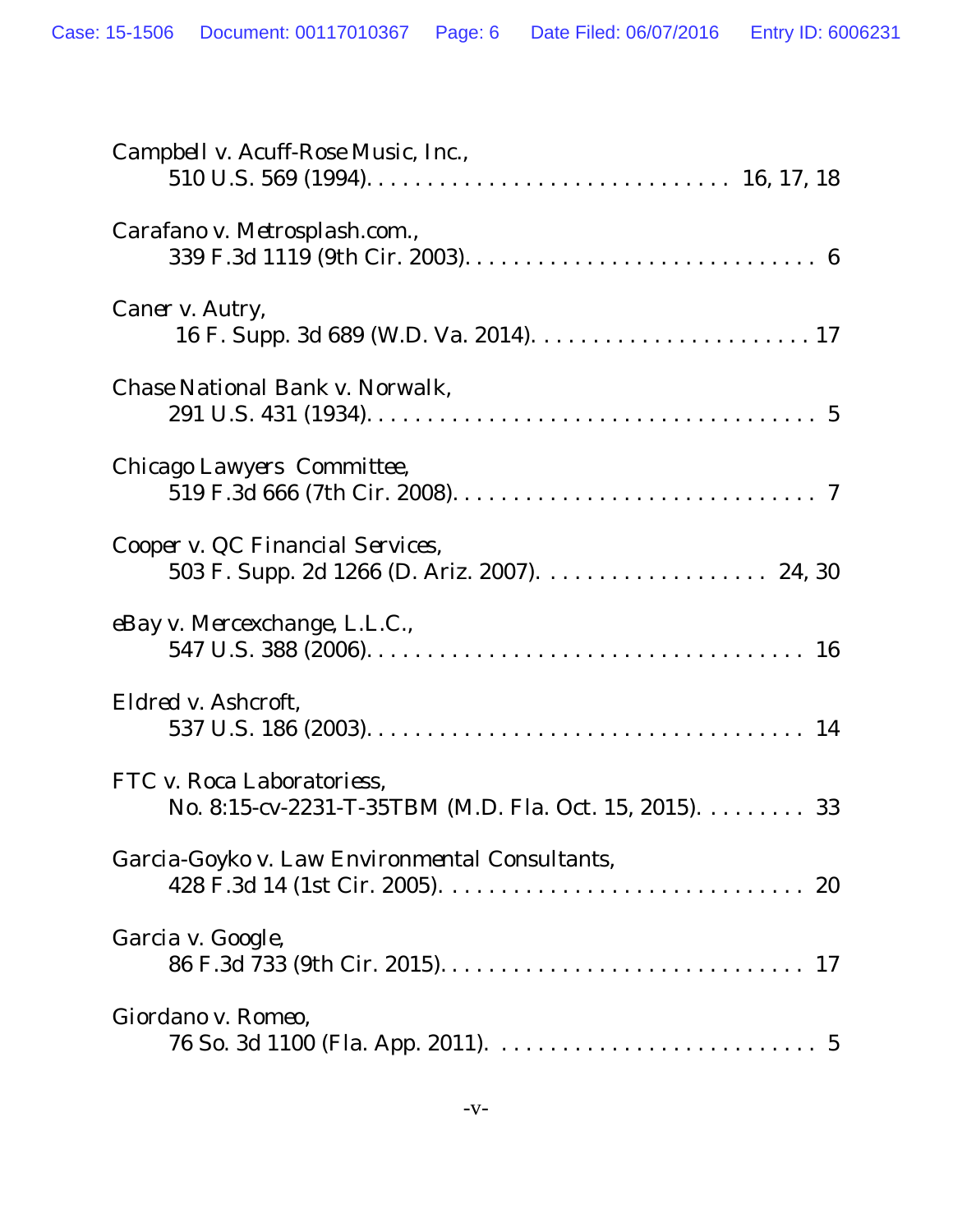| Green v. America Online,                       |
|------------------------------------------------|
| Harper & Row Publishers v. Nation Enterprises, |
| Huff v. Bekins Moving & Storage Co.,           |
| Jane Doe No. 1 v. Backpage.com,                |
| Jones v. Dirty World Entertainment Recordings, |
| Katz v. Google,                                |
| Krebiozen Research Foundation v. Beacon Press, |
| L.L. Bean, Inc. v. Drake Publishers,           |
| Lasercomb America Inc. v. Reynolds,            |
| Leonard v. Clark,                              |
| Liberty Mutual Fire Insurance Co. v. Mandile,  |
| Maxwell v. Fidelity Financial Services,        |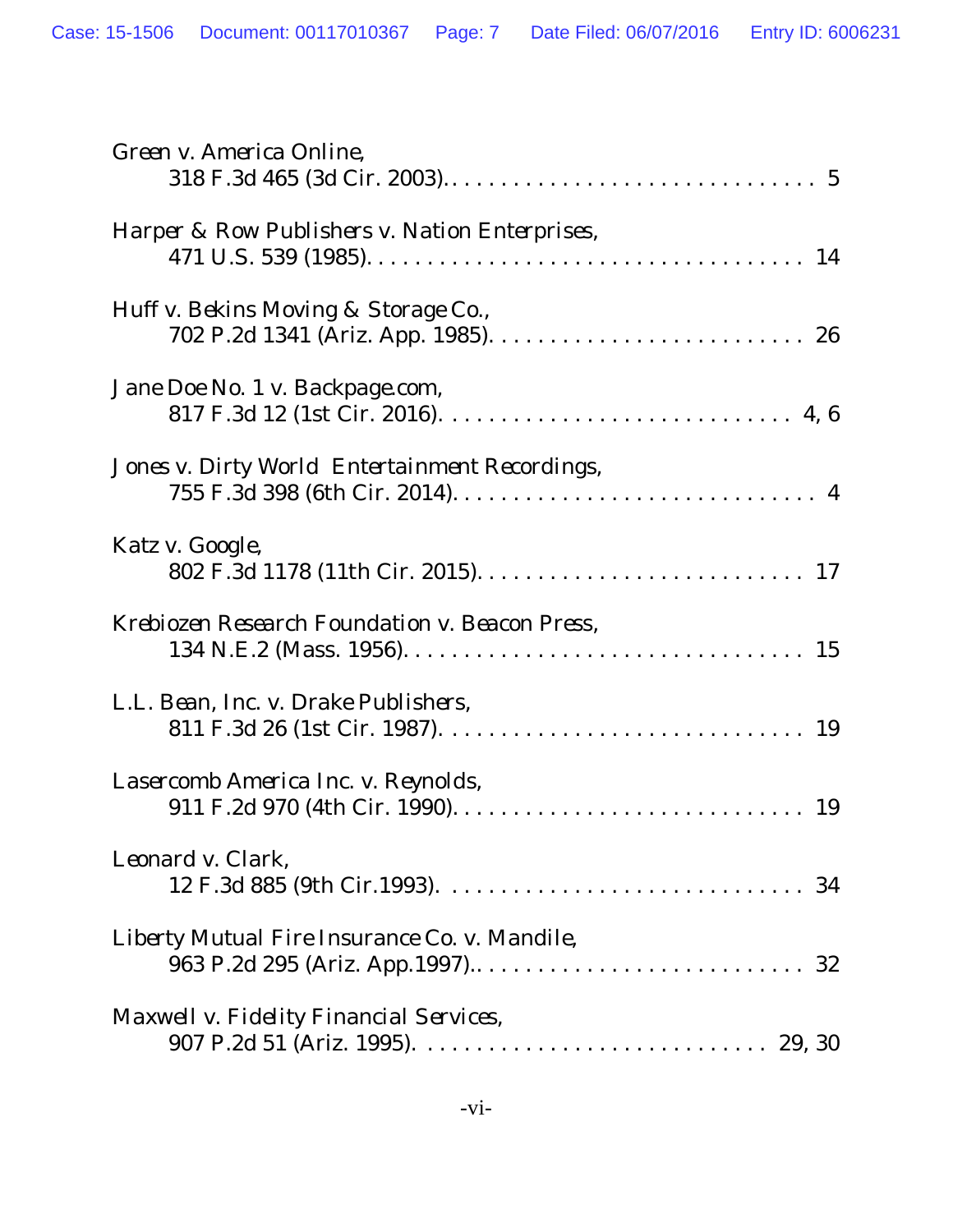| McMunigal v. Bloch,<br>2010 WL 5399219 (N.D. Cal. Dec. 23 2010) 13 |
|--------------------------------------------------------------------|
| NRA v. Handgun Control Federation of Ohio,                         |
| Organization for a Better Austin v. Keefe,                         |
| P.R. Ports Authority v. Umpierre-Solares,                          |
| Perricone v. Perricone,                                            |
| Philadelphia Indemnity Insurance Co. v. Barerra,                   |
| Practice Management Info. Corp. v. American Medical Ass'n,         |
| Rosemont Enterprises v. Random House,                              |
| S.H. Kress & Co. v. Evans,<br>32                                   |
| Salinger v. Colting,                                               |
| Salinger v. Random House,                                          |
| Society of Holy Transfiguration Monastery v. Gregory,              |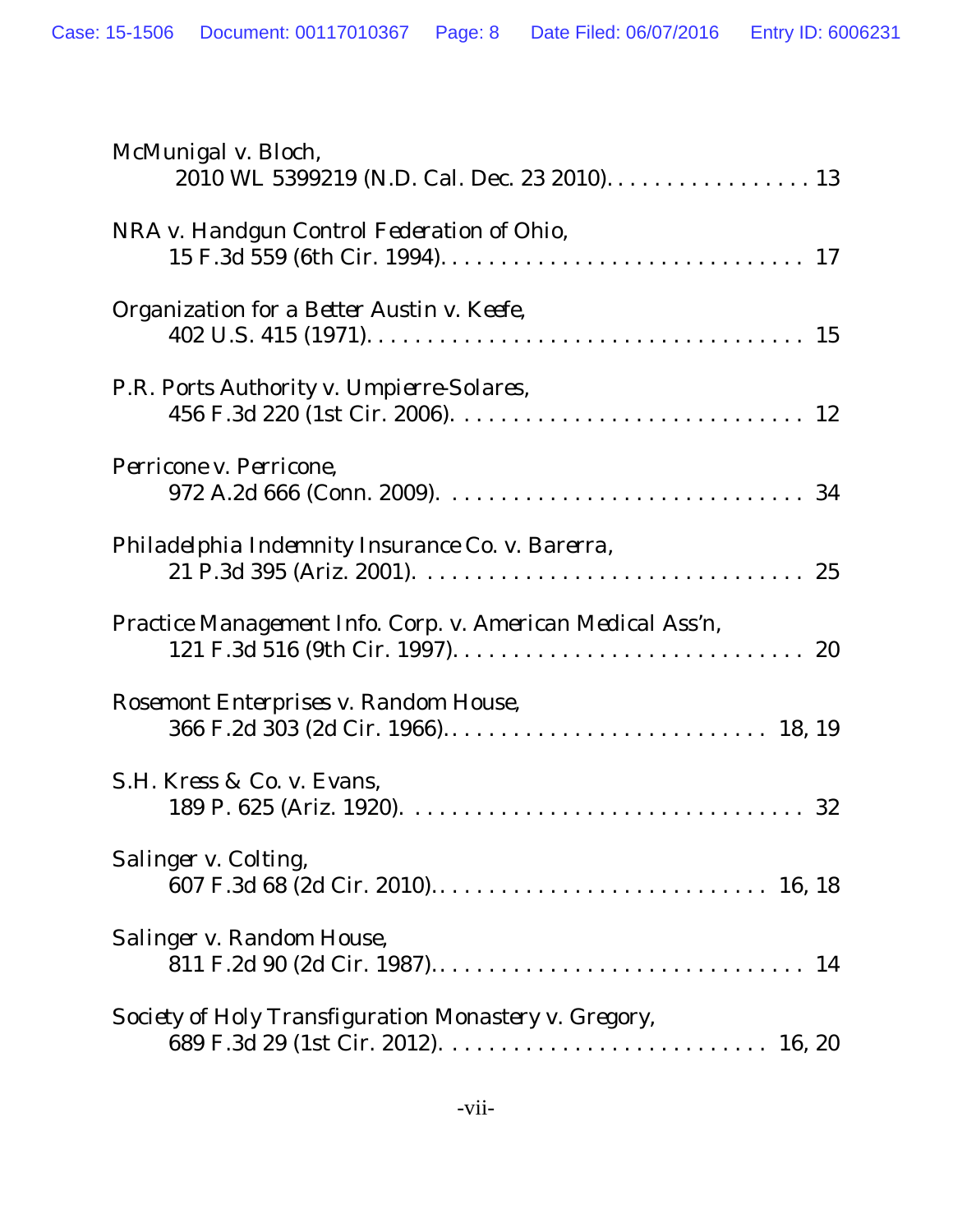| Suntrust Bank v. Houghton Mifflin Co.,            |
|---------------------------------------------------|
| Ty, Inc. v. Publication International Ltd.,       |
| Universal Communications System v. Lycos,         |
| Video Pipeline v. Buena Vista Home Entertainment, |
| Vogue Ring Creations, Inc. v. Hardman,            |
| Zeran v. America Online,                          |
| CONSTITUTION AND LEGISLATIVE MATERIALS            |
| <b>United States Constitution</b>                 |
|                                                   |
| <b>Communications Decency Act</b>                 |
|                                                   |
| <b>Copyright Code</b>                             |
|                                                   |
| $-viii$                                           |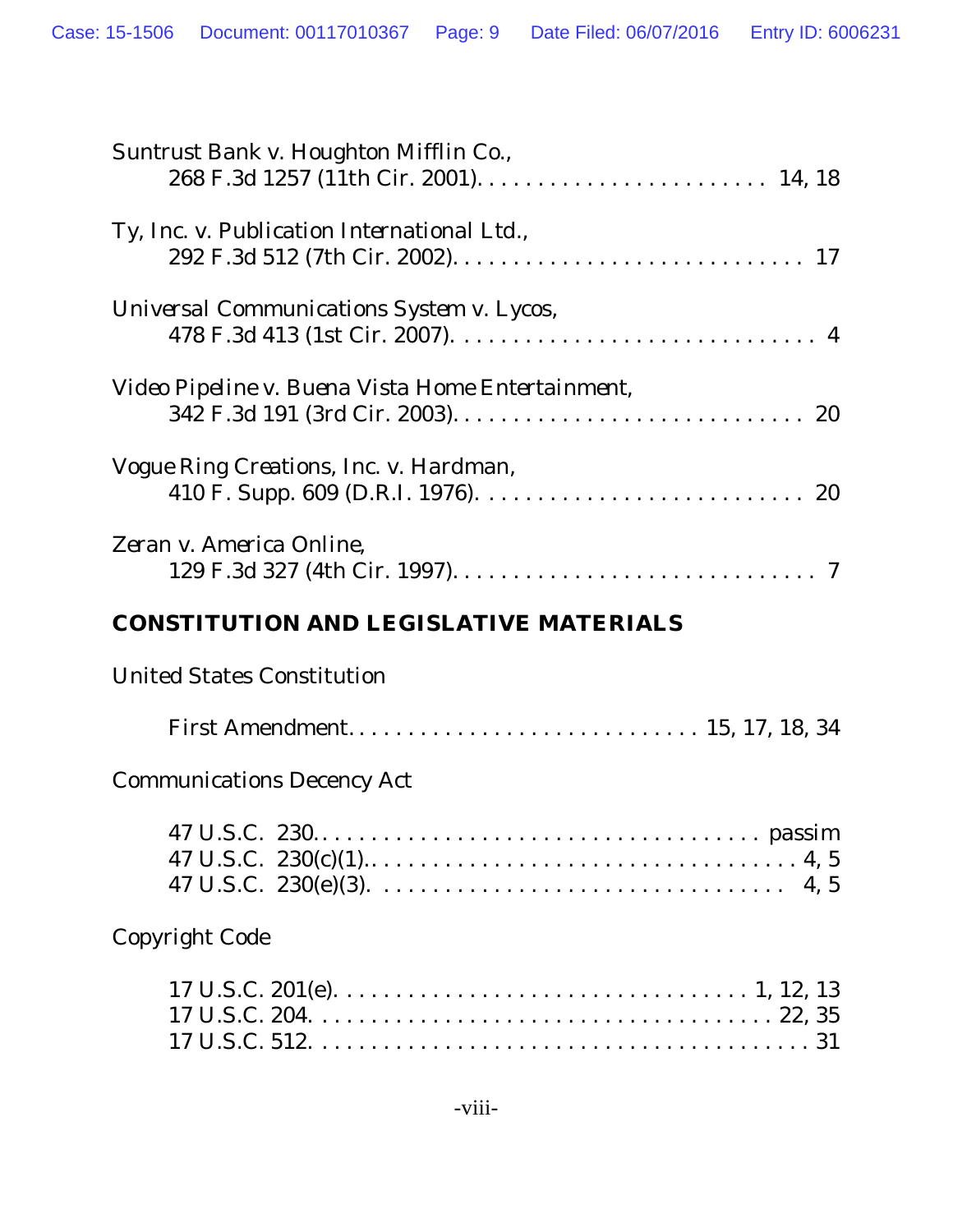| H.R. Rep. No. 94-1476, at 124 (1976), 1976 U.S.C.C.A.N. 5739. 13                                                                                                                                                                                                                                                            |
|-----------------------------------------------------------------------------------------------------------------------------------------------------------------------------------------------------------------------------------------------------------------------------------------------------------------------------|
| <b>MISCELLANEOUS</b>                                                                                                                                                                                                                                                                                                        |
| Cushing, The Latest in Reputation Management: Bogus Defamation<br>Suits From Bogus Companies Against Bogus Defendants,<br>Techdirt (March 31, 2016)<br>https://www.techdirt.com/articles/20160322/10260033981/<br>latest-reputation-management-bogus-defamation-suits-<br>bogus-companies-against-bogus-defendants.shtml 10 |
| Facebook, Terms of Service,                                                                                                                                                                                                                                                                                                 |
| McDonald & Cranor, The Cost of Reading Privacy Policies,                                                                                                                                                                                                                                                                    |
| Newcity, The Universal Copyright Convention as an Instrument of<br><b>Repression: The Soviet Experiment,</b><br>24 Copyright L. Symp. 1, 16-20 (1974) 10, 11                                                                                                                                                                |
| Nimmer, Does Copyright Abridge the First Amendment Guarantees of<br>Free Speech and Press?,                                                                                                                                                                                                                                 |
| Opsahl, Good News: Craigslist Drops Exclusive License to Your<br>Posts.<br>https://www.eff.org/deeplinks/2012/08/good-news-craigslist-<br>drops-exclusive-license-your-posts 27                                                                                                                                             |
|                                                                                                                                                                                                                                                                                                                             |
| 27                                                                                                                                                                                                                                                                                                                          |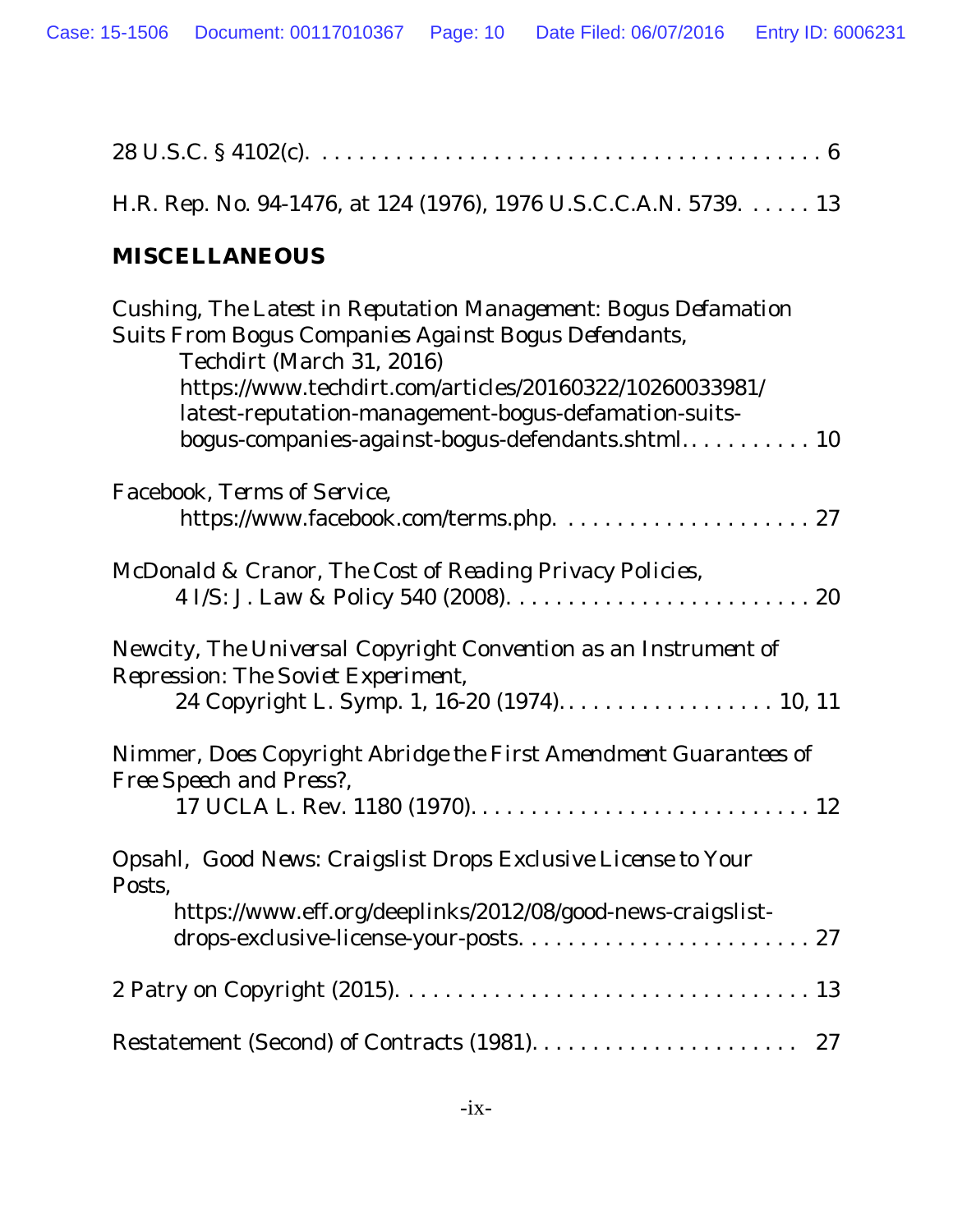| TC Pit Stop, It Pays to Read License Agreements (7 Years Later),<br>http://techtalk.pcpitstop.com/2012/06/12/it-pays-to-read-license                                                                       |
|------------------------------------------------------------------------------------------------------------------------------------------------------------------------------------------------------------|
| Twitter, Terms of Service,                                                                                                                                                                                 |
| Welch, Craigslist takes extreme stance on copyright policy, declares<br>exclusive ownership of ads,<br>http://www.theverge.com/2012/8/1/3213314/craigslist-<br>copyright-exclusive-licensee-classifieds 27 |
| You Tube, Terms of Service,<br>https://www.youtube.com/static?template=terms. 27                                                                                                                           |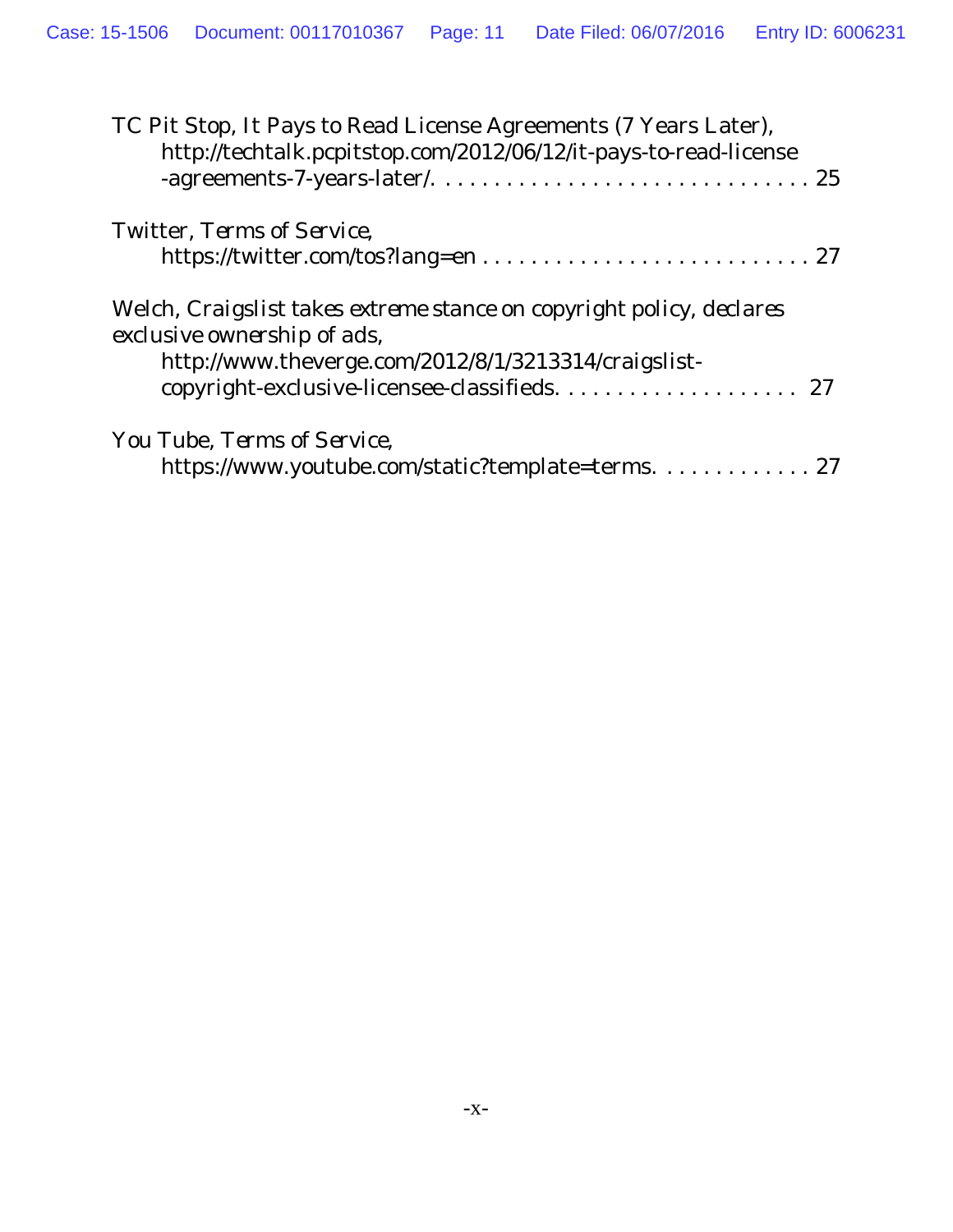#### **INTRODUCTION AND SUMMARY OF ARGUMENT**

After Christopher Dupont excoriated Boston lawyer Richard Goren on Ripoff Report's website, Goren sought to evade the immunity against suit over criticisms that section 230 of the Communications Decency Act affords to hosts of such review sites. First he sued Dupont for defamation; promising not to seek damages, Goren secured a default judgment and used that judgment to seize Dupont's copyright in his own criticism; then Goren charged Xcentric Ventures, Ripoff Report's host, with infringing his newly acquired copyright. The trial court rejected that strategem on two independent grounds: first, that Xcentric had itself secured the copyright in the critical material so that Dupont had no copyright interest to convey; second, that section 201(e) of the Copyright Act barred the involuntary transfer of Dupont's copyright.

Section 230's immunity is the essential precondition for the system of online free speech that enables members of the public to express views effectively without fear of unjustified censorship by targets of criticism who often have superior access to legal resources that can be used to improperly suppress protected speech. If Goren's end run around section 230 were permitted to succeed, it could create a roadmap whereby any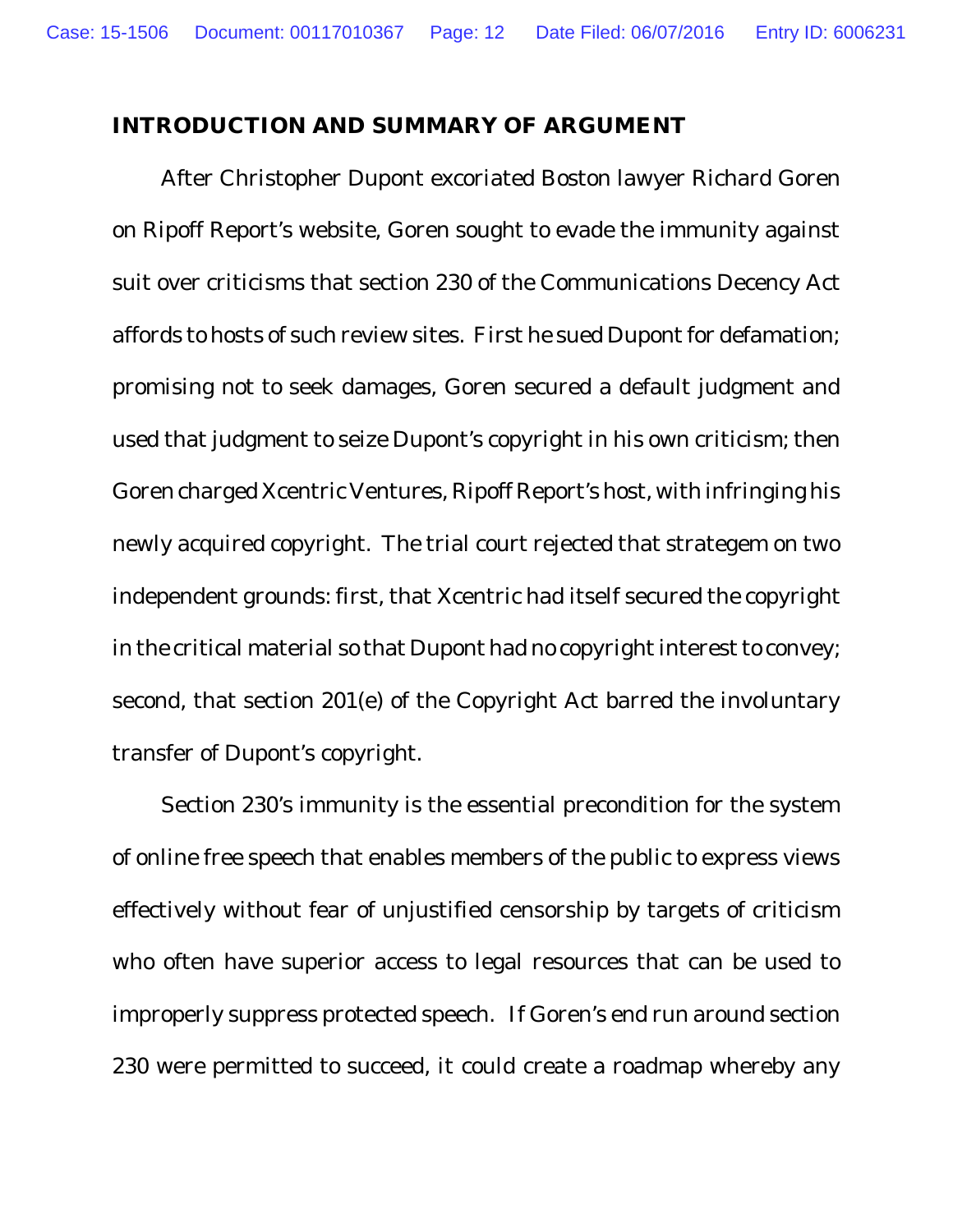plaintiff, regardless of the merits of his claims, could skew public discussion by suppressing critical speech.

The court below correctly found Goren's attempt to compel Xcentric to remove the review to be at odds with copyright law; it also properly upheld Xcentric's irrevocable licence to publish the review. The court erred, however, by enforcing the contract term by which Xcentric purported to secure ownership of the copyright to Dupont's criticism (and hence an exclusive right to publish that criticism); that term was unenforceable.

#### **INTEREST OF AMICI <sup>1</sup>**

Public Citizen is a public-interest organization with members and supporters nationwide, over 21,000 in the First Circuit. Since its founding in 1971, Public Citizen has encouraged consumers to participate in civic affairs and speak out about matters of public interest. Public Citizen believes that the broad discretion afforded interactive website operators best preserves consumers' right to criticize; in many cases it has either

<sup>&</sup>lt;sup>1</sup>No part of this was authored by counsel for any party. No party, no counsel for any party, and indeed no person other than amici, contributed money to fund preparing or submitting this brief.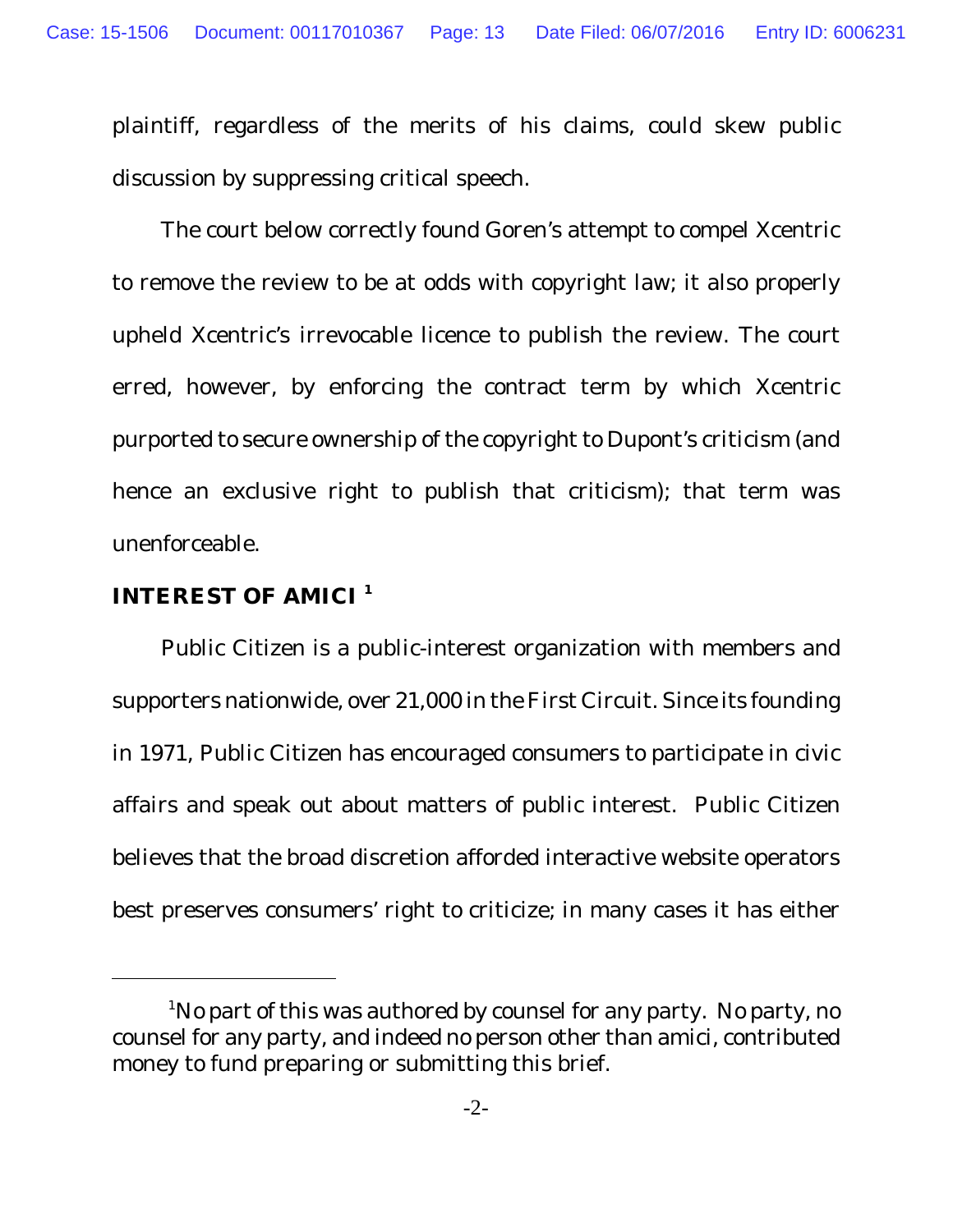appeared as amicus curiae or its attorneys have represented operators of consumer-oriented websites in litigation seeking to circumvent their section 230 immunity.

The Electronic Frontier Foundation ("EFF") is a non-profit, member-supported civil liberties organization working to protect legal rights in the digital world. Founded in 1990, EFF is based in San Francisco, California. EFF has tens of thousands of dues-paying members throughout the United States and internationally, and maintains one of the most linked-to websites in the world (http://www.eff.org).

Amici share a strong interest in preserving the right to free expression and often file amicus briefs supporting the legal safe harbors that protect free speech online. Both sides consent to this filing.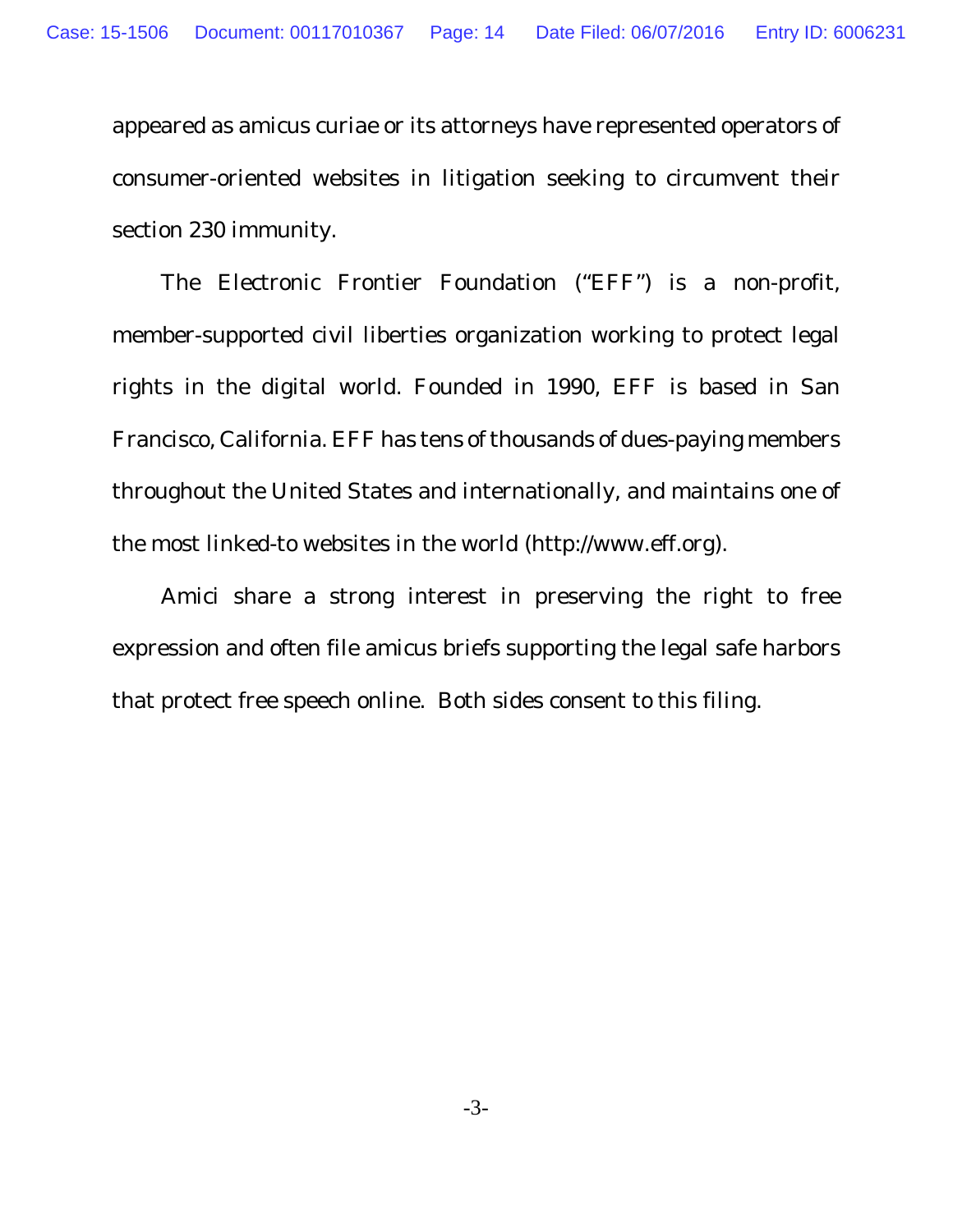#### **ARGUMENT**

### **I. GOREN'S THEORY WOULD VITIATE THE IMPORTANT PROTECTION THAT SECTION 230 PROVIDES FOR THE SYSTEM OF ONLINE FREE SPEECH.**

**A. Section 230 Immunizes Defendants Like Xcentric from Being Sued to Compel Removal of Content Posted by Its Users**.

Section 230(c)(1) states:

No provider or user of an interactive computer service shall be treated as the publisher or speaker of any information provided by another information content provider.

Section 230(e)(3) provides:

No cause of action may be brought and no liability may be imposed under any State or local law that is inconsistent with this section.

These provisions immunize web hosts from tort claims based on materials

placed on their sites by third persons. *Universal Communications Sys. v.*

*Lycos*, 478 F.3d 413 (1st Cir. 2007). Acceptance of this approach has

become "near-universal." *Jane Doe No. 1 v. Backpage.com,* 817 F.3d 12,

18-19 (1st Cir. 2016); *Jones v. Dirty World Entm*'*t Recordings*, 755 F.3d

398, 406 (6th Cir. 2014) (citing cases).

Section 230 precludes injunctive relief as well as damages. The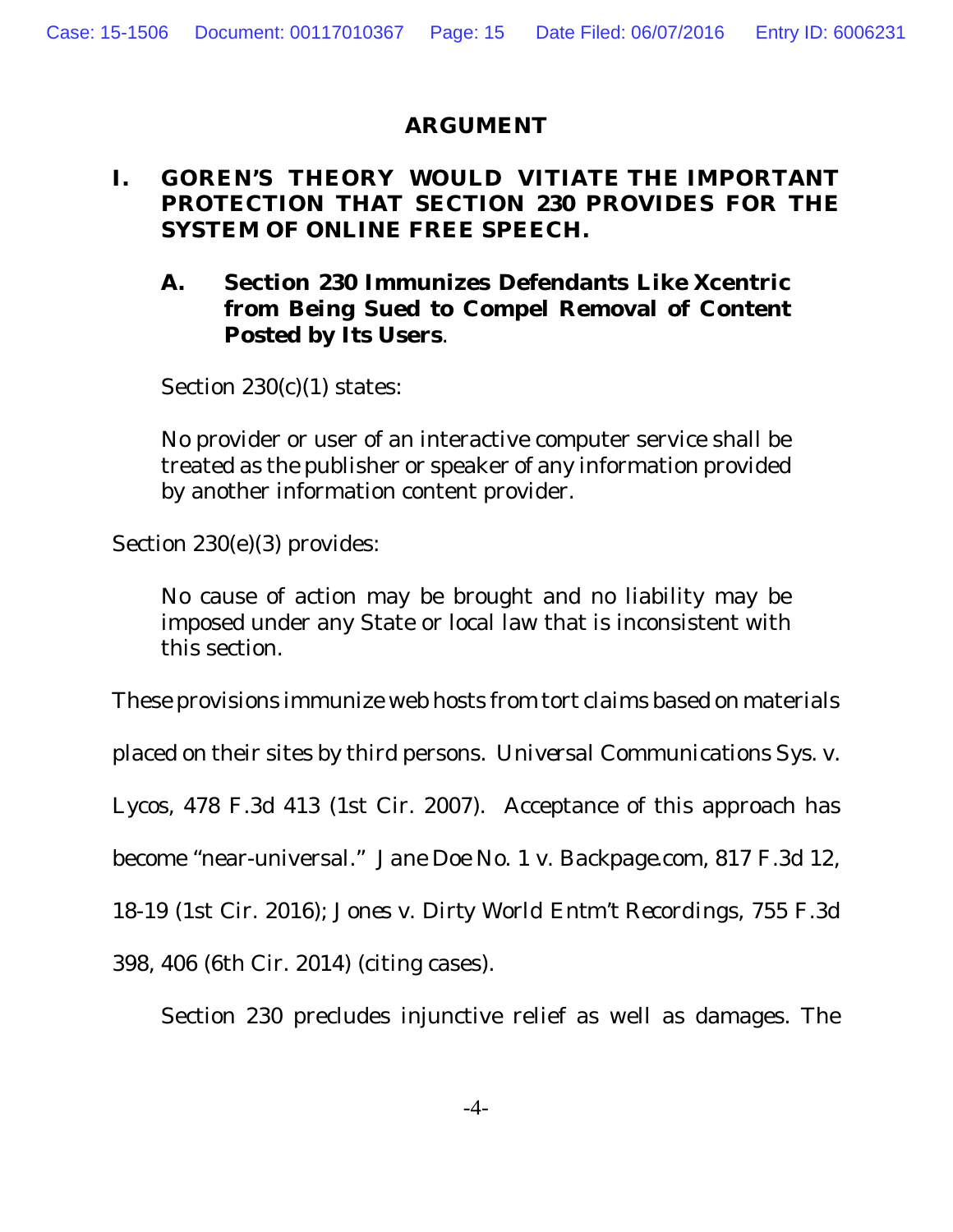operator of an interactive computer service ("ICS") is no less being treated as the "publisher  $\dots$  of  $\dots$  information provided by another," section  $230(c)(1)$ , when the action seeks injunctive relief instead of damages. Moreover, section 230(e)(3) forbids a "cause of action" from being "brought" against the operator of an interactive computer service, thus making the operator immune from suit as well as immune from liability.

Moreover, the statute bars "liability" from being "imposed" under any law that is inconsistent with section 230. An injunction is a form of relief against a defendant that has been determined to have been liable for a legal wrong; it cannot issue against "persons who act independently and whose rights have not been adjudged according to law." *Chase Nat'l Bank v. Norwalk*, 291 U.S. 431, 437 (1934). Because Xcentric was not found liable for Dupont's review—nor could it have been, given Xcentric's immunity—Xcentric could not be subjected to an injunction. *Giordano v. Romeo*, 76 So. 3d 1100, 1102 (Fla. App. 2011). Indeed, cases dismissed pursuant to section 230 often involve claims for both injunctive relief and damages. *E.g.*, *Ben Ezra, Weinstein & Co. v. America Online*, 206 F.3d 980, 983 (10th Cir. 2000); *Green v. America Online*, 318 F.3d 465, 708 (3d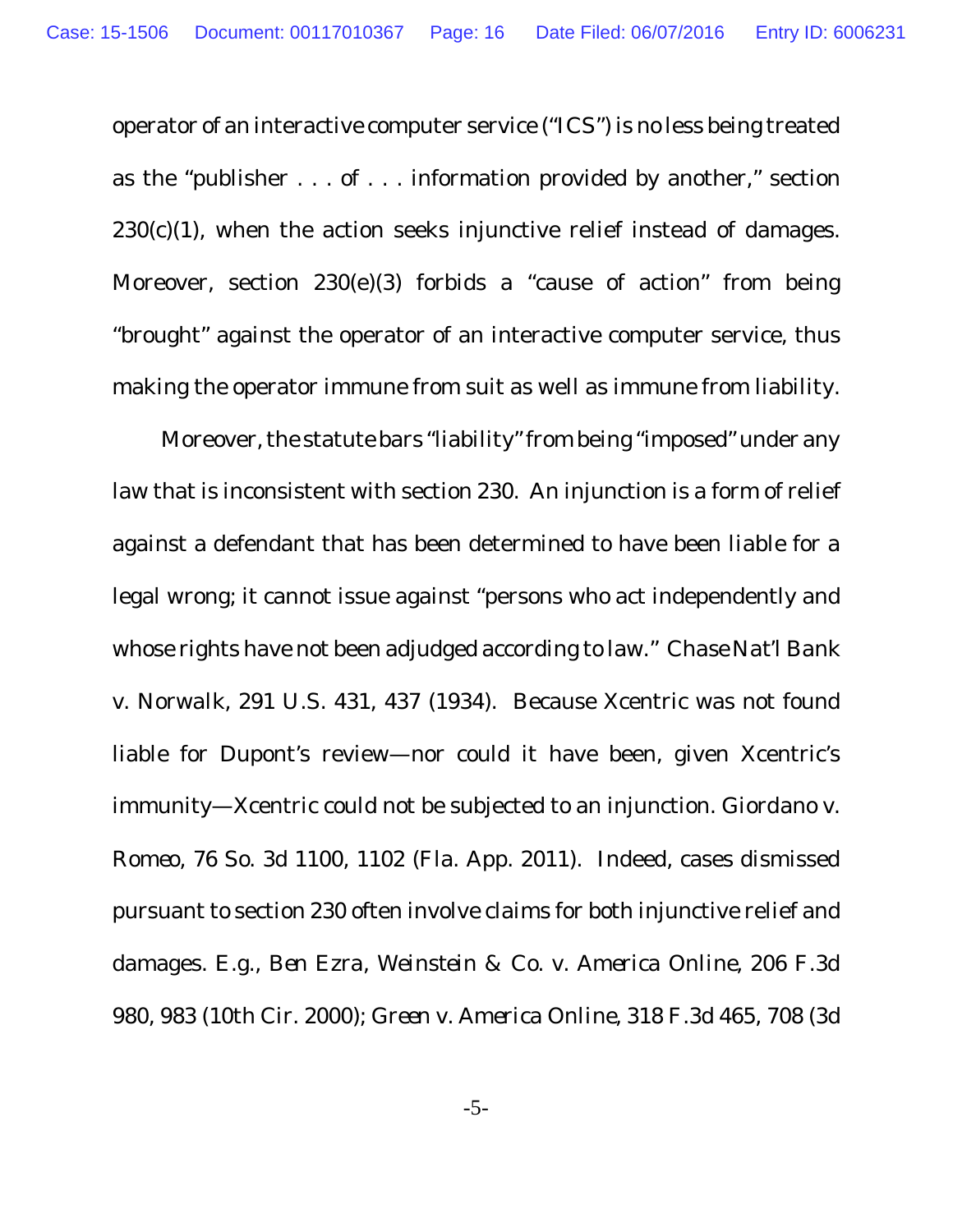Cir. 2003).

**B. Section 230 Plays an Important Role in Protecting Online Content Against a Heckler's Veto.**

This Court has recognized the key function that section 230 plays in enabling operators of ICS functions to provide services that enable members of the general public to have their say:

Websites that display third-party content may have an infinite number of users generating an enormous amount of potentially harmful content, and holding website operators liable for that content "would have an obvious chilling effect" in light of the difficulty of screening posts for potential issues.

*Jane Doe No. 1 v. Backpage.com*, 817 F.3d at 18-19.

*See also Carafano v. Metrosplash.com.,* 339 F.3d 1119, 1123-1124 (9th Cir.

2003). Although Xcentric's business model enables it to charge businesses for some special programs, most ICS operators receive very small sums for hosting services, or offset the costs of hosting by selling advertising on the site for pennies per page-view or per click. Not only can they not police content in advance, but even when particular comments are challenged, it is unrealistic to expect operators to devote sufficient lawyer time to evaluate challenged statements and decide whether to remove them or leave them posted. The cost of making intelligent assessments of the risks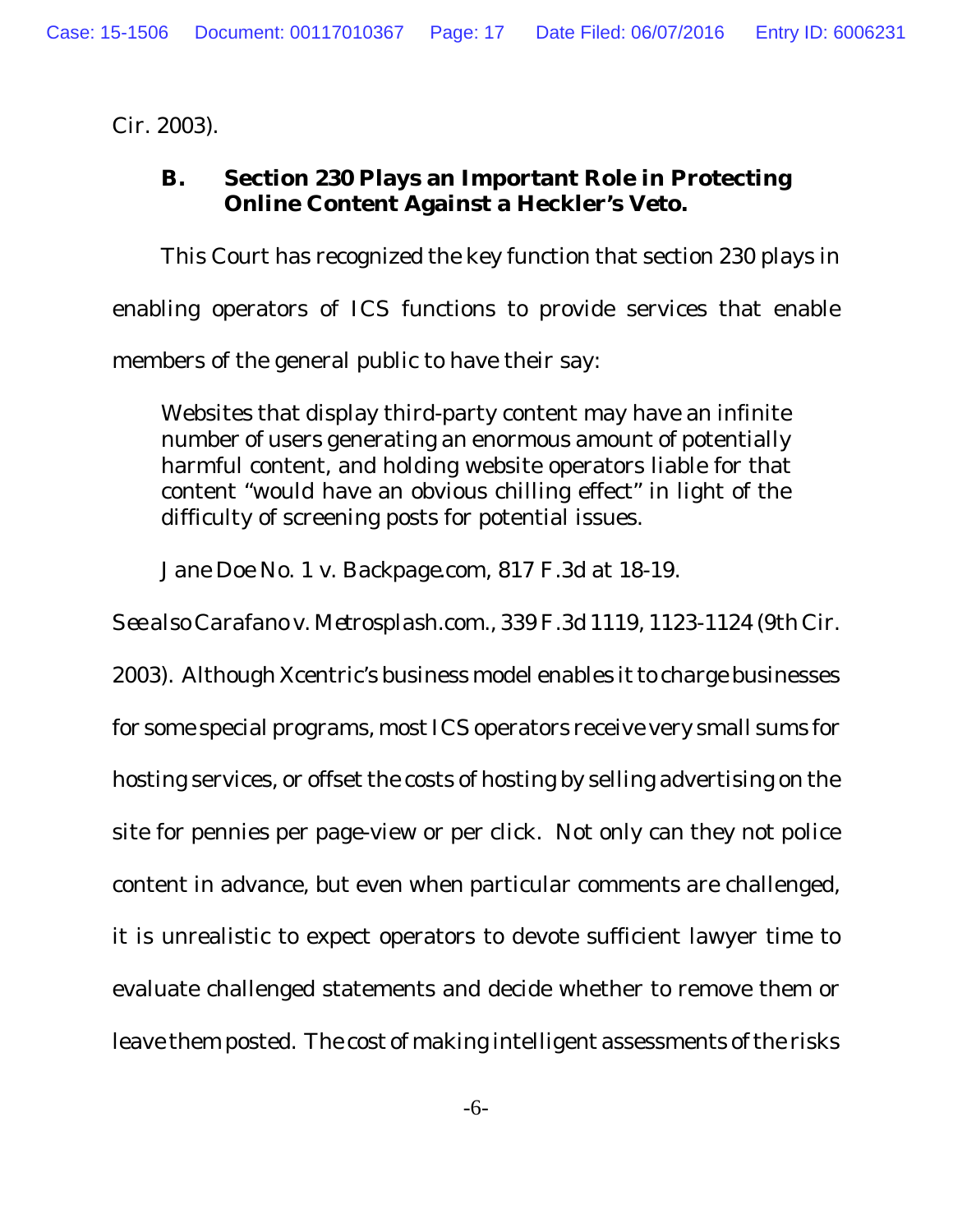of litigation, not to speak of the cost of participating in the litigation, far outstrips the money that can be earned from hosting challenged comments. *Chicago Lawyers Committee v. Craigslist*, 519 F.3d 666, 668- 669 (7th Cir. 2008).

The costs are no less if only injunctions are sought. If ICS operators could be subjected to the expense of litigation—wholly apart from the risks facing damages awards—the result would likely be that as soon as any comment were challenged, the operator would remove it rather than take the risk of being dragged into the litigation. *See Zeran v. America Online*, 129 F.3d 327, 331 (4th Cir. 1997); *Barrett v. Rosenthal*, 40 Cal.4th 33, 146 P.3d 510, 524-525 (2006). Thus, without the protection of section 230, online speech would be subject to the heckler's veto: speech would likely be removed just because somebody objected to it, regardless of the merits of the objection.

And only critical speech is targeted for such removal. Nobody threatens to sue over overstated online praise or undeserved online compliments. Section 230 thus protects the marketplace of ideas from consistent removal of one side of the debate, and protects consumers from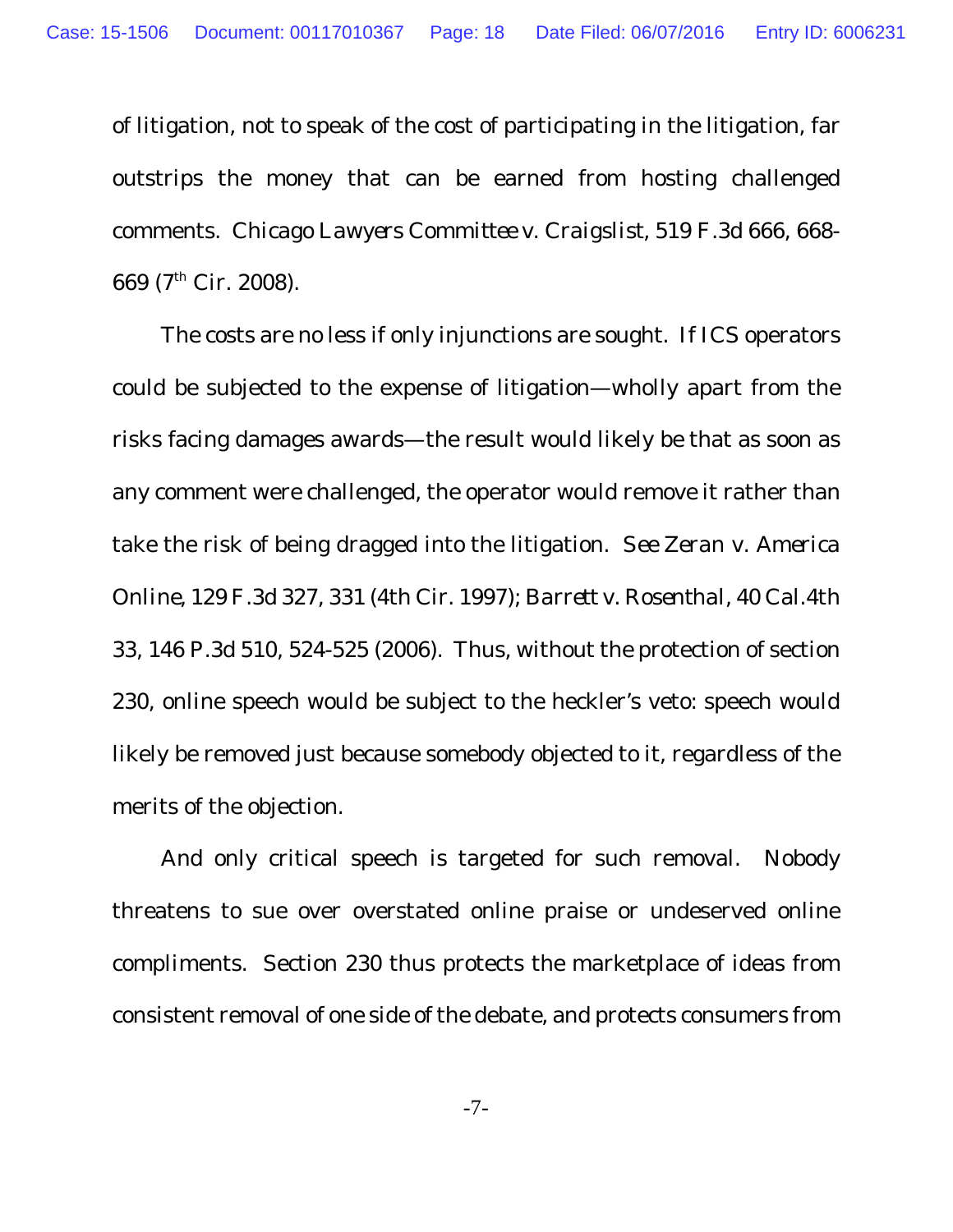falsely one-sided portrayals of businesses and others that may, indeed, merit criticism. As a result, the powerful immunity provided to ICS operators has become a vital aspect of our system of free speech online—so central that when Congress banned libel tourism, preventing the enforcement of foreign defamation judgments in the United States that would run afoul of our constitutional protections, it included protection for ICS operators. 28 U.S.C. § 4102(c).

Moreover, if an injunction were to forbid an ICS operator from allowing a given statement to remain on its website, the operator would risk further exposure given the possibility of being cited for contempt if, for example, somebody else deliberately posted that statement, or a very similar statement, on another page of its website. Such a contempt proceeding could lead to additional legal expense to defend the contempt proceedings and even to the imposition of monetary contempt sanctions, including attorney fees. Once faced with the prospect of contempt proceedings, ICS operators would have to assess their exposure especially carefully when future statements that might violate the injunction are posted to their sites. In this way, injunctive proceedings could produce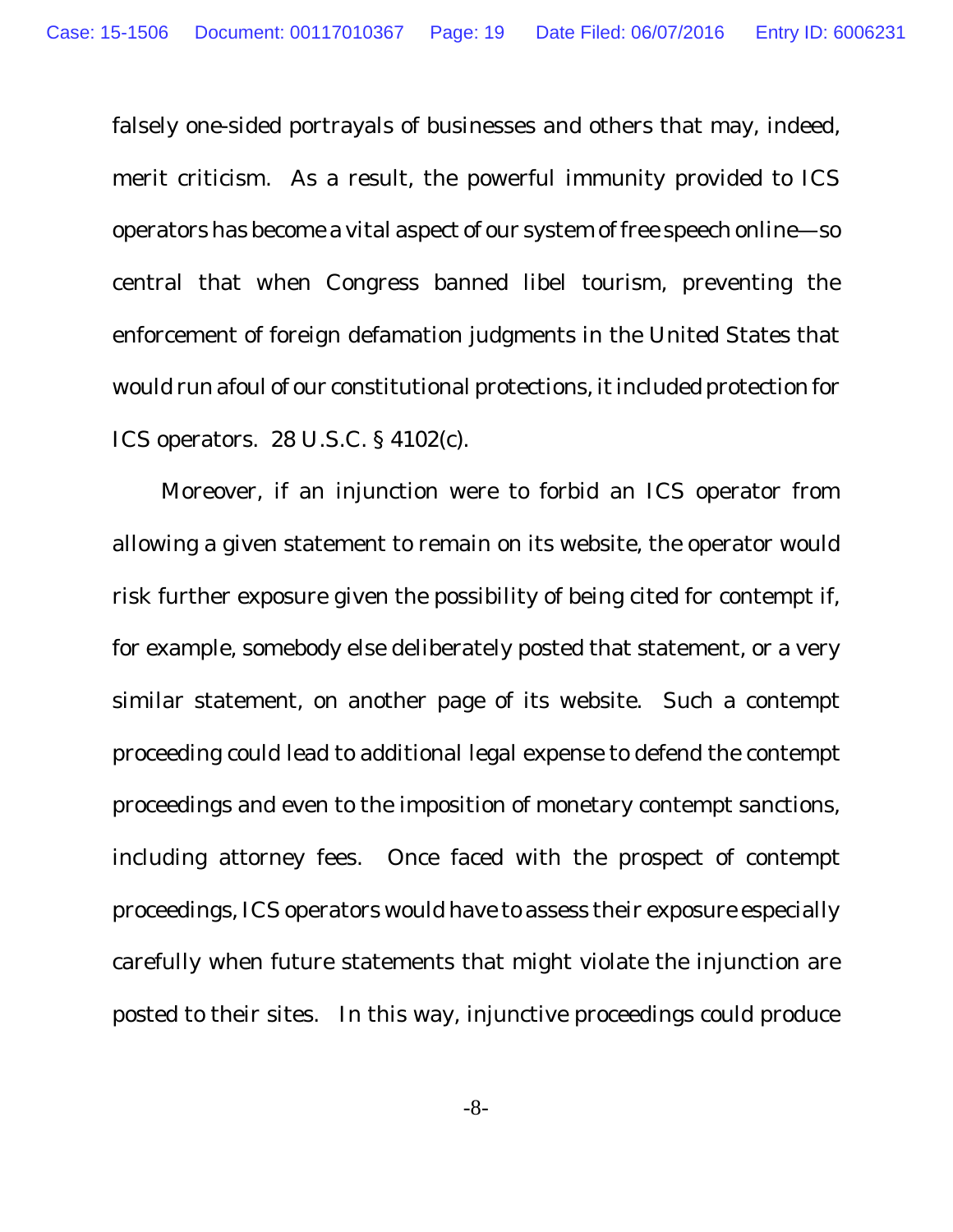the same problems of the heckler's veto as pre-litigation demands. Section 230 was intended to protect ICS operators from that consequence.

Instead of subjecting ICS operators to suit over the removal of objectionable material, section 230 tells plaintiffs: sue the speaker, not the host. In that way, the litigation is filed against the party who is best situated to evaluate the circumstances about which she was speaking, and who has the greatest interest in defending her right to make the statements. If the speaker is found liable, then the court can assess damages against the wrongdoer. Additionally, if the jurisdiction allows injunctions against defamatory speech, the court can order the speaker to use her best efforts to remove the statement found to have been false and defamatory. But if the ICS operator does not provide a means for users to remove or edit their own content once posted — and many reputable sites do not — then section 230 leaves it to the discretion of the ICS operator whether to accommodate a request by the user to remove content, even if that request is motivated by a court order. For example, such discretion allows a host to consider whether defendant consented to a judgment, or failed to oppose its entry, because she couldn't afford to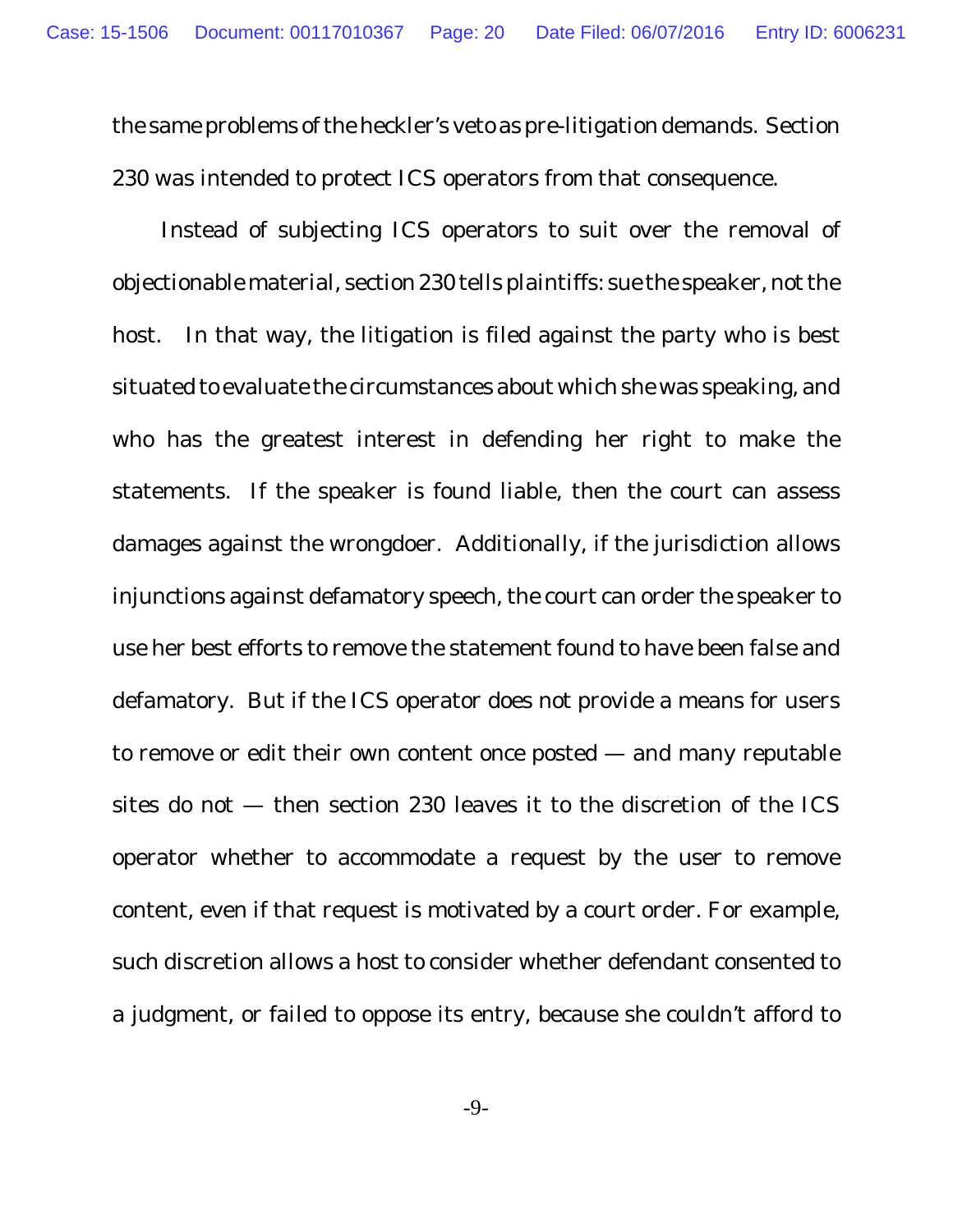defend herself and hoped that the plaintiff would not pursue further litigation at that point. $^{\text{2}}$ 

**C. Goren's Legal Theory Provides a Roadmap for Unscrupulous Litigants to Circumvent Section 230.**

Goren's litigation strategy did not depend on having meritorious claims against Dupont. Considering both how vitriolic Dupont's statements about Goren were, and that Dupont was Goren's litigation **adversary**, amici recognize the likelihood that Dupont's laundry-list of nasty accusations may well have included false and malicious statements. At the same time, however, the record below provides some reason to worry about the means by which Goren seized Dupont's copyright. Dupont was served by email and through an address where he formerly lived, App. 161-166; he never appeared, *id.* 370, and may have lacked the financial means to defend himself in litigation. Dupont lacked any

<sup>2</sup> "Reputation management" firms have been known to employ unscrupulous techniques to secure court orders for their clients. *See* Cushing, *The Latest In Reputation Management: Bogus Defamation Suits From Bogus Companies Against Bogus Defendants* Techdirt (March 31, 2016), https://www.techdirt.com/articles/20160322/10260033981/latestreputation-management-bogus-defamation-suits-bogus-companies-agai nst-bogus-defendants.shtml. Section 230's discretion allows ICS hosts to respond appropriately.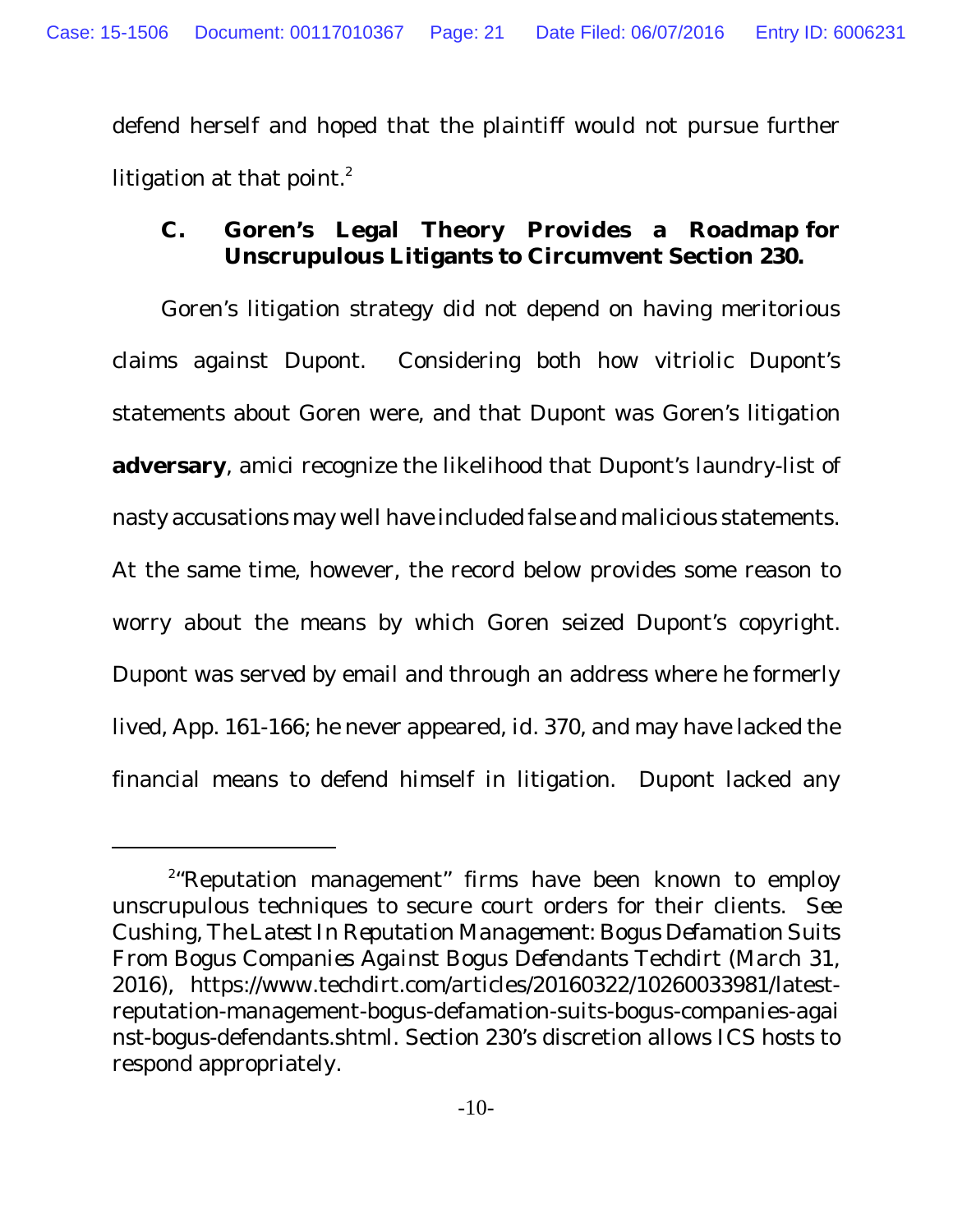financial incentive to defend himself because Goren made it clear that he sought no damages, but was content to obtain equitable relief to dislodge Xcentric from its stance of never removing critical content. App. 216, 370- 371, 374-375. The default judgments consistently recited that the damages claims had been dismissed. App. 27, 176.

Goren's technique could be deployed by **anybody** who wants to remove from the Internet criticism by ordinary people who can't afford to defend themselves—seek only an injunction, promise the speaker no personal adverse consequences, take a default judgment, acquire the copyright, then make a demand on the ICS operator. That technique would succeed regardless of whether the online criticism consisted of true statements of fact or constitutionally protected opinions.

#### II. **GOREN'S DEFAMATION CLAIM CANNOT PARADE IN COPYRIGHT'S RAIMENT.**

Although Goren purported to sue Xentric for copyright infringement, his complaint is redolent with whiffs of libel—he sought damages for injury to his reputation, and he obtained the copyright at issue not for the purpose of selling copies or otherwise profiting from the expression, but solely to get it removed from the Internet. Achieving this objective was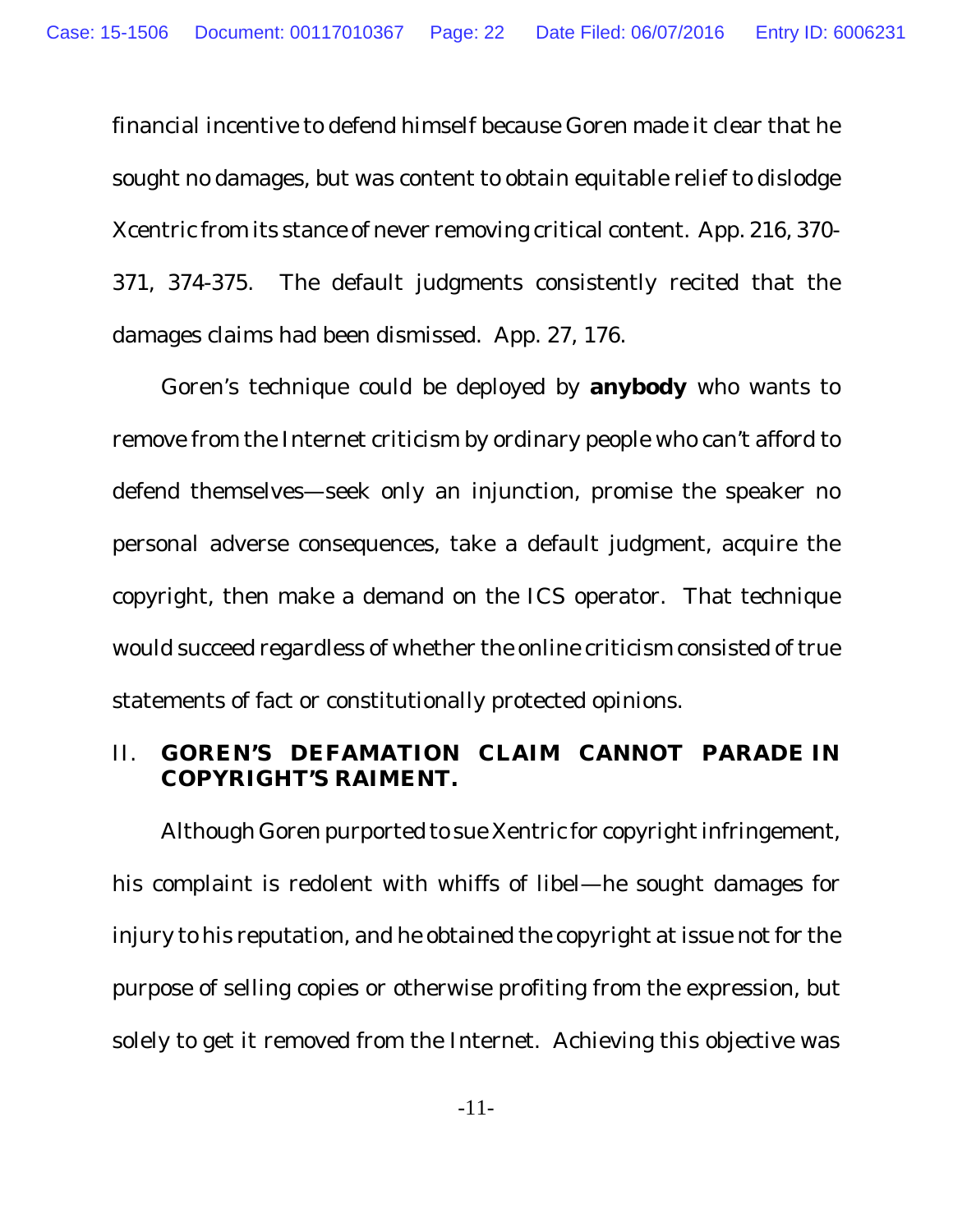not a proper use of copyright law; Goren's copyright claims were properly dismissed, not only because the transfer to Goren was invalid, but also because equity could not be invoked to remove the content and because his claims represent a misuse of copyright law.<sup>3</sup>

**A. Congress Prohibited Involuntary Transfer of Copyright Precisely Because It Could Be Used to Censor Speech.**

In refusing to give force to the state-court driven transfer of Dupont's copyright to Goren, the district court invoked section 201(e) of the Copyright Code:

[N]o action by any governmental body or other official or organization purporting to seize, expropriate, transfer, or exercise rights of ownership with respect to the copyright, . . . shall be given effect under this title . . . .

Congress drafted this provision out of a concern for free speech. Specifically, "[t]his limitation was introduced in response to fears that the then-recent adherence of the former Soviet Union to the Universal Copyright Convention (U.C.C.) might permit the use of copyright (expropriated and thus 'owned' by the government) as a means of

 $3$  The Court "may affirm  $\dots$  on any ground supported by the record." *Puerto Rico Auth. v. Umpierre-Solares*, 456 F.3d 220, 224 (1st Cir. 2006).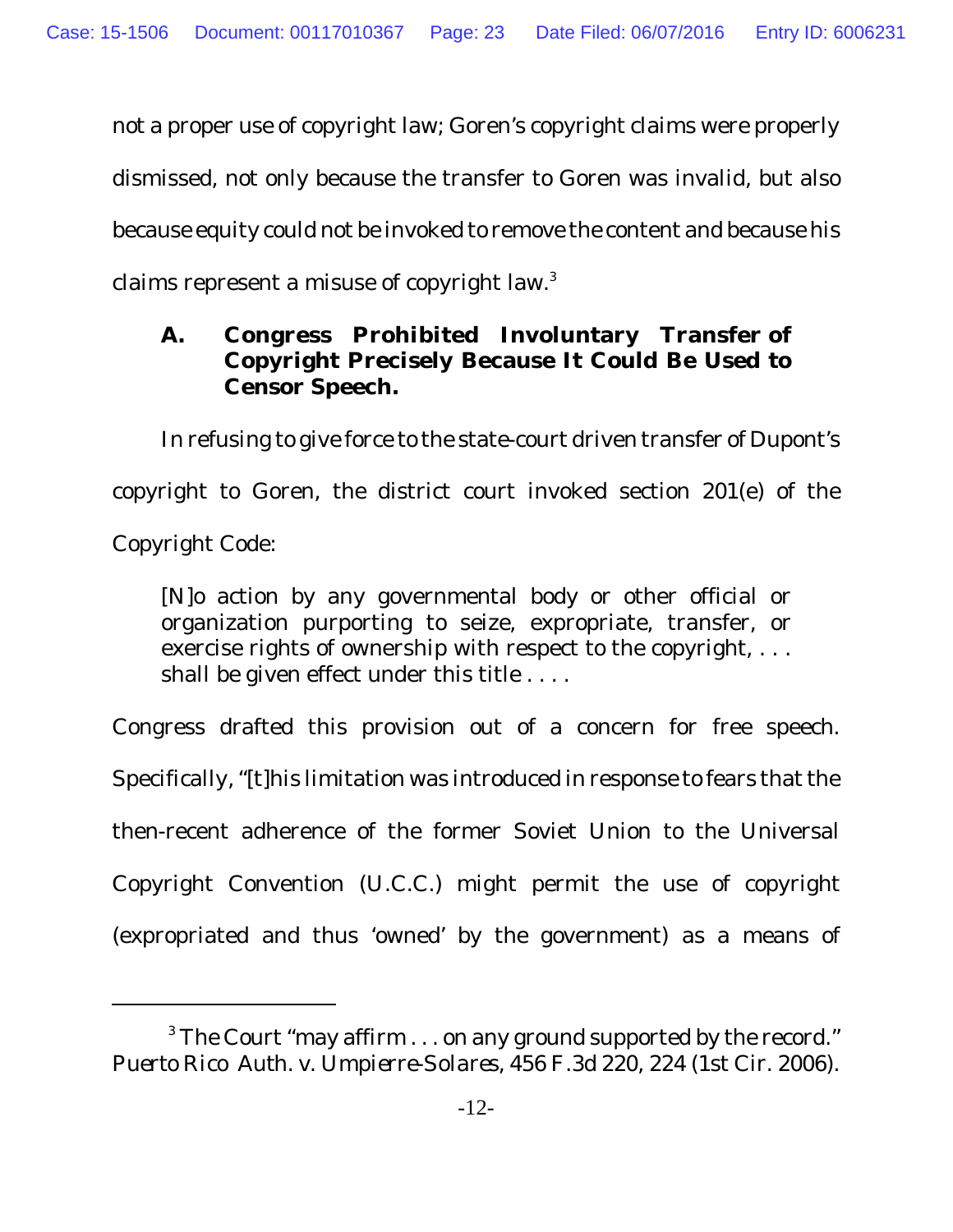suppressing the dissident writings of its citizens as published in other

U.C.C. nations, such as the United States." 2 Patry on Copyright § 5:116

(2015); Newcity, *The Universal Copyright Convention as an Instrument of*

*Repression: The Soviet Experiment*, 24 Copyright L. Symp. 1, 16-20 (1974).

The commonly accepted scenario . . . would run as follows: an American publisher would acquire a manuscript copy of one of the unpublished works of a Russian dissident writer and would begin preparation to publish it. Prior to publication, the Soviet government would . . . compulsorily purchase the author's copyright in the work. Then, again prior to publication, the Soviet government agency that purchased the copyright (or its assignee) would enter into an American court to enjoin the publication in the United States of the work.

*Id.* 19-20.

Congress passed section 201(e) "to reaffirm the basic principle that the United States copyright of an individual author shall be secured to that author, and cannot be taken away by an involuntary transfer." H.R. Rep. No. 94-1476, at 124 (1976), 1976 U.S.C.C.A.N 5739. Although inclusion of the subsection was driven by concerns about foreign censorship, courts have not hesitated to apply it in the domestic context. *See Berry v. Berry*, 277 P.3d 968, 988 (Haw. 2012) (barring disposal of copyright through divorce); *McMunigal v. Bloch*, 2010 WL 5399219 at \*6 (N.D. Cal. Dec. 23,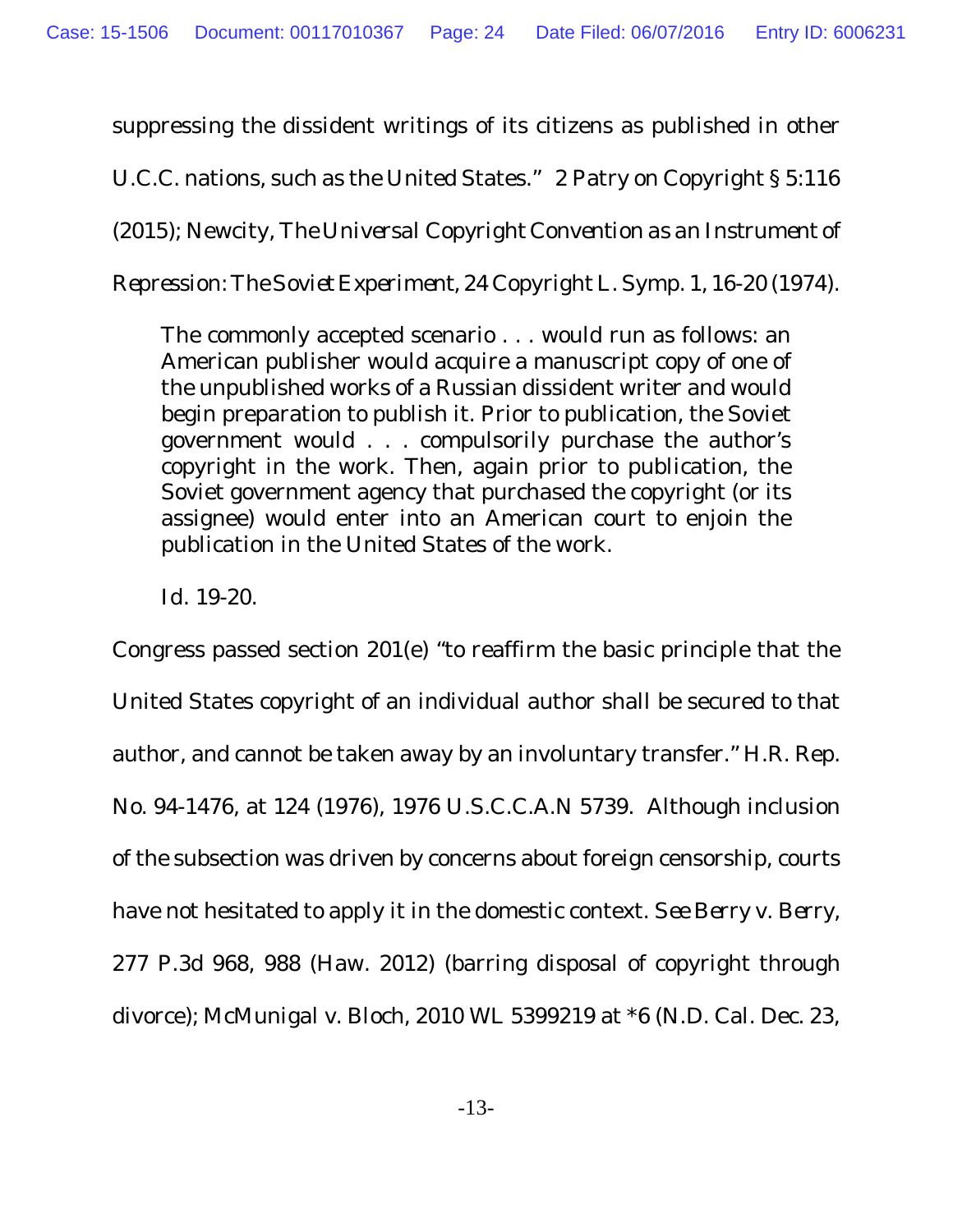2010) (barring request to partition a joint work under copyright law absent consent of the joint author); *Advance Magazine Publishers v. Leach*, 466 F. Supp. 2d 628, 636 (D. Md. 2006) (barring claim of adverse possession over copyrighted works).

The prohibition on involuntary transfers is also a critical piece of the balance between copyright and free expression. The presumption that copyright owners intend to disseminate their work is a key to how courts attempt to reconcile copyright with the First Amendment. *See, e.g., Eldred v. Ashcroft*, 537 U.S. 186, 219 (2003) (copyright "spur[s] the creation and publication of new expression"); *Harper & Row Publishers v. Nation Enters.*, 471 U.S. 539, 558 (1985) (copyright supports speech "by establishing a marketable right to use one's expression"); *Suntrust Bank v. Houghton Mifflin Co.*, 268 F.3d 1257, 1263 (11th Cir. 2001) ("The Copyright Clause and the First Amendment . . . were drafted to work together to prevent censorship."); *see also* Melville Nimmer, *Does Copyright Abridge the First Amendment Guarantees of Free Speech and Press?*, 17 U.C.L.A. L. Rev. 1180, 1181 (1970) ("A legal system protective of the creator and those who claim through him will both assure a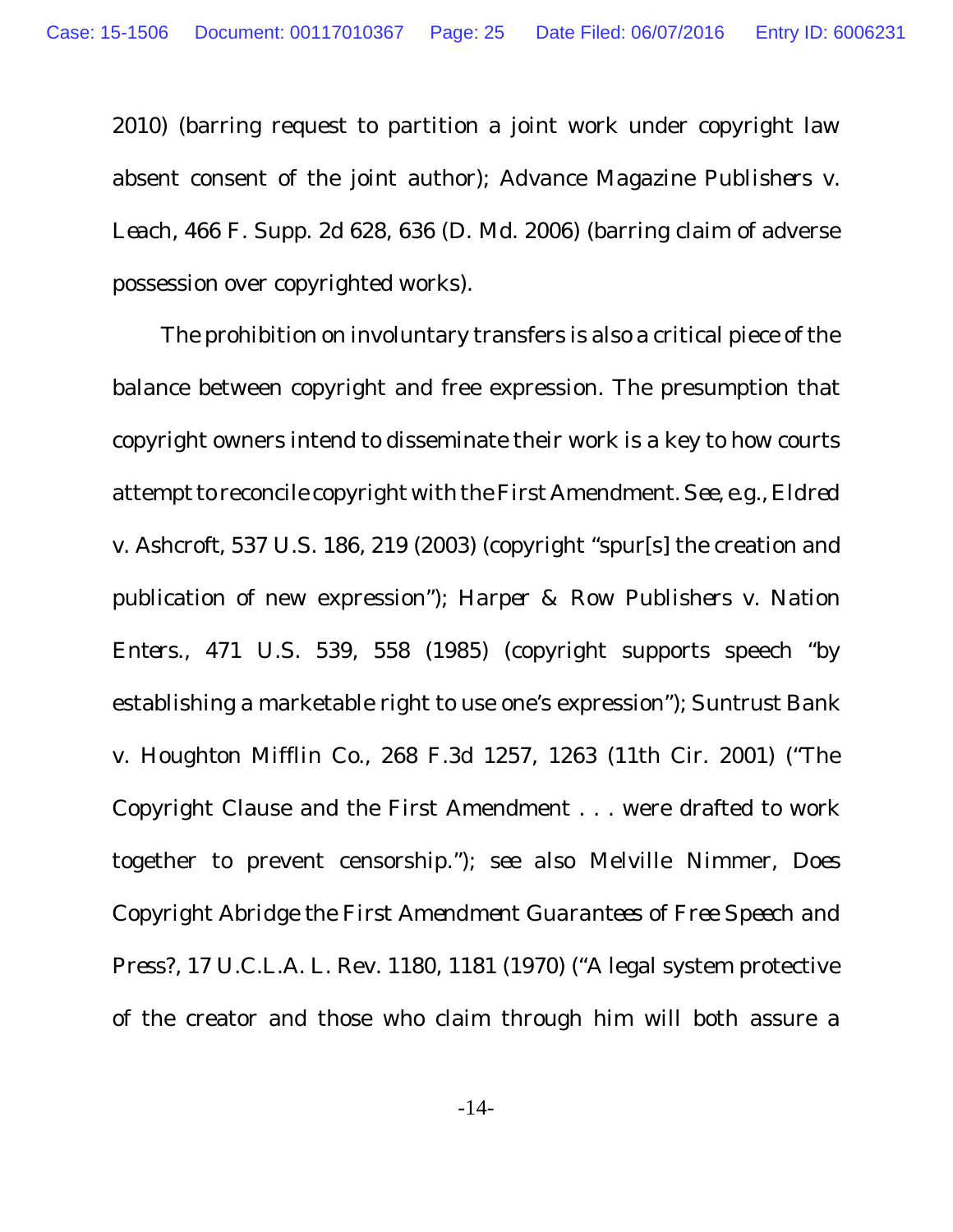property right in artistic expression, and will abjure the silencing of that expression through censorship."). Even when authors choose not to publish a work, their ability to stop others from doing so is usually defended on the ground that the author may decide to do so at a later date, or will sell the right to publish the material after death. *See*, *e.g.*, *Salinger v. Random House*, 811 F.2d 90, 99 (2d Cir. 1987).

Using copyright to censor speech upsets that balance. Goren invokes the power of copyright to erase this speech wherever it is located. And if Goren is held to be the owner of Dupont's words, then even Dupont himself will be severely restricted in his ability to say what he wants to about Goren, even with the objectionable parts removed. Thus, Xcentric's exclusive license forbids Dupont from expressing himself on other forums. If Goren's claim is allowed in this case, copyright transfers could be sought as an alternative remedy in any speech tort case where courts, for good reason, have traditionally declined to provide injunctive relief.<sup>4</sup> Congress

<sup>4</sup> Preliminary injunctions against defamation are barred under the doctrine of prior restraint, *Organization for a Better Austin v. Keefe*, 402 U.S. 415 (1971), and many states hold that equity will not enjoin a libel either as a matter of state common law or under state constitutional free speech provisions; several states, including Massachusetts, severely limit the issuance of libel injunctions as a matter of state law. *Krebiozen*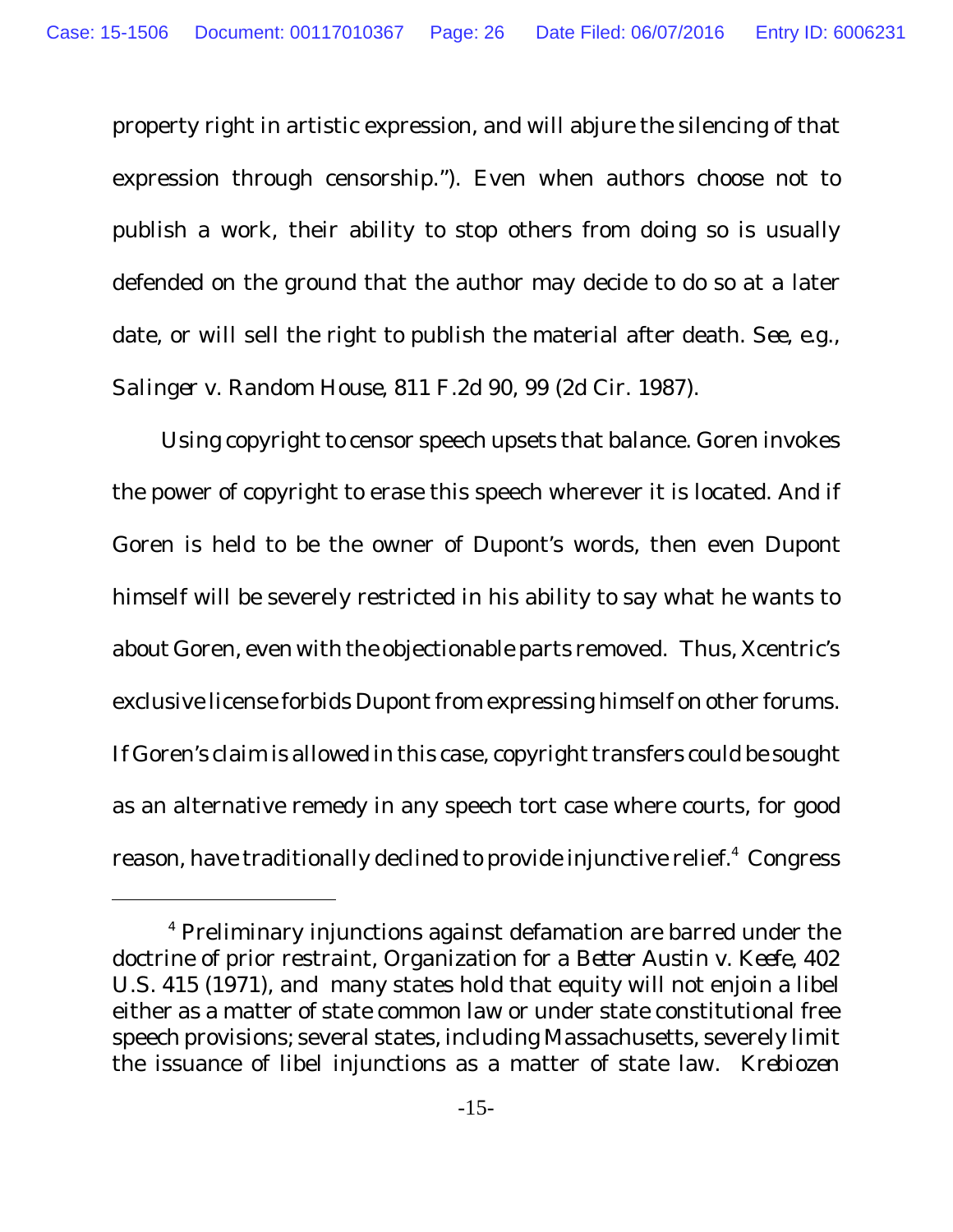sought to prevent such censorship with section 201(e); because Goren's theory of ownership rests on transfer, it is void ab initio, and his copyright claims fail. *See Society of Holy Transfiguration Monastery v. Gregory*, 689 F.3d 29, 40-44 (1st Cir. 2012).

**B. Invocation of Copyright to Censor Speech Is a Forbidden Misuse of Copyright.**

Beyond the prohibition on involuntary transfers, courts have used their equitable powers to block application of copyright law when it is used to censor speech. This has long been done in the realm of fair use, where criticism of another's work or its author has long been defended. *E.g.*, *Campbell v. Acuff-Rose Music*, 510 U.S. 569, 592 (1994). Courts also consider speech implications when deciding whether to grant injunctions in copyright cases, following *eBay v. Mercexchange, L.L.C.*, 547 U.S. 388 (2006). *See Salinger v. Colting*, 607 F.3d 68, 82-83 (2d Cir. 2010).

Courts have frowned on pretextual transfers of copyright for the purpose of suppressing speech. For example, the Eleventh Circuit used the

*Research Found. v. Beacon Press*, 134 N.E.2 1, 7 (Mass. 1956). It remains an open question whether the First Amendment bars permanent injunctions even against the repetition of defamatory statements fully adjudicated as false.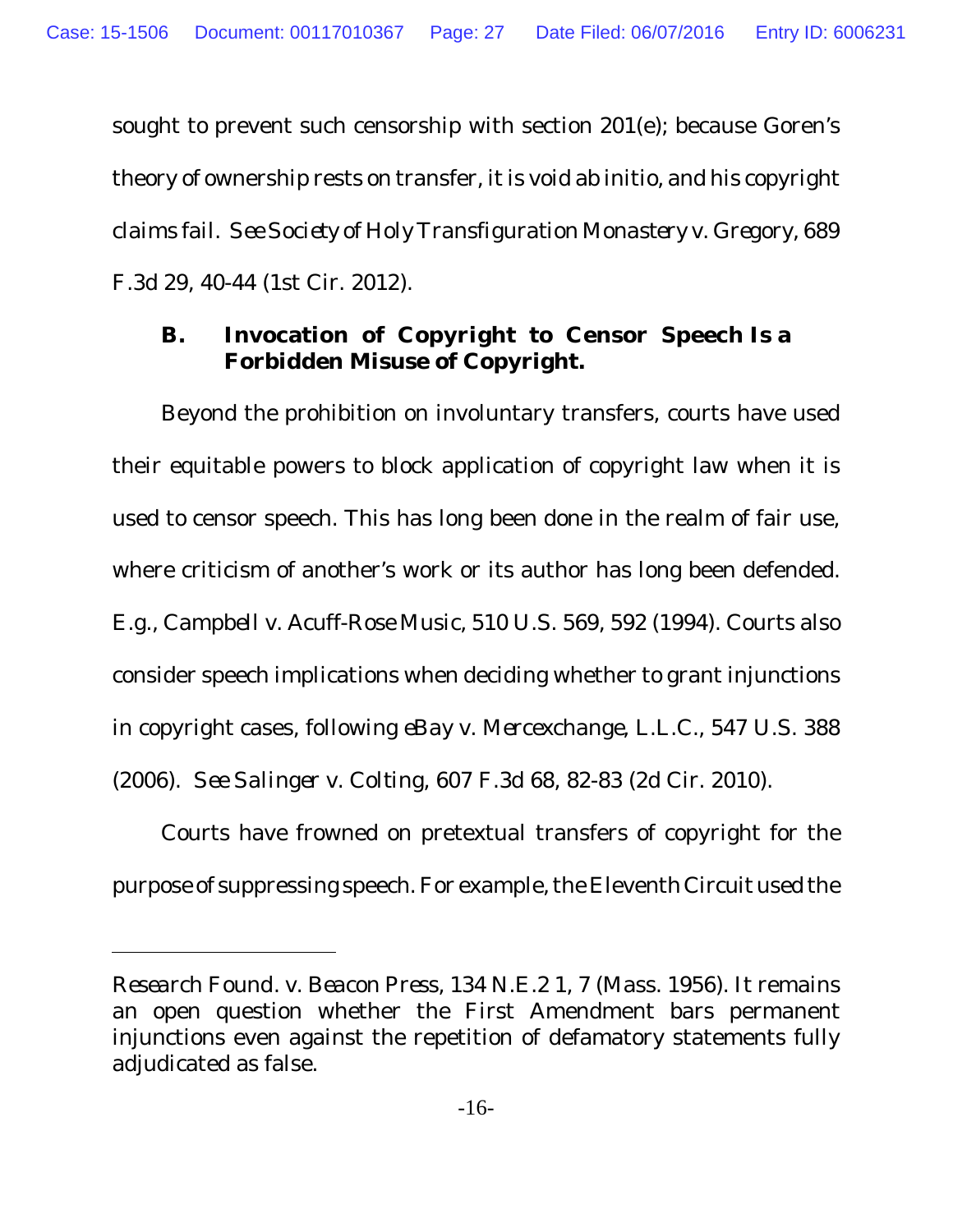fair use doctrine to prevent a businessman from using copyright law to suppress the use of an unflattering photograph on a website critical of him, after he separately obtained the copyright interest in the photograph from the original photographer. *Katz v. Google*, 802 F.3d 1178, 1184 (11th Cir. 2015) (per curiam). In discussing the potential market effect of this use, the court noted that because the plaintiff obtained this photograph solely to prevent its publication, the normal analysis of market effects in fair use should not apply "[d]ue to [plaintiff's] attempt to utilize copyright as an instrument of censorship." *Id.*; *see also Garcia v. Google*, 86 F.3d 733, 736 (9th Cir. 2015) (en banc) ("[A] weak copyright claim cannot justify censorship in the guise of authorship."). Numerous courts have used the fair use doctrine to guard against copyright claims based primarily on criticism of the copyright owner or her works. *See, e.g.*, *Campbell*, 510 U.S. at 592-93; *Ty, Inc. v. Publ'n Int'l Ltd.*, 292 F.3d 512, 520 (7th Cir. 2002); *NRA v. Handgun Control Fed'n of Ohio*, 15 F.3d 559, 562 (6th Cir. 1994); *Caner v. Autry*, 16 F. Supp. 3d 689, 712 (W.D. Va. 2014).

Two Second Circuit cases have considered the First Amendment harms from blocking speech about a copyright owner, even absent a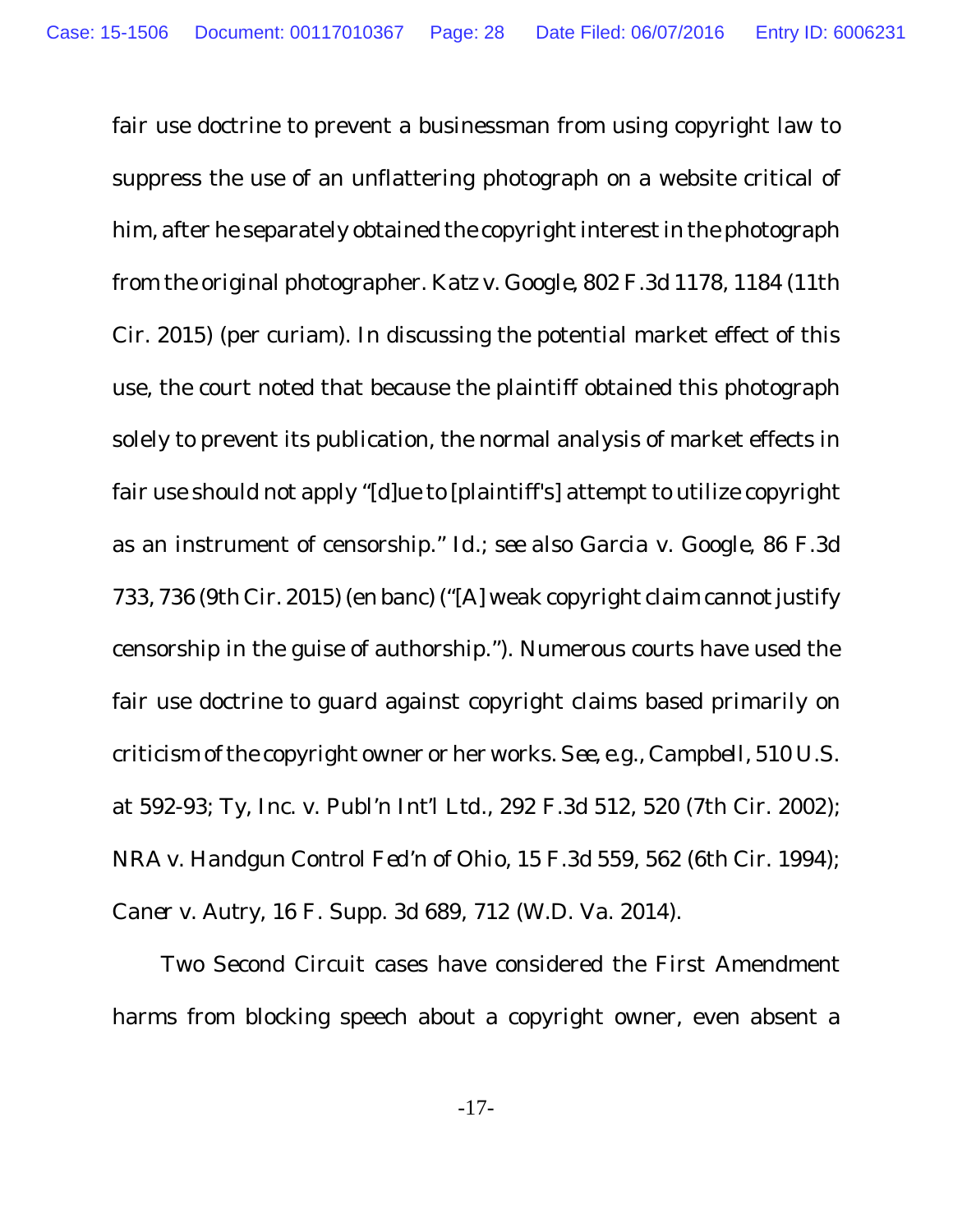successful fair use defense. *Salinger v. Colting*, 607 F.3d 68, 81, 82-83 (2d Cir. 2010), requires courts to weigh First Amendment interests in considering whether to enjoin alleged infringement.Preventing censorship of speech—even potentially infringing speech—is in many ways a reflection of the same concerns that permeate defamation law: when damages are adequate to compensate the plaintiff's commercial interest, injunctions should not issue to restrain another's speech. *Campbell*, 510 U.S. at 578 n.10 (copyright's goals of stimulating the creation and dissemination of works "are not always best served by automatically granting injunctive relief"); *Suntrust Bank*, 268 F.3d at 1277 (denying an injunction, noting both a possible fair use claim and that "to the extent [plaintiff] suffers injury . . . , such harm can adequately be remedied through an award of monetary damages"). And in *Rosemont Enterprises v. Random House,* 366 F.2d 303 (2d Cir. 1966), the Second Circuit found that a copyright holder was misusing his copyright to suppress otherwise protected speech. Rosemont Enterprises was a corporation acting on behalf of Howard Hughes, who did not want any biographies written about him. Rosemont bought the copyrights in a few news articles that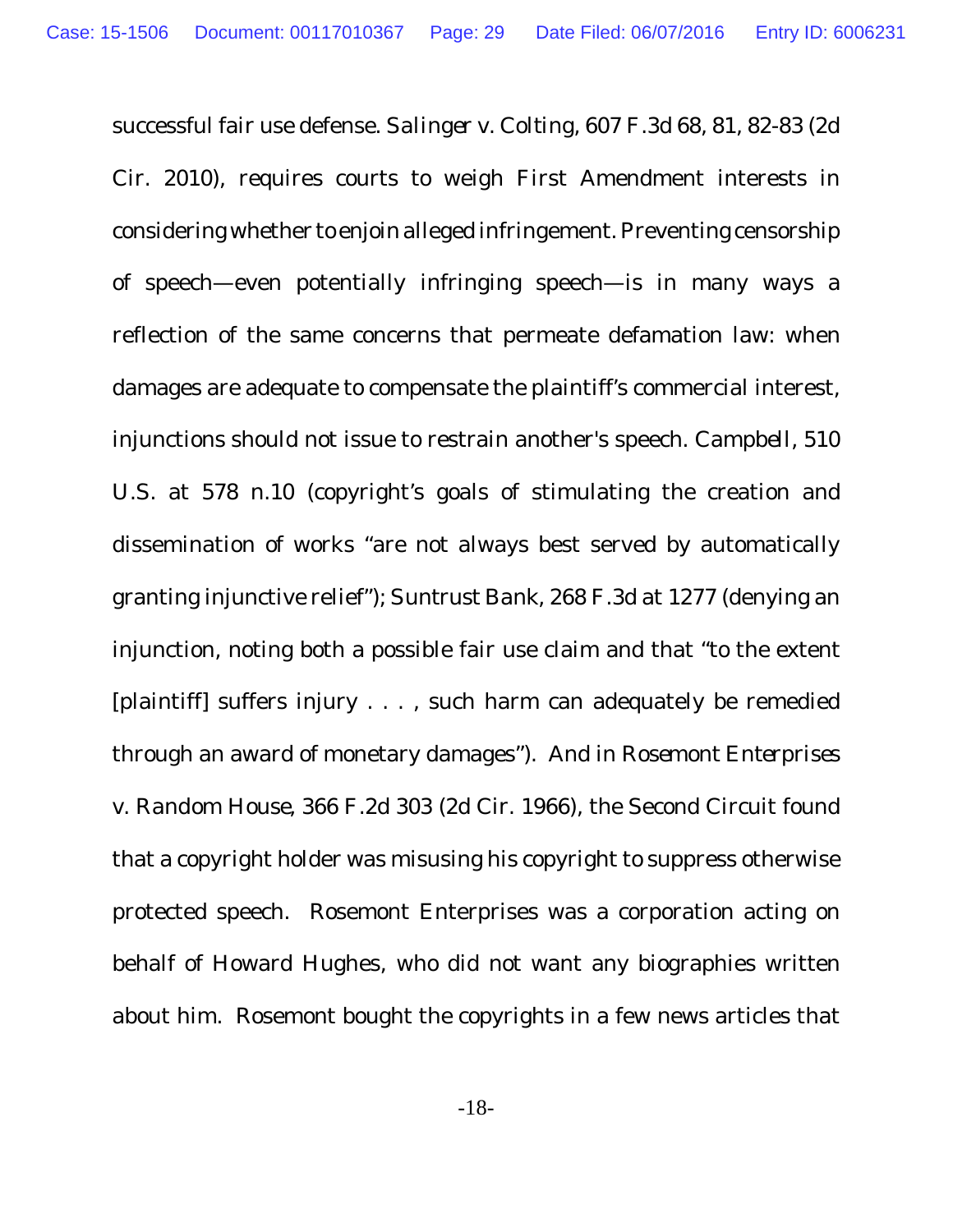had been published about Hughes and used those copyrights to sue Random House over its forthcoming Hughes biography. The court found in favor of Random House, explaining that the "spirit of the First Amendment applies to the copyright laws. . . . [C]ourts should not tolerate any attempted interference with the public's right to be informed regarding matters of general interest when anyone seeks to use the copyright statute which was designed to protect interests of quite a different nature." *Id.* at 311. In short, as this Court said previously in the context of a dubious application of trademark law, "the constitutional issue raised here cannot be dispensed with by simply asserting that [plaintiff's] property right need not yield to the exercise of first amendment rights." *L.L. Bean, Inc. v. Drake Publishers*, 811 F.3d 26, 29 (1st Cir. 1987).

Following *Rosemont*, **every** circuit that has decided the issue has recognized an affirmative defense of copyright misuse, which applieswhen "copyright is being used in a manner violative of the public policy embodied in the grant of a copyright." *Lasercomb America Inc. v. Reynolds*, 911 F.2d 970, 979 (4th Cir. 1990), *i.e.,* claims brought by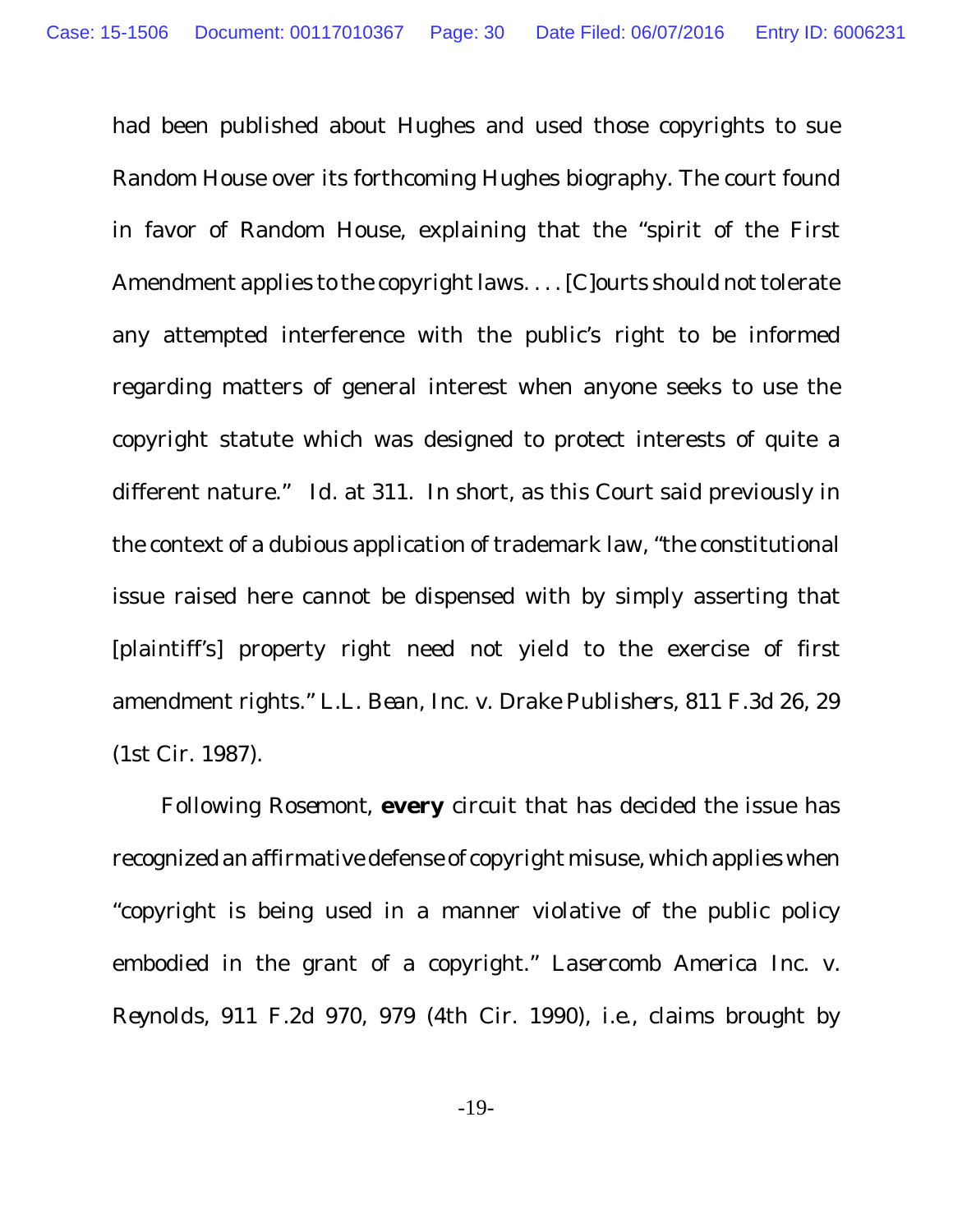copyright holders who seek to use their rights to achieve ends not furthered by the copyright laws.<sup>5</sup> This Court has avoided deciding whether copyright misuse is a defense, 6 but two district courts in the circuit have recognized that affirmative defense. <sup>7</sup> Although the doctrine of copyright misuse is most frequently employed to bar copyright claims that are used to further anti-competitive behavior, circuits have recognized its possible application beyond antitrust concerns, *id.* at 978; *Assessment Technologies,* 350 F.3d at 647, including a "copyright holder's attempt to restrict expression that is critical of it." *Video Pipeline*, 342 F.3d at 205.

<sup>5</sup> *Video Pipeline v. Buena Vista Home Entertainment*, 342 F.3d 191, 203-06 (3rd Cir. 2003); *Alcatel USA v. DGI Technologies*, 166 F.3d 772, 792-95 (5th Cir. 1999); *Assessment Technologies of WI v. WIREdata, Inc.*, 350 F.3d 640, 646-647 (7th Cir. 2003); *Practice Management Information Corp. v. American Medical Association*, 121 F.3d 516, 521 (9th Cir. 1997).

<sup>6</sup>*Holy Transfiguration Monastery*, 689 F.3d at 65; *Garcia-Goyko v. Law Environmental Consultants,* 428 F.3d 14, 21 (1st Cir. 2005). *See also Banco Popular de Puerto Rico v. Asociación de Compositores*, 678 F.3d 102, 111 (1st Cir. 2012) (apparently assuming that copyright misuse is an affirmative defense).

<sup>7</sup>*BMI v. Hampton Beach Casino Ballroom,* 1995 WL 803576, at \*5 (D.N.H. Aug. 30, 1995); *Vogue Ring Creations, Inc. v. Hardman*, 410 F. Supp. 609, 616 (D.R.I. 1976).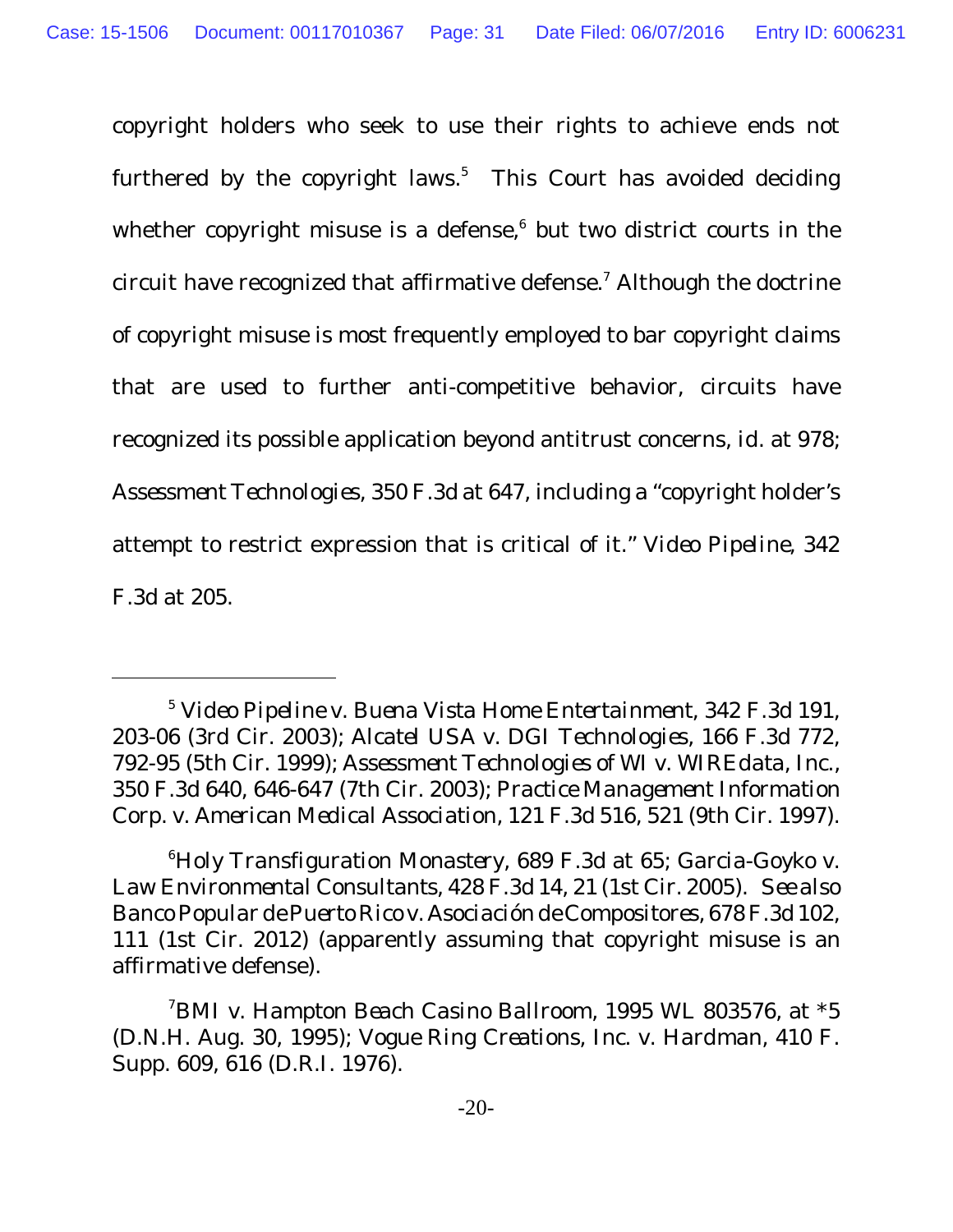Thus, even if Goren acquired the copyright, its use to censor speech sweeps far beyond the legitimate realm of copyright law.

#### **III. THE TERMS OF SERVICE PROVISION ASSIGNING EXCL U SIVE C O PY R I G H T T O XCE N T R IC IS UNENFORCEABLE.**

Xcentric argued below that Goren could not use his default judgment to execute on Dupont's copyright because, in posting his criticisms of Goren on Ripoff Report, Dupont had agreed to a linked set of Terms of Service that conveyed the copyright to Xcentric; on that theory, Dupont had no copyright to be seized. The trial judge initially embraced this argument as one of two alternate grounds for granting summary judgment dismissing Goren's copyright infringement claims. Goren Appellate Addendum 5-11. Two months later, however, she issued a docket entry saying that she was "inclined" to add a footnote to her summary judgment opinion holding that, even if Goren's objections to her summary judgment ruling were correct, summary judgment was still appropriate because language next to the "I agree" box that Goren clicked to post his report gave Xcentric a perpetual nonexclusive license to publish Dupont's review. *Id.* 36-37. The judge made that addition in a later order, *id*. 48, while at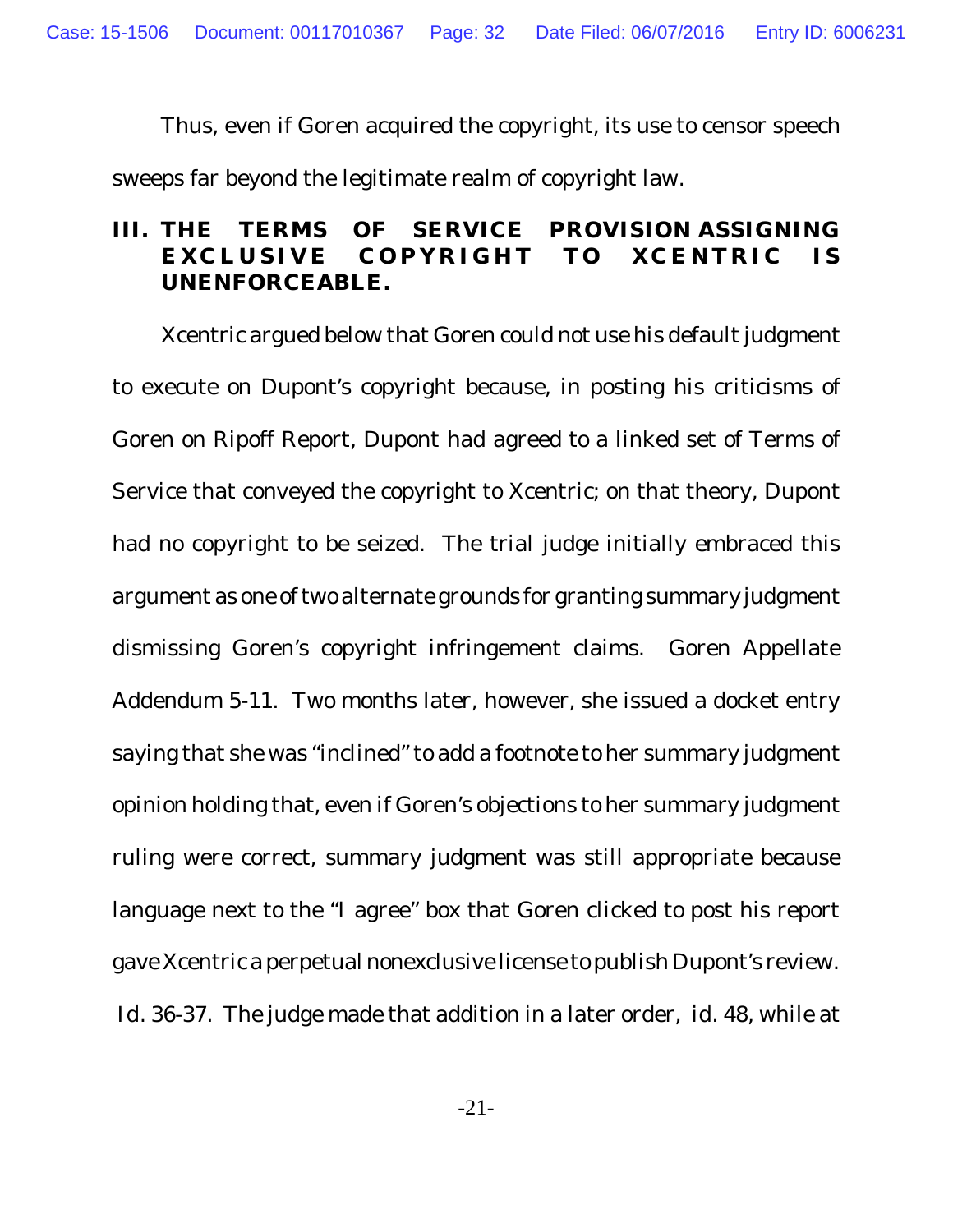the same time confirming that Xcentric's acquisition of the copyright through the browsewrap procedure was one of her reasons for granting summary judgment. *Id.* 39.

On appeal, Goren argues that the trial court erred in approving either the exclusive license or the nonexclusive license, contending that Massachusetts law precludes both holdings. Xcentric now declines to defend the exclusive license holding that it secured below, although it defends the nonexclusive license whose recognition Judge Casper added to her ruling by a footnote identified in a later opinion. Amici agree with Goren that Xcentric's exclusive license argument should have been rejected, but the **reasons** for rejecting the trial court's acceptance of the exclusive license matter for future cases, and amici's reasoning departs sharply from Goren's.<sup>8</sup>

<sup>&</sup>lt;sup>8</sup>Xcentric attempts to insulate this basis for its victory below from appellate review, arguing that "the district court found that the writing requirement of 17 U.S.C. § 204 makes a browsewrap agreement insufficient to effect a transfer of copyright. Add. 36-37, 38-40. That amendment, from which no party appealed, moots any issue of the transfer to Xcentric." Appellee Brief 15. However, Judge Casper did **not** rescind the branch of her summary judgment ruling based on the exclusive license; rather, she addressed what the rule would be "[e]ven if ... § 204... applies," Add. 36, and "[a]ssuming a written and signed conveyance was required here." Add. 37. Moreover, the fact that nobody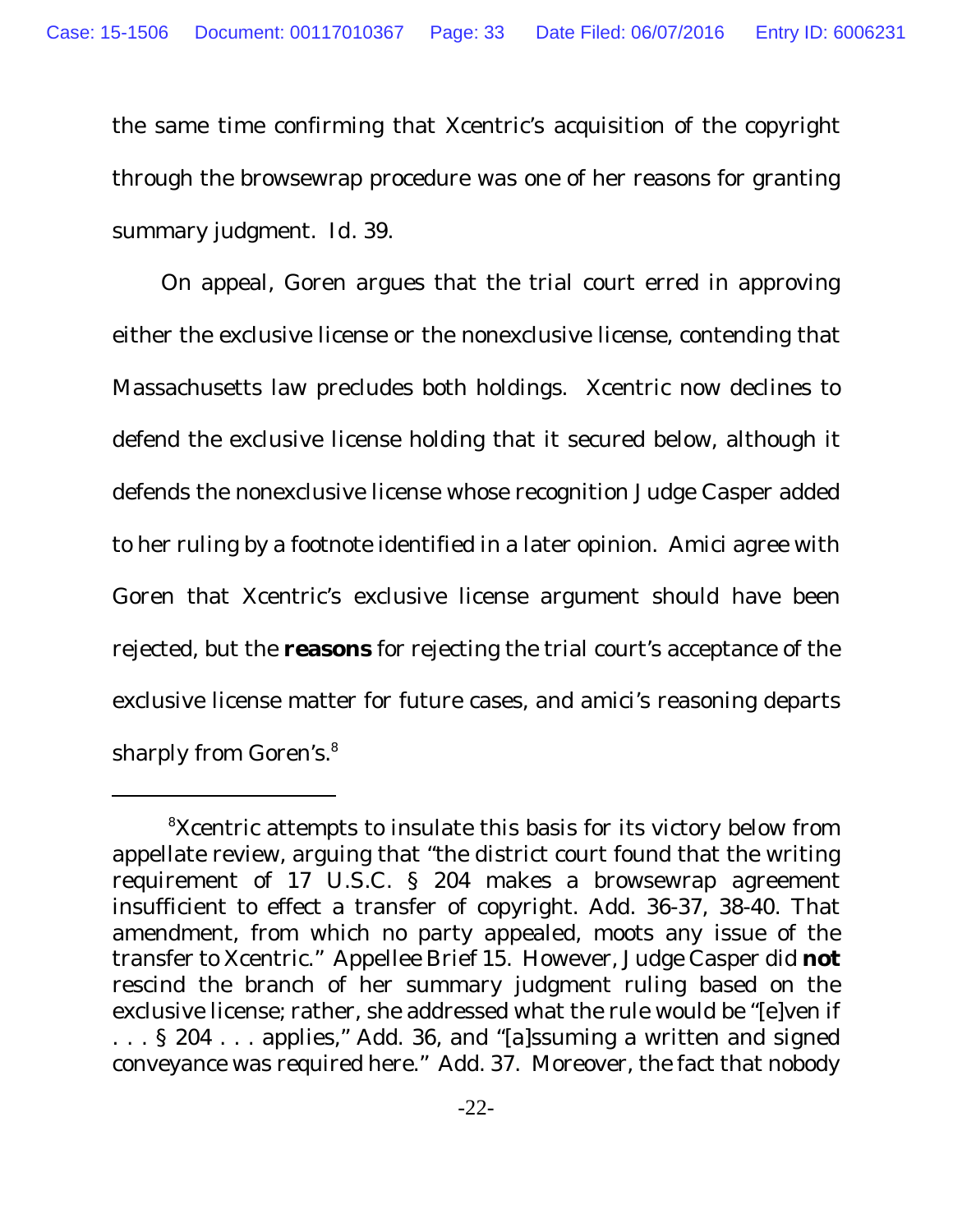Terms of service provisions that strip authors of copyright ownership and give it to the platform have serious consequences for authors' speech: it gives the **platform** the power to bar authors from repeating their speech elsewhere, such as on other platforms, and even to prevent them from making substantially similar postings that would infringe the copyright in the original post. However, browsewrap or clickwrap agreements, such as the Xcentric Terms of Service, are non-negotiated contracts of adhesion. When those contracts include surprising terms that strip users of fundamental speech rights, enforcing those terms as if they were freely-negotiated would lead to unconscionable results. And Arizona law, which applies under the Terms of Service choice-of-law provision, App. 59, provides three independent bases to reign in such abusive policy practices: the "reasonable expectations" doctrine, unconscionability, and the non-enforcement of contract terms that are contrary to public policy.

**A. Terms of Service are Contracts of Adhesion.**

appealed from the footnote order is irrelevant because Goren appealed from the final order to which the footnote was later added. Having won below on this ground, in part, Xcentric should not be allowed to continue to impose these conditions on consumers in the hope that future litigants won't raise the arguments advanced by amici.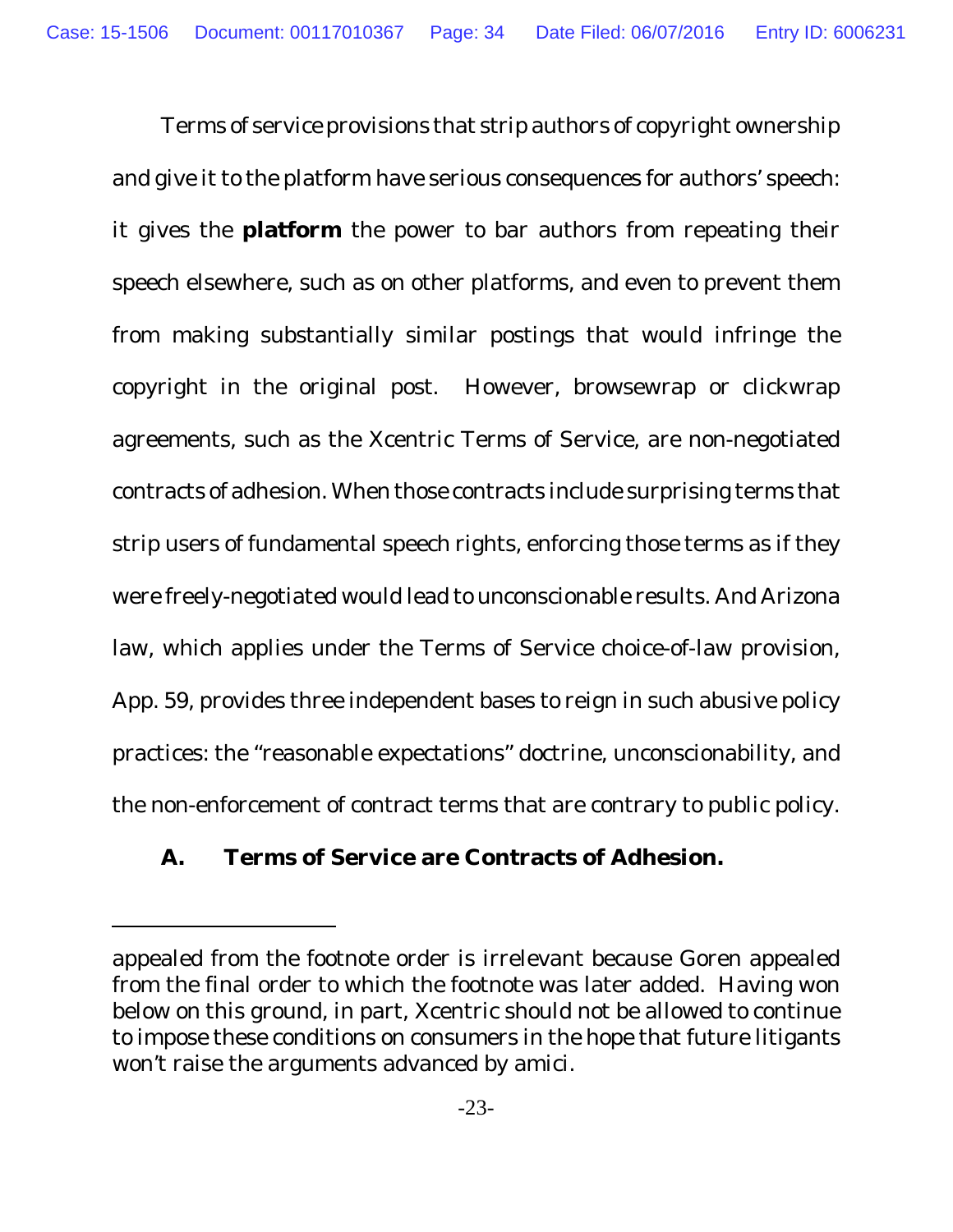Under Arizona law, "[a]n adhesion contract is typically a standardized contract form offered to consumers of goods and services on essentially a 'take it or leave it' basis without affording the consumer a realistic opportunity to bargain and under such conditions that the consumer cannot obtain the desired product or services except by acquiescing in the form of contract . . .. [T]he distinctive feature of a contract of adhesion is that the weaker party has no realistic choice as to its terms." *Cooper v. QC Fin. Servs.*, 503 F. Supp. 2d 1266, 1276 (D. Ariz. 2007).

Website terms of use are typically contracts of adhesion, offered on a take-it-or-leave-it basis by service providers with far greater bargaining power and legal sophistication than their users. Typical Internet users would have to spend approximately 250 hours each year to read every privacy policy for services they use. McDonald & Cranor, *The Cost of Reading Privacy Policies*, 4 I/S: J. Law & Policy 540, 560 (2008). That is over six work weeks and is more than the entire amount of time a typical user spends surfing the web. *Id.* It would be impossible for a user to read or even skim all of the Terms of Service they encounter. One company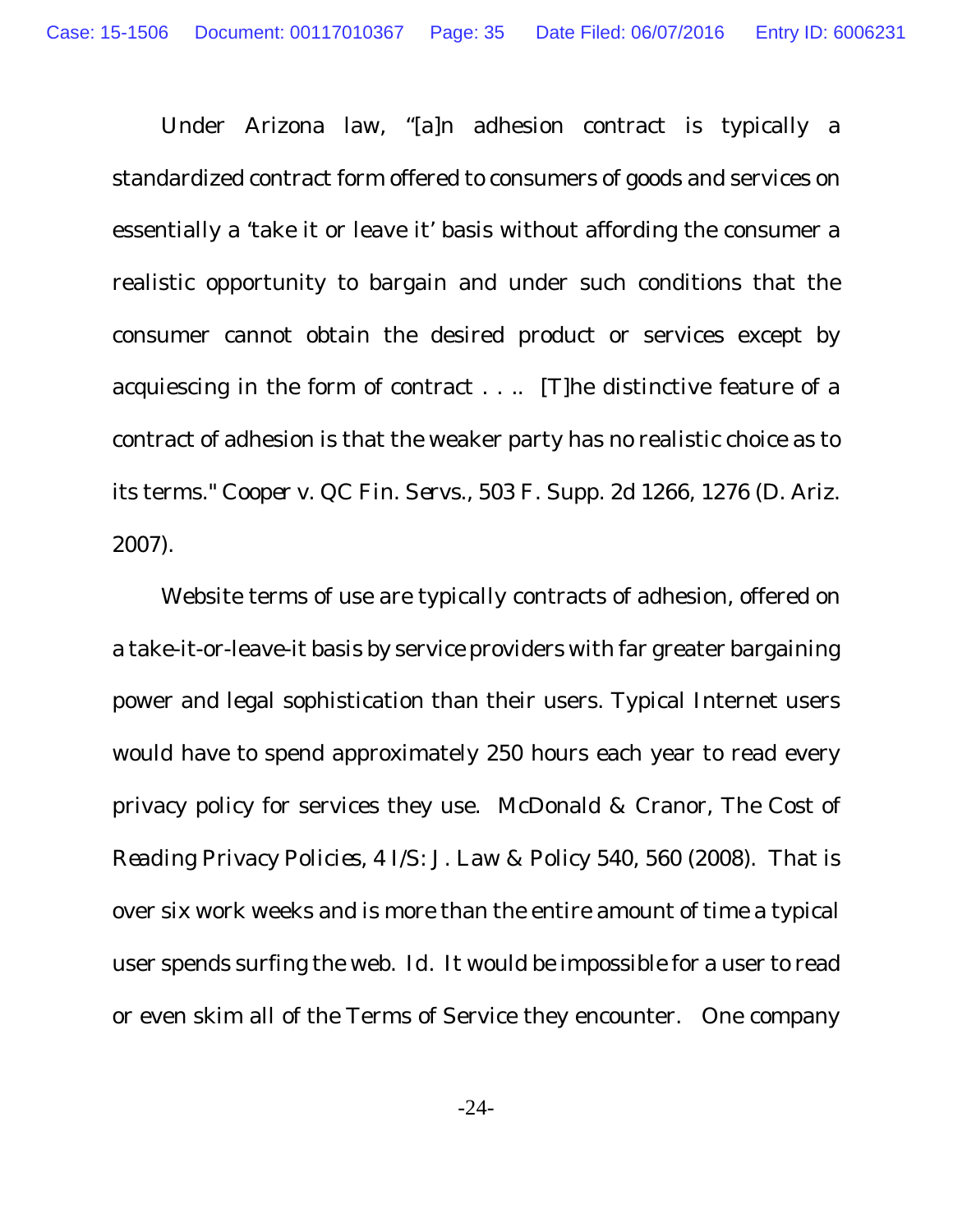offered a \$1000 prize for the first person to read the terms associated with its software; it took five months and over 3000 users before anyone found that line in the terms and collected the prize. TC Pit Stop, *It Pays to Read License Agreements (7 Years Later),* http://techtalk.pcpitstop.com/ 2012/06/12/it-pays-to-read-license-agreements-7-years-later/. In other words, companies impose terms unilaterally on "unwitting customers," knowing that users typically are not aware of their contents.

**B. The Doctrine of "Reasonable Expectations" Renders the Copyright Assignment Ineffective.**

Because Arizona law "recognizes [that] most adhesive contracts are formed between businesses and consumers when both parties are more interested in efficiency than in negotiating and reaching mutual agreement over multiple contractual terms," the doctrine of "reasonable expectations" ensures that unusual terms are "**intended and agreed to**, not merely imposed upon an unwitting customer." *Philadelphia Indem. Ins. Co. v. Barerra*, 21 P.3d 395, 402 (Ariz. 2001) (quoting *Averett v. Farmers Ins. Co.*, 869 P.2d 505, 508 (Ariz. 1994)) (emphasis in original).

The *Barerra* court could easily have been describing online Terms of Service when it explained, in the offline context of car rental: "the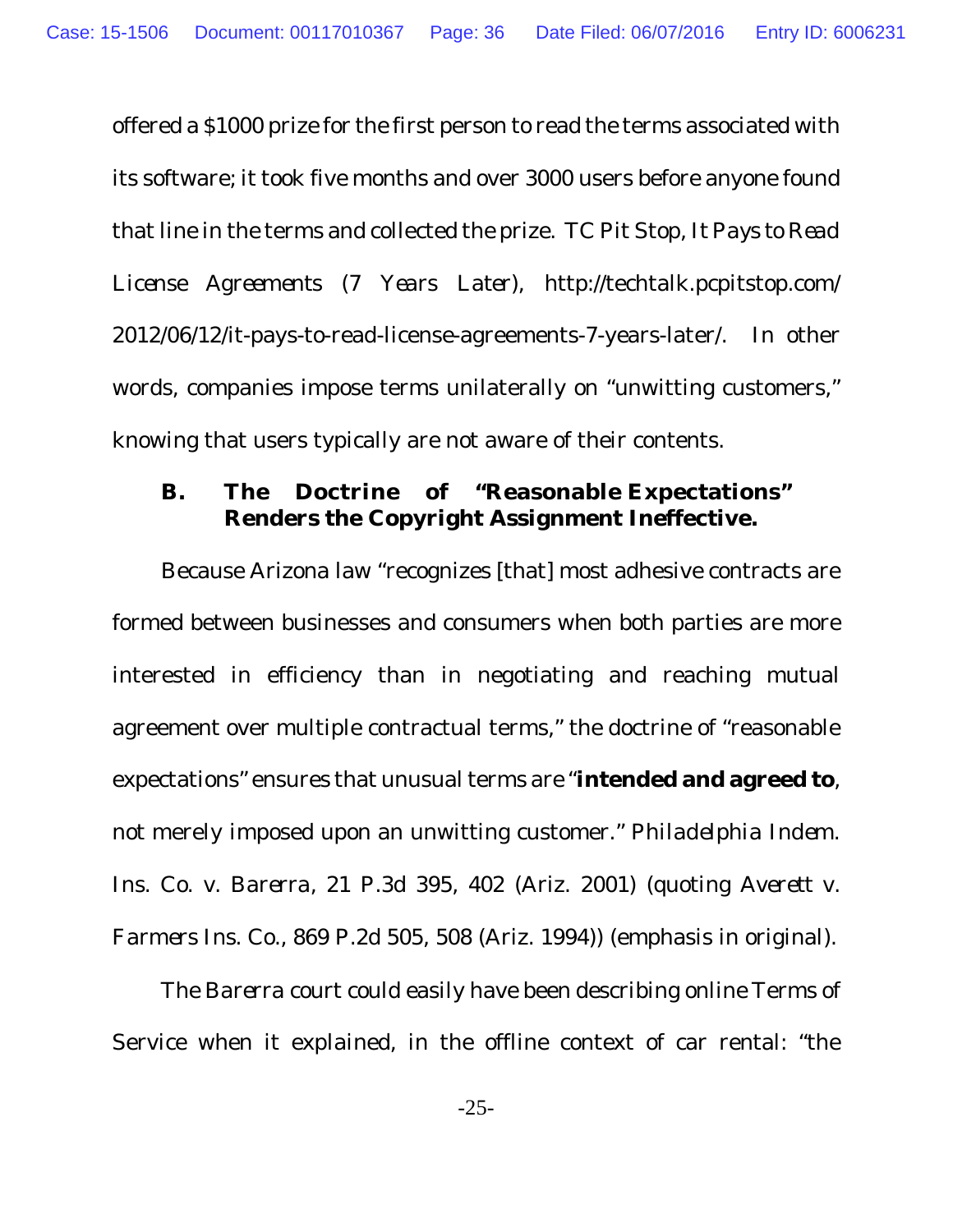ordinary customer does not have the ability to check his rights by carefully reading the fine print of the rental contract, together with the separate descriptions of the insurance coverage, before purchasing it. Nor, we believe, does the car rental company expect its ordinary customer to spend fifteen or twenty minutes at the rental desk reading all of the small print and asking for an explanation of the terms involved." 21 P.3d at 402. Consequently, "a provision which does not fall within the reasonable expectations of the weaker or 'adhering' party will not be enforced against him." *Huff v. Bekins Moving & Storage Co.*, 702 P.2d 1341, 1343 (Ariz. App. 1985).

Online Terms of service are emblematic of the problems that the "reasonable expectations" doctrine seeks to remedy. As discussed above, it is physically impossible for anyone to read all of the terms that purport to bind them as a user of technology and the Internet. When companies choose to present a wall of small print to their users (or put that text behind a link), they know it will go unread.

The copyright assignment in Xcentric's Terms of Service upsets the reasonable expectations of those who speak through online platforms. It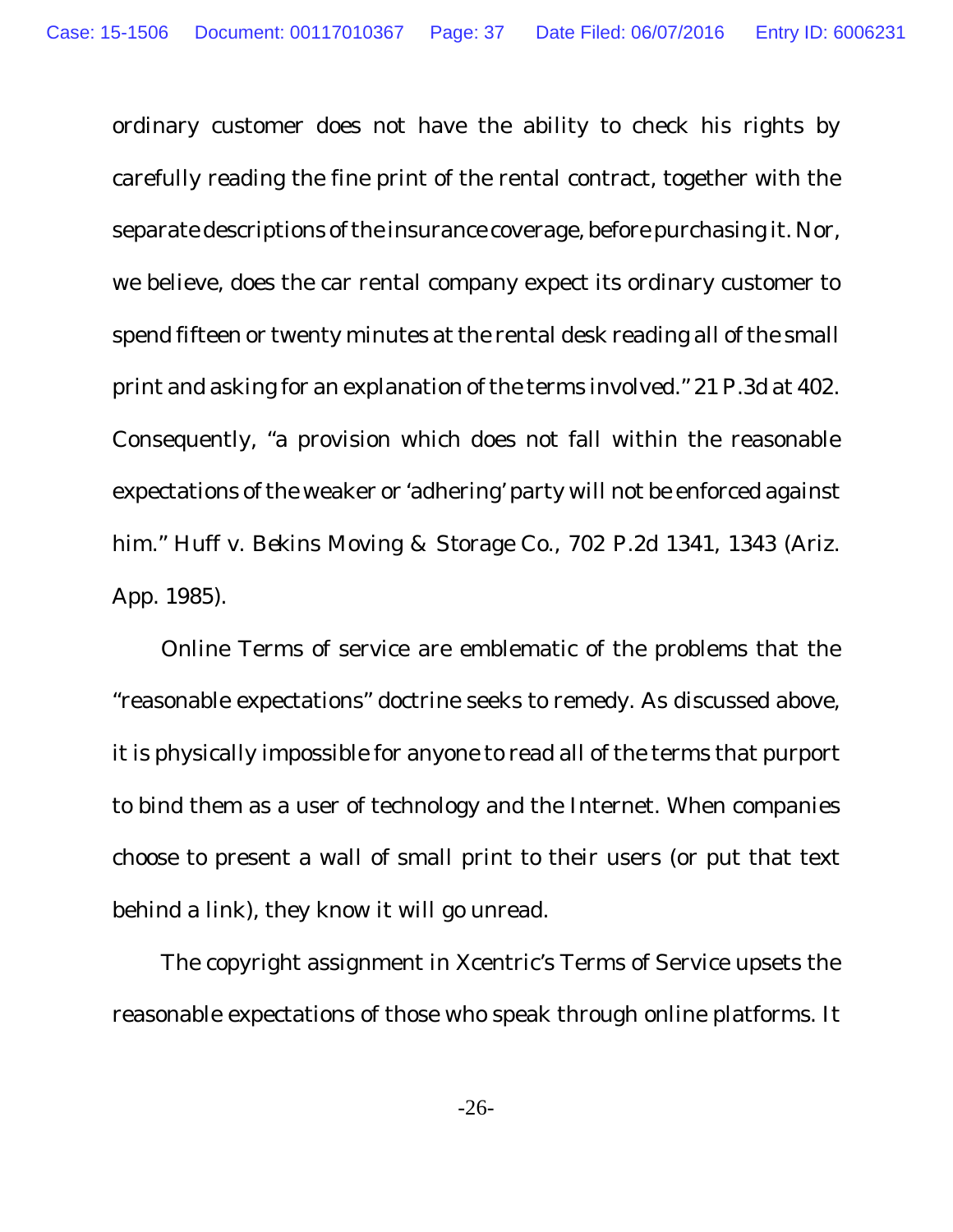is almost unheard of for an online platform to claim ownership over the copyright in user content, as Xcentric has done. For example, major platforms such as Facebook, Twitter, and YouTube all take non-exclusive licenses to user content. https://www.facebook.com/terms.php at 2.1; https://twitter.com/tos?lang=en at §5; https://www.youtube.com/static? template=terms at 6(C). When discovered, rare attempts to take exclusive copyright ownership have prompted user outcry. After Craigslist tried to obtain ownership of users' apartment rental postings, it took less than a week before public pressure forced Craigslist to reverse course and remove that provision from its terms. Welch, *Craigslist Takes Extreme Stance on Copyright Policy, Declares Exclusive Ownership of Ads*, http://www.theverge.com/2012/8/1/3213314/craigslist-copyright-exclusivelicensee-classifieds; Opsahl, *Good News: Craigslist drops exclusive license to your posts*, https://www.eff.org/deeplinks/2012/08/good-news-craigslistdrops -exclusive-license-your-posts.

Indeed, Xcentric's Terms of Service used a legal term of art, "exclusive license," rather than candidly acknowledging the effects of the provision. Under a quirk of copyright law, a so-called "license" can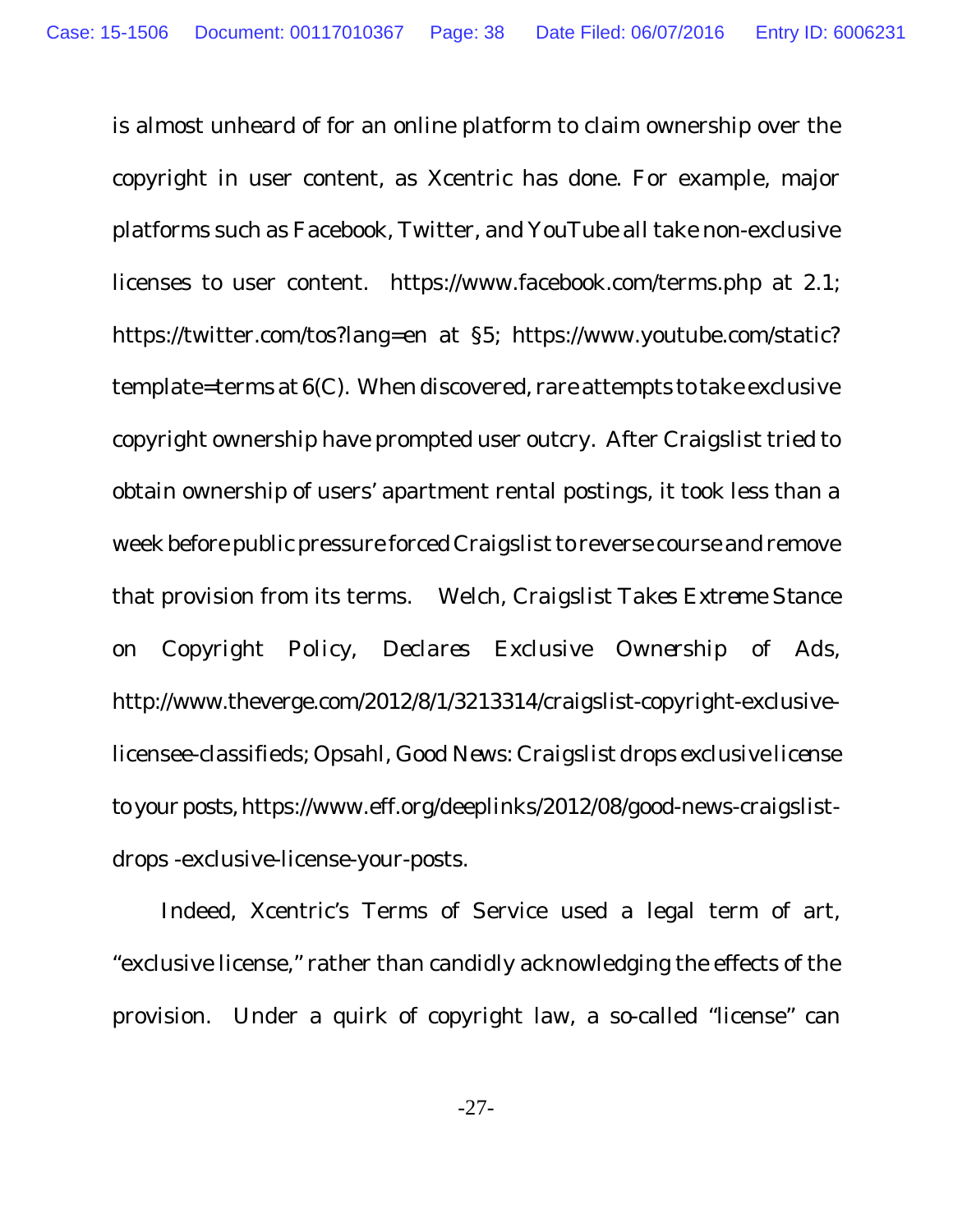actually effectuate a transfer of ownership of the underlying copyright. Laypersons reading the language would be unlikely to realize the threat to their own speech activities. Moreover, Xcentric **concealed** the impact of its Terms of Service copyright grab in that it presented a snippet of text to those posting online reviews. Accompanied by a checkbox, it read, in relevant part: "I am giving Rip-off Report irrevocable rights to post [the content] on the website." App. 520. This language creates an irrevocable, but non-exclusive, license and would not impede the user's freedom of speech in any way. The Terms of Service, however, do not create the non-exclusive license that this phrasing suggests; they purport to take complete ownership of the copyright itself. This element of misdirection, combined with the inherently surprising nature of the provision, makes the assignment term unenforceable.

**C. The Terms of Service Copyright Assignment Is Both Procedurally and Substantively Unconscionable.**

In Arizona, the doctrines of "reasonable expectations and unconscionability are two distinct grounds for invalidating or limiting the enforcement of a contract . . . even if the contract provisions are consistent with the reasonable expectations of the party they are unenforceable if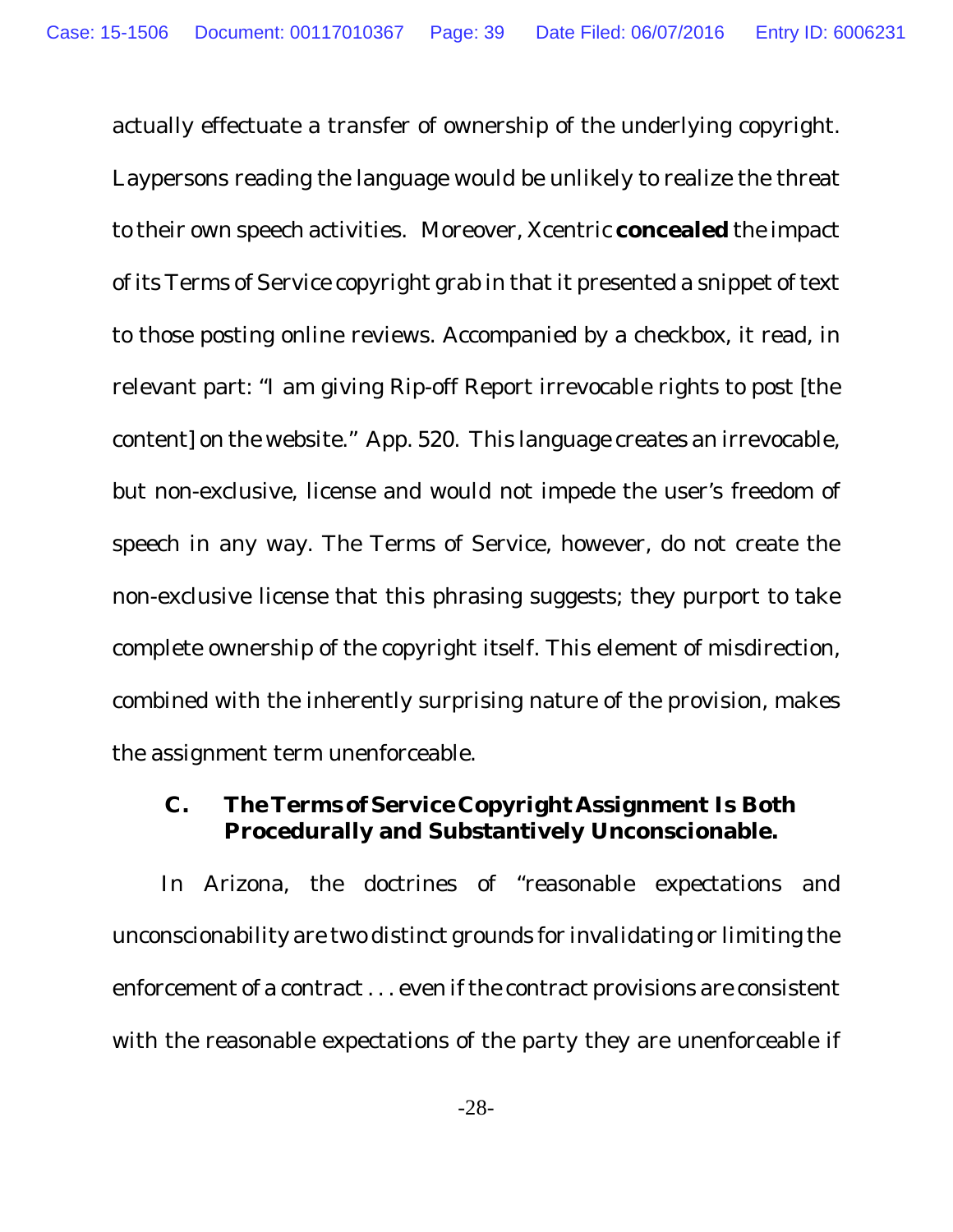they are oppressive or unconscionable." *Maxwell v. Fid. Fin. Servs.*, 907 P.2d 51, 57 (Ariz. 1995). A contract may be procedurally or substantively unconscionable. *Id.* at 58-59. "[A] claim of unconscionability can be established with a showing of substantive unconscionability alone." *Id.* at 59.

**Procedural unconscionability** "is concernedwith'unfair surprise,' fine print clauses, mistakes or ignorance of important facts or other things that mean bargaining did not proceed as it should." *Id.* at 57-58. Courts consider "the real and voluntary meeting of the minds of the contracting party: age, education, intelligence, business acumen and experience, relative bargaining power, who drafted the contract, whether the terms were explained to the weaker party, whether alterations in the printed terms were possible, whether there were alternative sources of supply for the goods in question." *Id.*

Terms of service are a contract of adhesion in the truest sense. Xcentric did not realistically expect users to read and understand the terms it drafted and certainly provided no opportunity for negotiation. Its brief attempt to 'explain' the terms via the checkbox text would have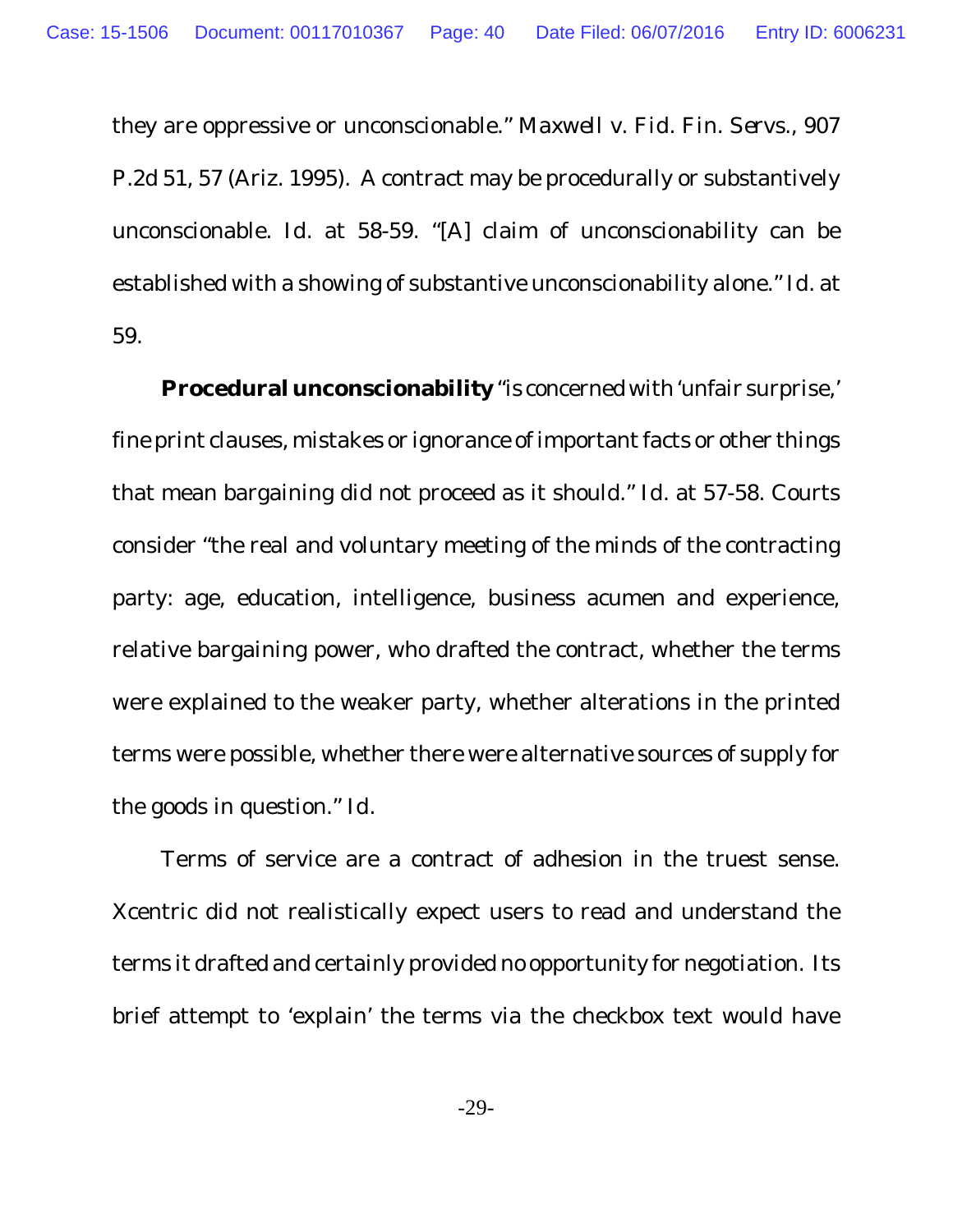communicated to the typical user that Xcentric would take a non-exclusive license, not that the user would waive important speech rights and forfeit ownership of their copyright. There clearly was no "real and voluntary meeting of the minds."

**Substantive unconscionability** concerns the actual terms of the contract and examines the relative fairness of the obligations assumed at the time the contract was made. *QC Fin. Servs.*, 503 F. Supp. 2d at 1279. "Indicative of substantive unconscionability are contract terms so one-sided as to oppress or unfairly surprise an innocent party, an overall imbalance in the obligations and rights imposed by the bargain, and significant cost-price disparity." *Maxwell*, 907 P.2d at 58.

Xcentric's terms curtail users' speech. Users may not repeat the speech using other online platforms, for example, because they have given up the right to authorize others to publish it. And the prohibitions are backed up by the hammer of copyright's statutory damages, which can exceed the damages available for a mere tort, and by the ability to sidestep the safe harbor of section 230 in favor of the less speech-protective regime of the Digital Millennium Copyright Act's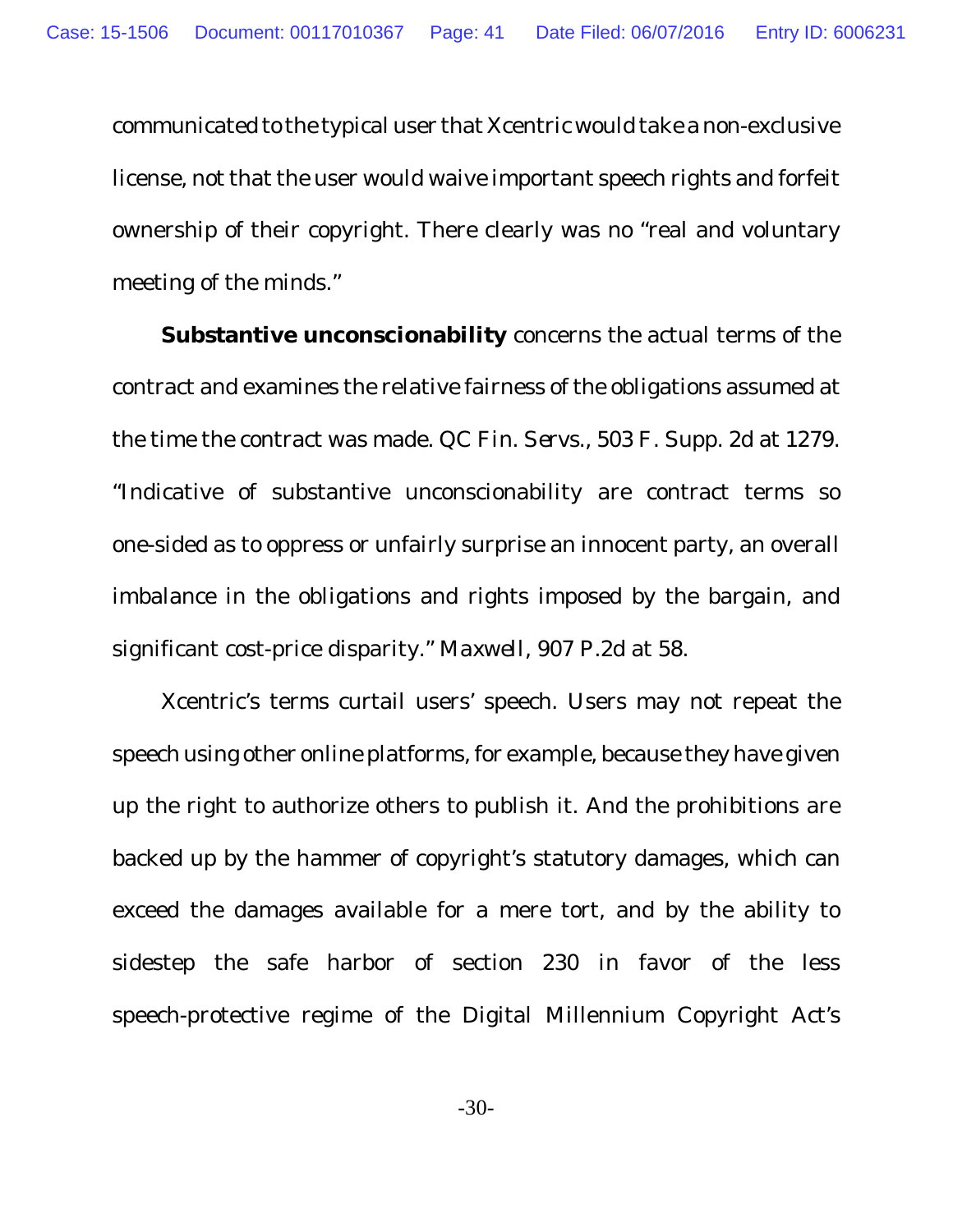Section 512 notice of takedown procedure.

The assignment is also unrelated to Xcentric's legitimate needs. Although Xcentric does need an irrevocable license in order to fulfill its promise to maintain the visibility of online reviews, demanding assignment of the copyright is oppressive and anti-competitive. When Xcentric becomes the only authorized publisher of a user's complaint, the exclusivity harms not only the user, but also the public and other platforms that publish users' speech.

In return for giving up substantial speech rights, a user bound by Xcentric's terms would gain the opportunity to have Xcentric host their speech. Here, two factors are in tension within the unconscionability analysis: on the one hand, the fact that there are alternative venues to publish online reviews would suggest that it is extraordinarily one-sided for Xcentric to demand exclusive copyright ownership for the privilege of publishing on their platform. On the other hand, it suggests that an informed user could simply reject Xcentric's oppressive Terms of Service and speak elsewhere. The key to resolving this paradox is the fact that users simply are not aware of the oppressive term and the need to look to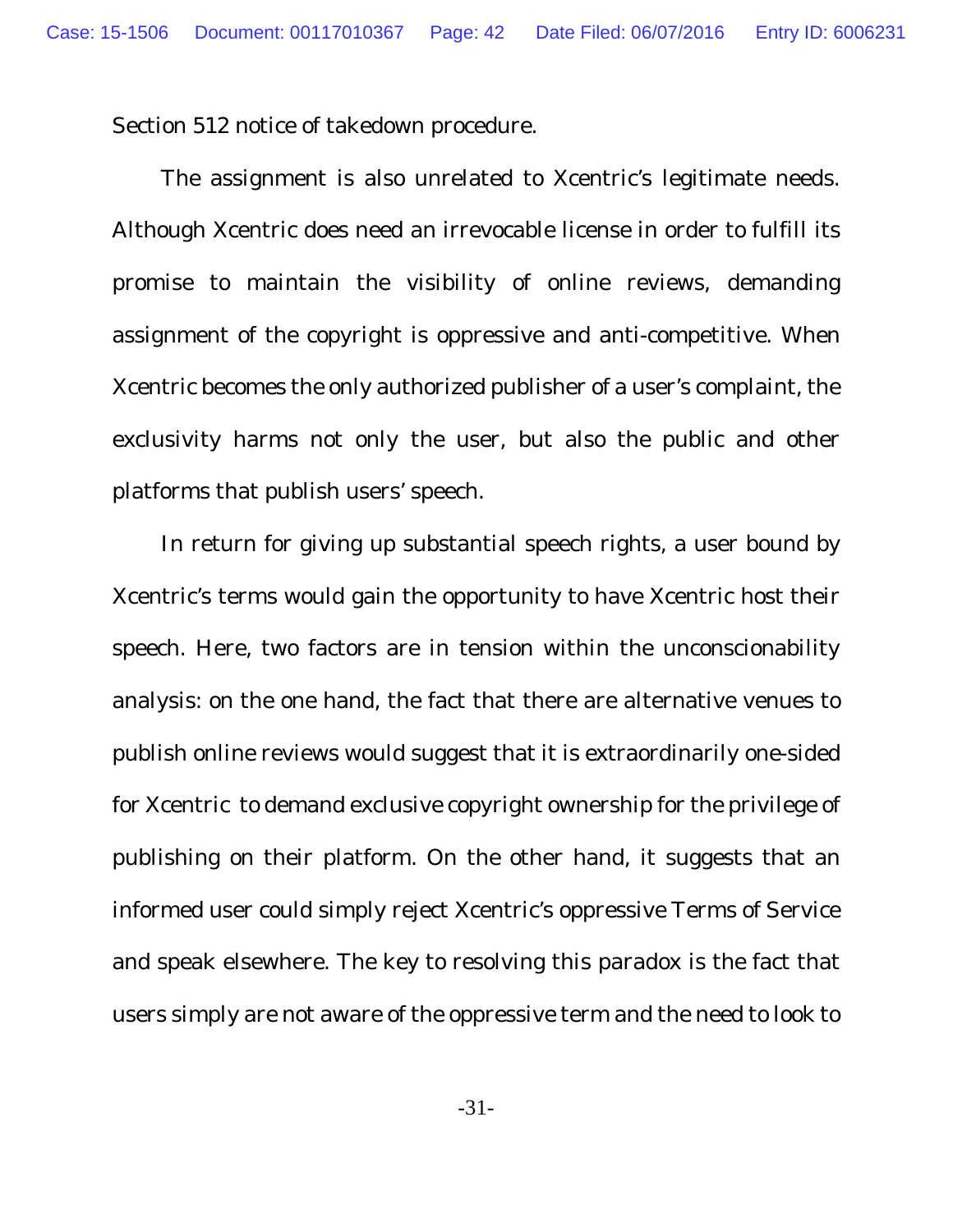alternatives. The availability of alternatives may be relevant in cases where procedural unconscionability arises from undue influence, but not where the adhering party is simply unaware or misled as to the substance of the contract.

In sum, the provision assigning users' copyrights to Xcentric is both procedurally and substantively unconscionable and may not be enforced.

**D. Enforcing the Transfer of Copyright in Xcentric's Terms Would Be Contrary to Public Policy Protecting Freedom of Speech.**

Contracts that contravene public policy are void. *S.H. Kress & Co. v. Evans*, 189 P. 625, 627 (Ariz. 1920); *Liberty Mut. Fire Ins. Co. v. Mandile*, 963 P.2d 295, 299 (Ariz. App. 1997). In determining whether a provision is void as against public policy, "courts balance the interest in enforcing the provision against the public policy interest that opposes enforcement." *1800 Ocotillo, L.L.C. v. WLB Group,* 196 P.3d 222, 224 (Ariz. 2008) (citing Restatement (Second) of Contracts § 178 (1981)). Weighing the "public policy interest generally focuses on the extent to which enforcement of the term would be injurious to the public welfare." *Id.*

Here, two aspects of public policy would be undermined by enforcing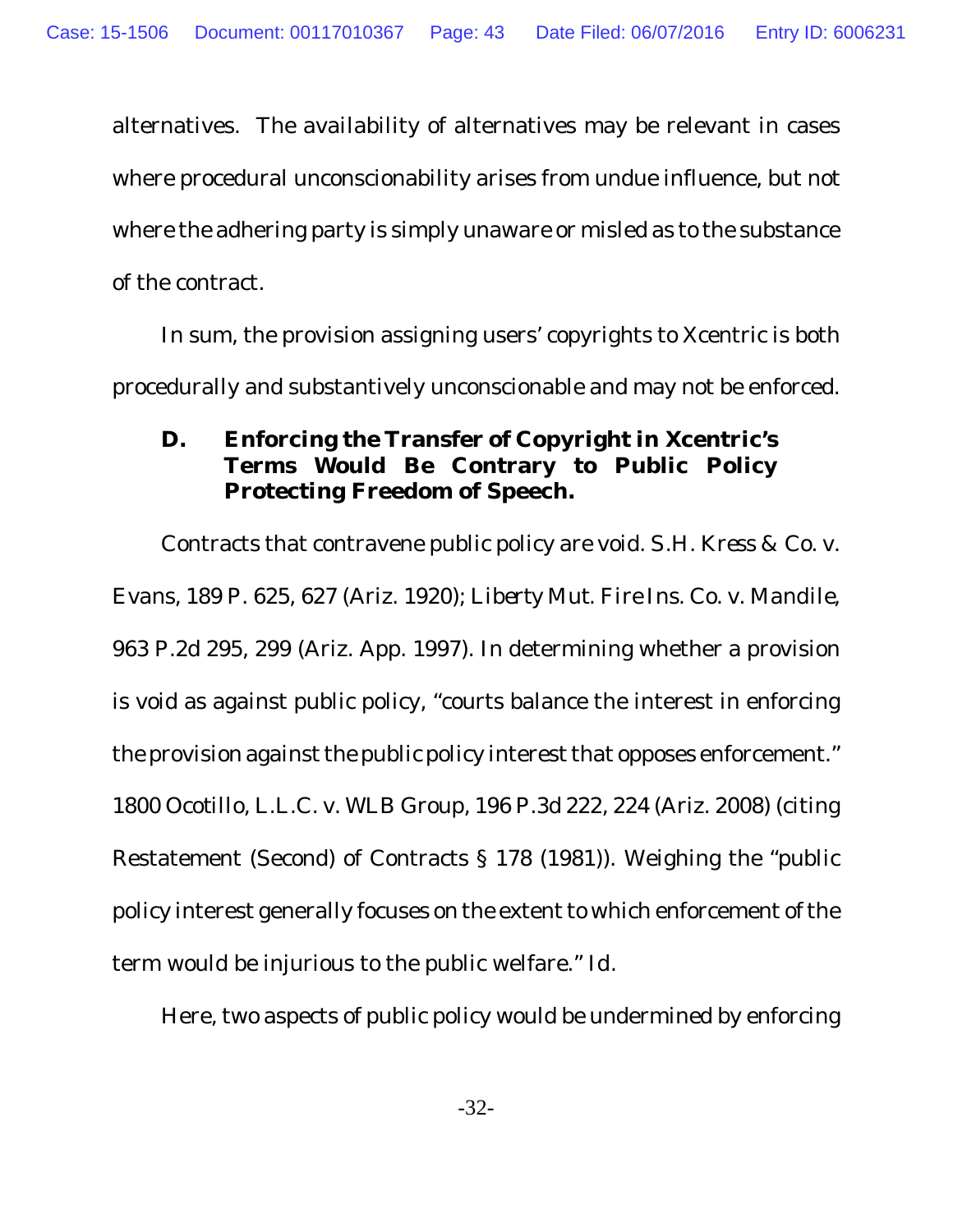the transfer of copyright: (1) the freedom of speech and (2) the longstanding policy against involuntary transfer of intellectual property ownership. The assignment of copyright ownership enables Xcentric to prevent authors from republishing via its competitors or authoring further posts that are substantially similar to the original. This power to censor would be at odds with the public's interest in free expression and the dissemination of information. Indeed, the FTC recently obtained a preliminary injunction against a company called Roca Labs for using "gag clauses" in its customer contracts in order to limit the publication of negative reviews. *FTC v. Roca Labs*, No. 8:15-cv-2231-T-35TBM (M.D. Fla. Oct. 15, 2015).

Courts recognize that contractual waivers of speech rights should not be enforced unless they are "intelligent and voluntary." For example, the Texas Court of Appeals has held that because "[f]ree speech rights are the heart of our democratic system and involve not only the right of the individual to speak freely, but also the citizenry's interest in public discourse," contractual waivers of speech rights are invalid absent "clear and convincing" evidence of a "knowing, voluntary, and intelligent"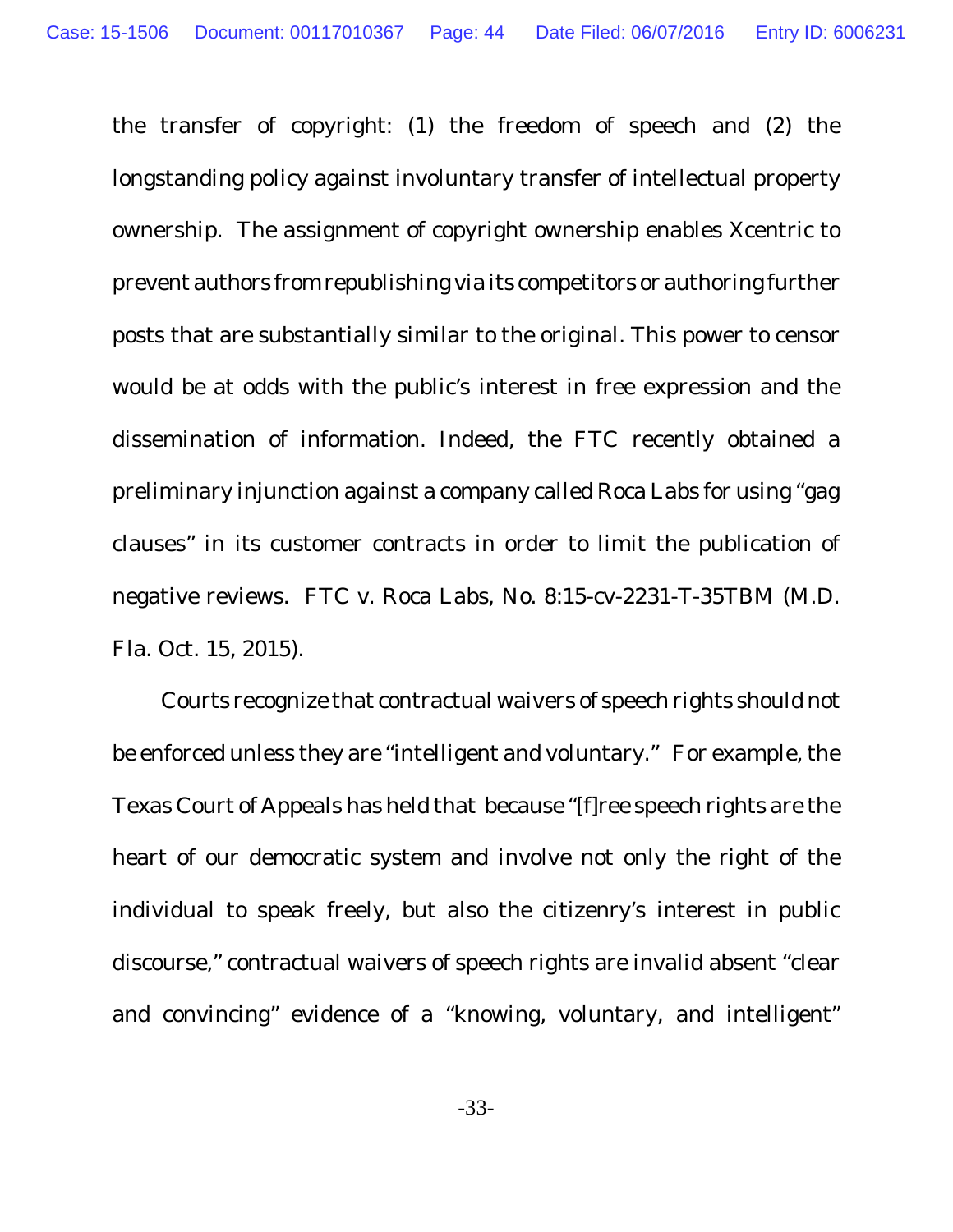waiver. *Brammer v. KB Home Lone Star,* 114 S.W.3d 101, 110 (Tex. App.-Austin 2003). Accord, *Perricone v. Perricone*, 972 A.2d 666, 682-83 (Conn. 2009) (judging waiver based on bargaining equality between parties, actual negotiation of terms, advice to waiving party from competent counsel, genuine benefit to waiving party from contract, and conspicuousness of speech waiver); *Leonard v. Clark*, 12 F.3d 885, 889-90 (9th Cir.1993) (waiver of First Amendment rights was knowing, voluntary and intelligent when: [1] party was advised by competent counsel; [2] party proposed language to which it objected; [3] party voluntarily signed agreement; and [4] parties had relatively equal bargaining strength).

In the context of clickwrap or browsewrap agreements like the Xcentric Terms of Service, bargaining power is heavily skewed towards the platform, there is no opportunity to negotiate terms, users do not retain counsel (and could not realistically do so for all the services they encounter), and the restriction on speech is typically couched in legal terms of art. Users benefit in the sense that the service hosts their content, but it is far from customary for platforms to demand copyright ownership in exchange for this service. The factors overwhelmingly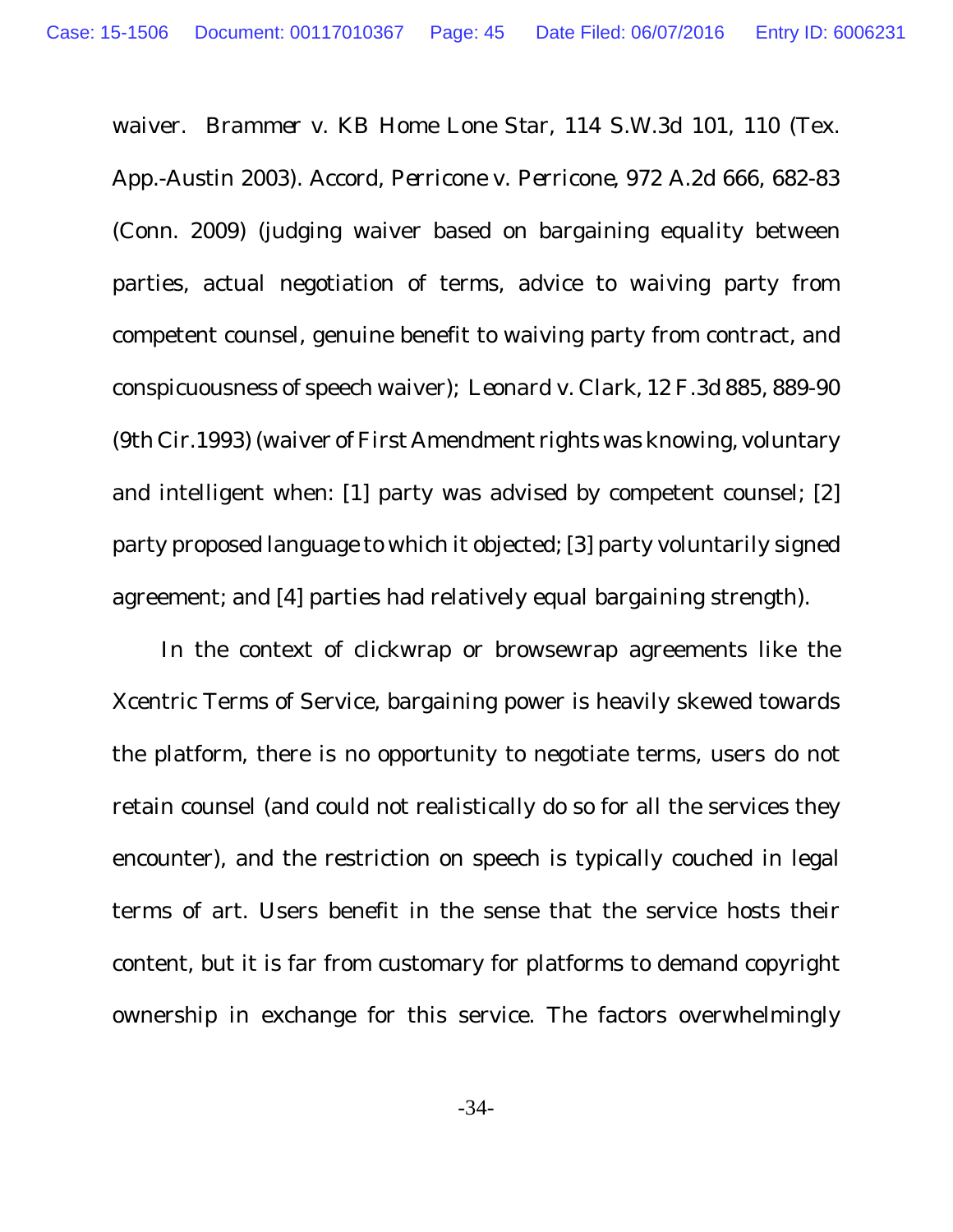indicate that the purported transfer should not be enforced.

Congress has also articulated a policy protecting authors from being stripped of ownership of their copyrights without adequate notice and formalities. Copyright ownership may only be assigned in writing, via a signed instrument of conveyance. 17 U.S.C. § 204. And as discussed in the previous section of this brief, the statutory history of section 201(e) reiterates a policy against involuntary transfers of copyright.

For these reasons, the browsewrap agreement providing for transfer of an **exclusive** license in Dupont's criticisms of Goren was unenforceable as contrary to public policy.<sup>9</sup>

<sup>&</sup>lt;sup>9</sup>Amici agree with Xcentric, App. Br. 25-27, that Xcentric validly acquired an irrevocable, albeit nonexclusive, license to publish Dupont's criticisms. A non-exclusive license is implied when a user uploads copyrighted content and asks a platform to store and republish it. The license here is irrevocable because (1) Xcentric clearly explains that content posted to its platform will not be taken down except in narrow circumstances, even at the request of the user; (2) this practice is one reason users post to Xcentric's platform; and (3) Xcentric must have an irrevocable license to the user-generated content in order to live up to its never-remove promise to the user and accomplish the user's goal of publishing in a speech-protective forum. The irrevocable nature of the license advances the user's purpose, rather than hindering it. Most important, granting an irrevocable license does not restrict users' speech rights or implicate policies regarding the transfer of copyright ownership. Users remain free to republish and adapt their work and to grant permission for others to do the same.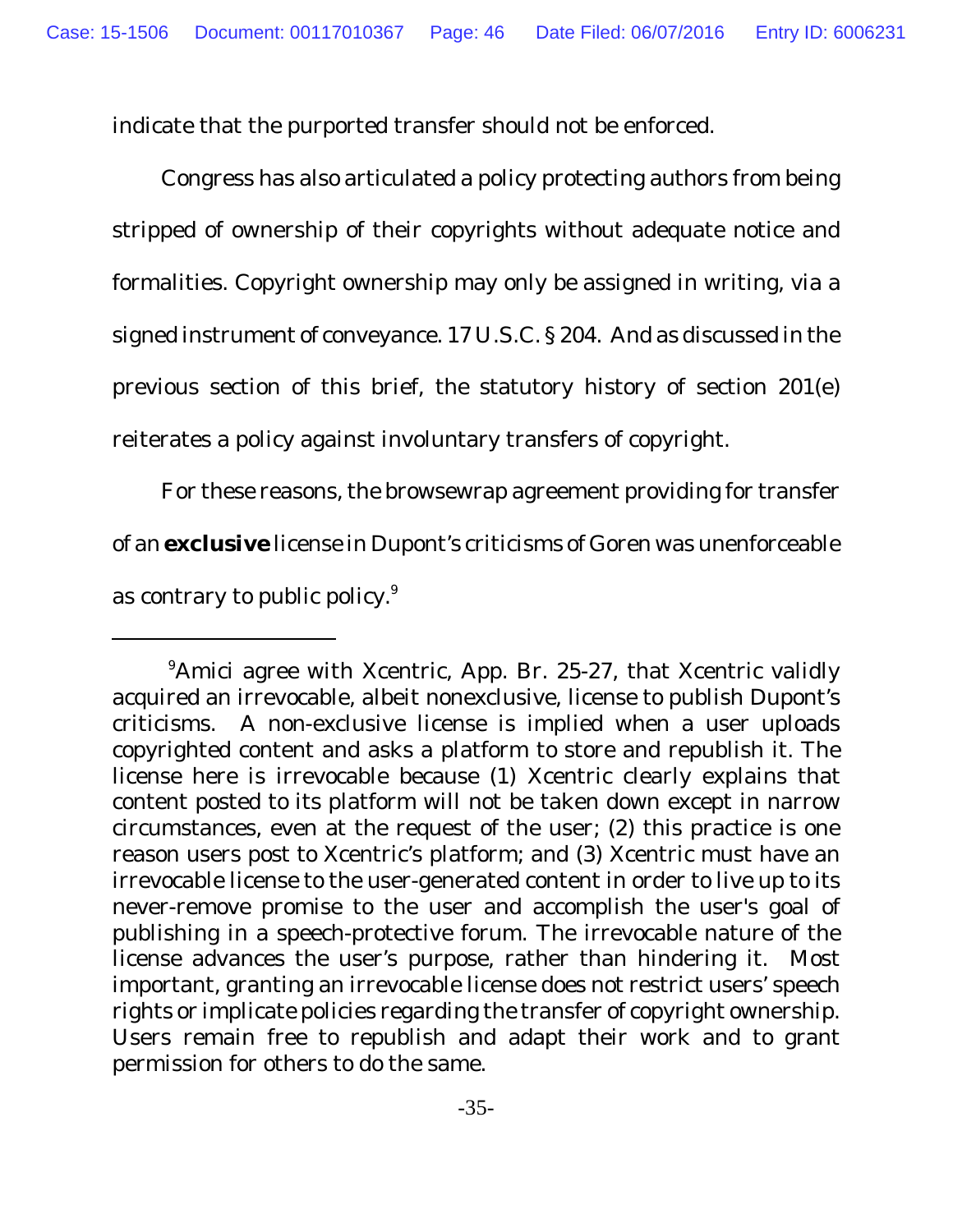## **CONCLUSION**

The judgment of the district court dismissing Goren's claims against

Xcentric should be affirmed.

Respectfully submitted,

/s/ Paul Alan Levy Paul Alan Levy

Public Citizen Litigation Group 1600 20th Street, N.W. Washington, D.C. 20009 (202) 588-7725 plevy@citizen.org

/s/ Christopher Bavitz Christopher Bavitz

Cyberlaw Clinic Berkman Ctr. for Internet & Society 23 Everett Street Cambridge, Massachusetts 02138 (617) 496-5155 cbavitz@cyber.law.harvard.edu

/s/ Kit Walsh Kit Walsh Corynne McSherry

Electronic Frontier Foundation 815 Eddy Street San Francisco, California 94109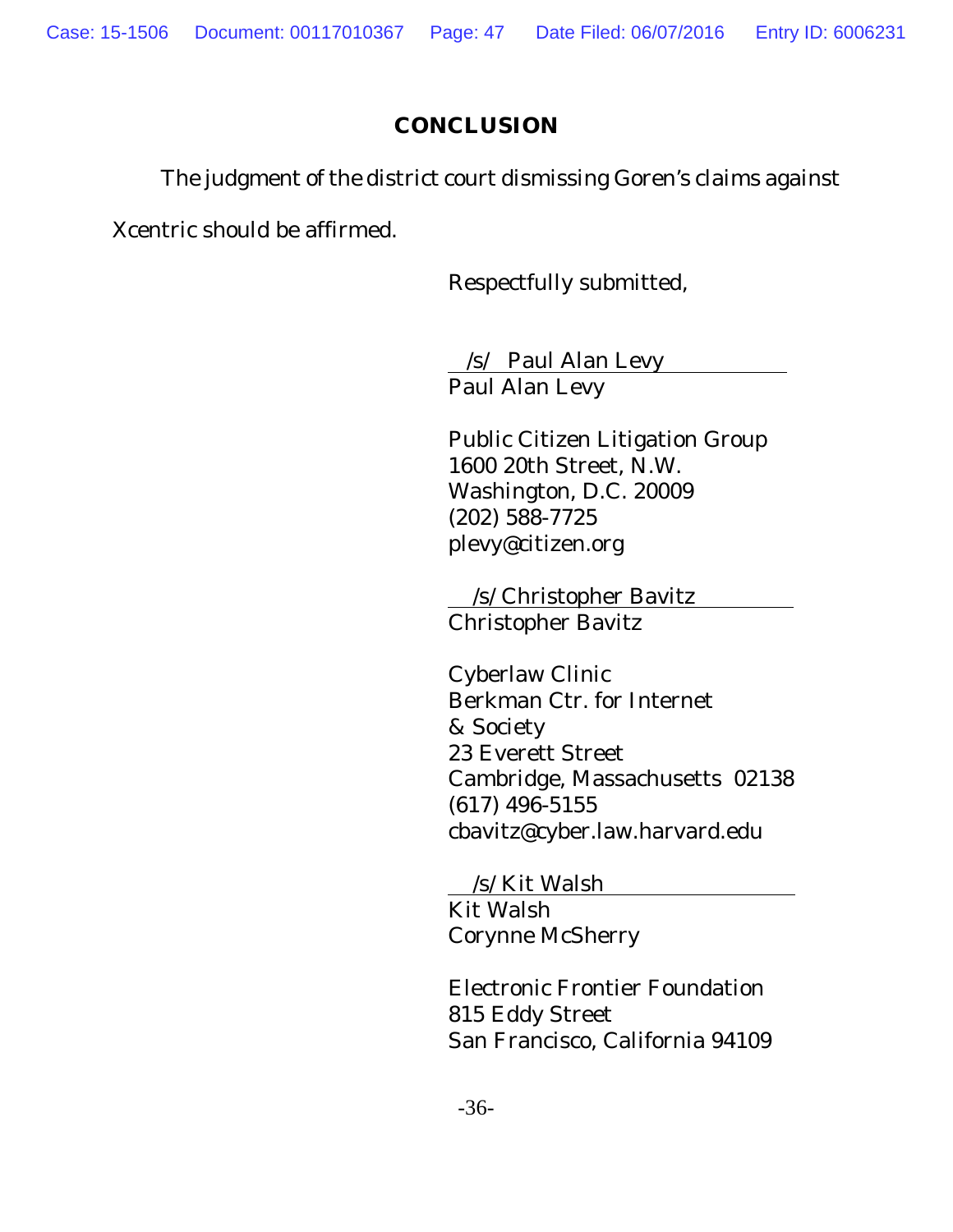415) 436-9333 x122 kit@eff.org

Attorneys for Amici

June 6, 2016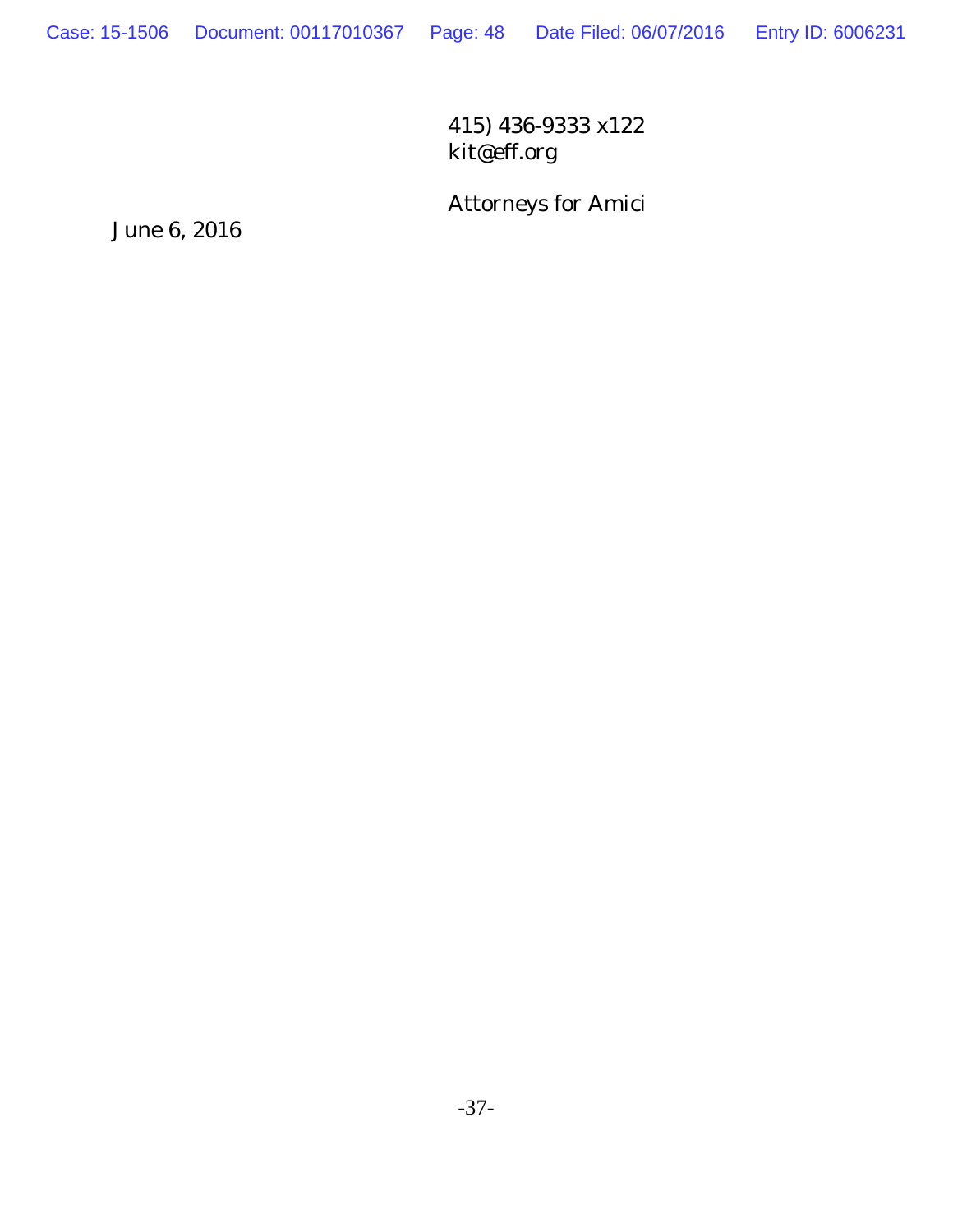### **CERTIFICATE OF COMPLIANCE**

I certify that this brief was prepared in 14-point Century Schoolbook font using Word Perfect, which counted 6978 words in this brief excluding the cover, corporate disclosure, tables, signature block and certificates.

/s/ Paul Alan Levy